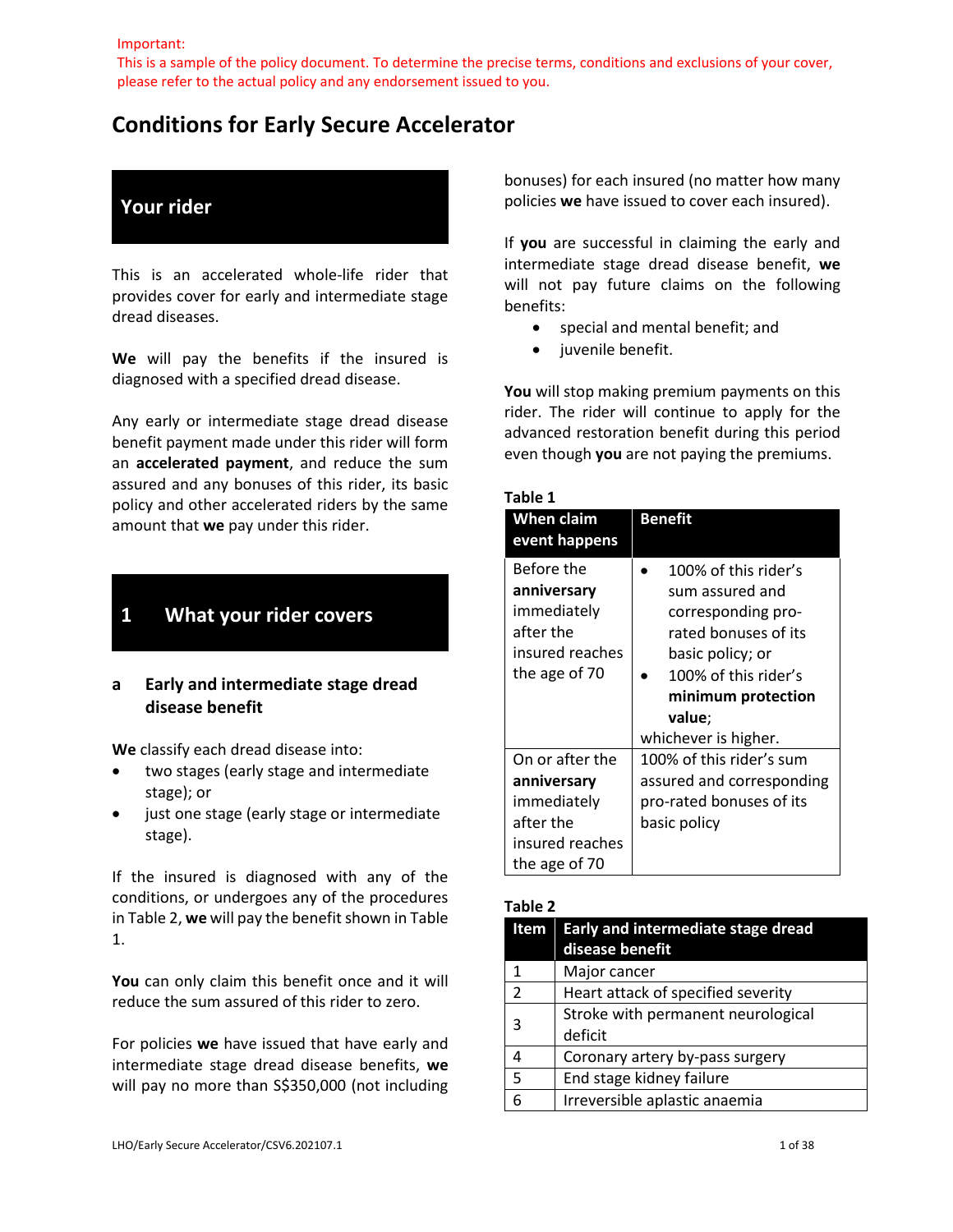| 7  | Blindness (irreversible loss of sight)        |
|----|-----------------------------------------------|
| 8  | End stage lung disease                        |
| 9  | End stage liver failure                       |
| 10 | Coma                                          |
| 11 | Deafness (irreversible loss of hearing)       |
| 12 | Open chest heart valve surgery                |
| 13 | Irreversible loss of speech                   |
| 14 | Major burns                                   |
| 15 | Major organ / bone marrow                     |
|    | transplantation                               |
| 16 | Multiple sclerosis                            |
| 17 | Muscular dystrophy                            |
| 18 | Paralysis (irreversible loss of use of limbs) |
| 19 | Idiopathic parkinson's disease                |
| 20 | Open chest surgery to aorta                   |
| 21 | Alzheimer's disease / severe dementia         |
| 22 | Motor neurone disease                         |
| 23 | Primary pulmonary hypertension                |
| 24 | HIV due to blood transfusion and              |
|    | occupationally acquired HIV                   |
| 25 | Benign brain tumour                           |
| 26 | Severe encephalitis                           |
| 27 | Severe bacterial meningitis                   |
| 28 | Major head trauma                             |
| 29 | Other serious coronary artery disease         |
| 30 | Progressive scleroderma                       |
| 31 | Myasthenia gravis                             |
| 32 | <b>Necrotising fasciitis</b>                  |
| 33 | Cardiomyopathy                                |
| 34 | Progressive supranuclear palsy                |
| 35 | Infective endocarditis                        |

| 5    | Crohn's disease              | insured            |
|------|------------------------------|--------------------|
| 6    | Ulcerative colitis           | reaches the        |
|      | <b>Breast reconstructive</b> | age of 85          |
| 7    | surgery following a          |                    |
|      | mastectomy                   |                    |
| 8    | Pheochromocytoma             |                    |
| 9    | Zika                         |                    |
| 10   | Chikungunya fever            |                    |
| Item | <b>Mental Benefit</b>        | <b>Insured Age</b> |
|      |                              |                    |
|      | Major depressive             |                    |
| 11   | disorder (MDD)               |                    |
| 12   | Schizophrenia                | Before the         |
| 13   | Bipolar disorder             | insured            |
|      | Obsessive                    | reaches the        |
| 14   | compulsive disorder          | age of 75          |
|      | (OCD)                        |                    |
| 15   | Tourette syndrome            | Before the         |
|      | (TS)                         | insured            |

**Item Special Benefit Insured Age**

Before the

**Table 3**

1

3

4

Diabetic complications

arthritis

fever

2 | Severe osteoporosis

Severe rheumatoid

Dengue hemorrhagic

## **b Special and mental benefit**

If the insured is diagnosed with any of the conditions, or has undergone any of the procedures in Table 3, **we** will pay 30% of the rider's sum assured. This apply as long as the diagnosis or procedure takes place before the insured reaches the age as shown in Table 3.

Every claim **we** pay for a special and mental benefit will not reduce the sum assured of this rider, its basic policy and other accelerated riders.

For policies issued by **us** that include special benefit or special and mental benefit, **we** will pay no more than S\$30,000 for the same condition or procedure for each insured, no matter how many of such policies **we** have issued to cover the same insured.

At most, **we** will pay this benefit five times, as long as each claim is not for the same special and mental benefit as any of the earlier claims. In

age of 21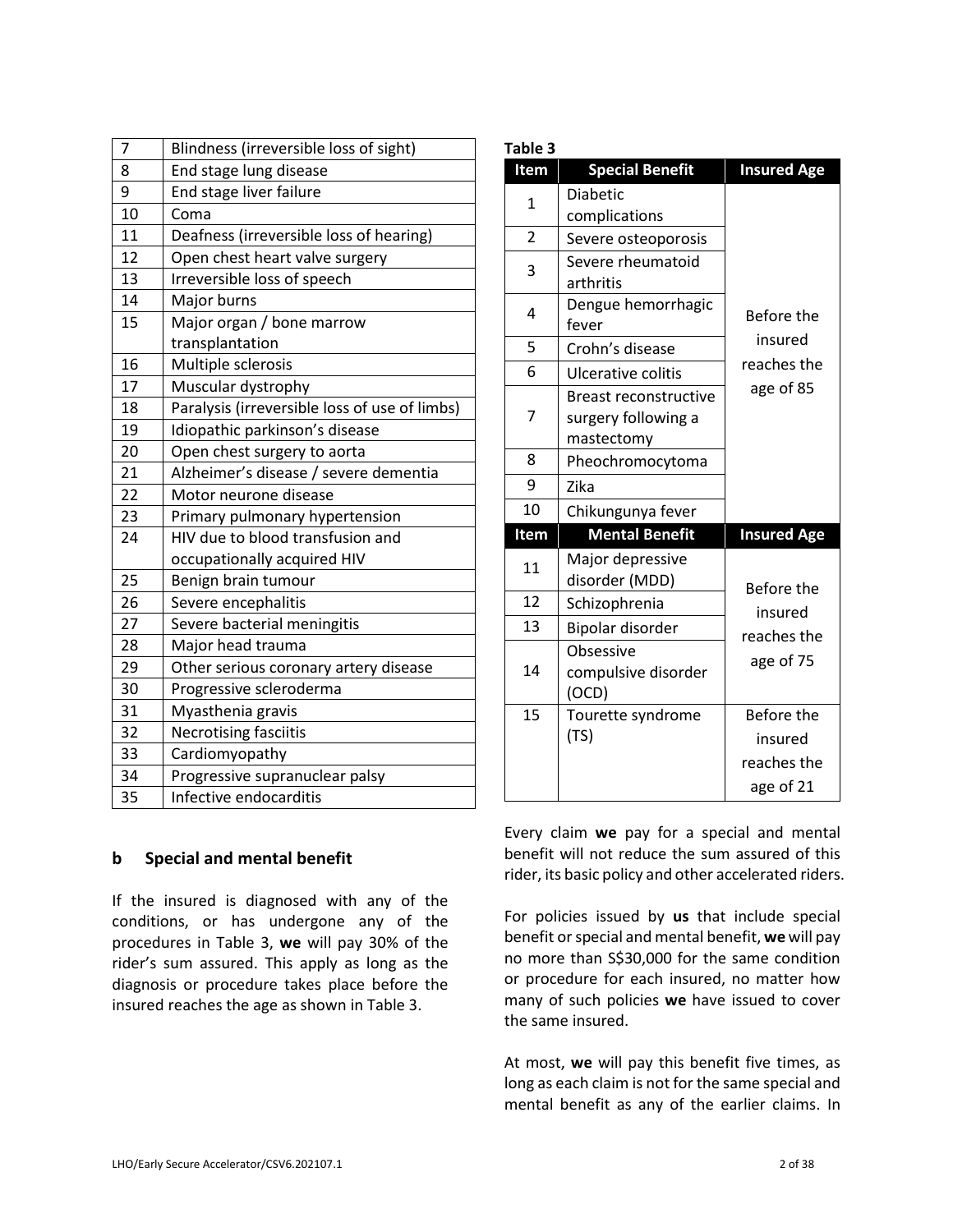addition, for each claim under the mental benefit in Table 3, the diagnosis of the conditions must be at least 3 years apart.

#### **c Juvenile benefit**

If the insured is diagnosed with any of the conditions in Table 4, **we** will pay 20% of the sum assured of this rider, as long as the diagnosis takes place before the insured reaches age 18, and this rider has not ended.

#### **Table 4**

| Item           | Juvenile benefit                       |
|----------------|----------------------------------------|
| 1              | Osteogenesis imperfecta                |
| $\overline{2}$ | Severe haemophilia                     |
| 3              | Insulin dependent diabetes mellitus    |
| 4              | Kawasaki disease                       |
| 5              | Rheumatic fever with valvular          |
|                | impairment                             |
| 6              | Type I juvenile spinal amyotrophy      |
| $\overline{7}$ | Wilson's disease                       |
| 8              | Systemic juvenile rheumatoid arthritis |
| 9              | Intellectual impairment due to         |
|                | sickness or injury                     |
| 10             | Glomerulonephritis with nephrotic      |
|                | syndrome                               |
| 11             | Sanfillipo syndrome                    |
| 12             | Bile acid synthesis disorder           |
| 13             | Pyruvate dehydrogenase complex         |
|                | deficiency (PDCD)                      |
| 14             | Antley bixler syndrome                 |
| 15             | Beta thalassemia major                 |

Every claim **we** pay for a juvenile benefit will not reduce the sum assured of this rider, its basic policy and other accelerated riders.

For policies **we** have issued that have juvenile benefit, **we** will pay no more than S\$30,000 for each insured (no matter how many policies **we**  have issued to cover each insured) for each juvenile benefit listed in Table 4.

At most, **we** will pay this benefit five times, as long as each claim is not for the same juvenile benefit as any of the earlier claims.

## **d Advanced restoration benefit**

If the insured is diagnosed with any of the advanced stage dread diseases in Table 6, **we** will pay the benefit shown in Table 5.

**You** can only make a claim under the advanced restoration benefit if **you** have previously succeeded in claiming the early and intermediate stage dread disease benefit and if your basic policy has not ended.

#### **Table 5**

| Lavic J                            |                                           |
|------------------------------------|-------------------------------------------|
| <b>When claim</b><br>event happens | <b>Benefit</b>                            |
| Before the<br>anniversary          | 50% of this rider's<br>minimum protection |
| immediately                        | value                                     |
| after the                          |                                           |
| insured reaches                    |                                           |
| the age of 70                      |                                           |
| On or after the                    | 50% of this rider's sum                   |
| anniversary                        | assured                                   |
| immediately                        |                                           |
| after the                          |                                           |
| insured reaches                    |                                           |
| the age of 70                      |                                           |

#### **Table 6**

|    | Item   Advanced restoration benefit |
|----|-------------------------------------|
|    | Major cancer                        |
|    | Heart attack of specified severity  |
| ્ર | Stroke with permanent neurological  |
|    | deficit                             |

Once **we** make a payment under this benefit, this rider will end.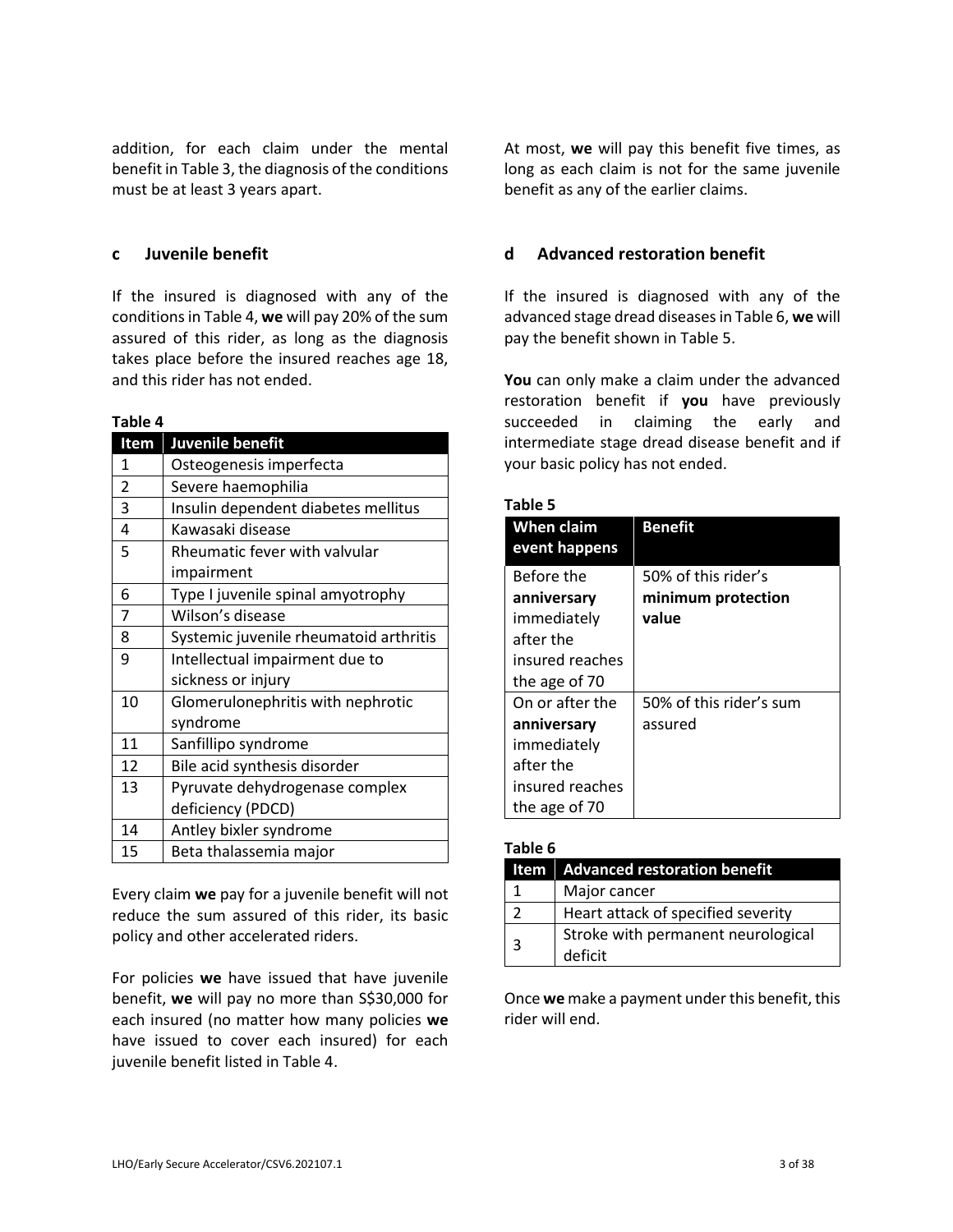## **2 Our responsibilities to you**

The sum assured of this rider cannot be more than the sum assured set by **us**.

**You** may reduce the sum assured for this rider as long as it is not less than the minimum sum assured set by **us**. When **we** agree to the change in sum assured, **we** will make this change in the sum assured at the next premium due date.

If **you** decide to reduce your basic policy or other accelerated riders of its basic policy's sum assured, **we** may also reduce the sum assured of this rider.

If the insured undergoes **angioplasty and other invasive treatment for coronary artery** under other accelerated riders of its basic policy, **we** will reduce the sum assured of this rider according to the reduction in sum assured of the basic policy and other accelerated riders of its basic policy.

**We** will work out any future premiums or claims based on the increased or reduced sum assured.

This rider will end immediately when its basic policy ends, is converted to a **paid-up** policy or when a claim on other accelerated riders reduces the sum assured of this rider to zero.

## **3 Your responsibilities**

**You** will pay your first premium at the time **you**  apply for this rider. **You** will then pay future premiums when they are due. **You** will have 30 days as a period of grace to make these payments for this rider to continue. If **we** are due

to pay any benefits during this period, **we** will take off any unpaid premiums from the benefits.

If **you** still have not paid the premium after the period of grace, this rider will end, unless **we**  have activated the **automatic premium loan**  facility under your basic policy.

If this rider ends because **you** have not paid the premium, **you** can reinstate it within 36 months by paying the premiums **you** owe along with interest. This applies as long as **you** give **us** satisfactory proof of the insured's good health and there is no change in the risks covered by this rider. However, if **we** do not ask for the insured's health declaration or medical checks at the time of application, **you** do not need to give **us**satisfactory proof of the insured's good health.

If **you** cancel your rider before the next premium is due, **we** will end your rider from the next premium due date and **we** will not refund any unused premium.

The premium that **you** pay for this rider is not guaranteed. **We** will give **you** at least six months' notice before **we** make any change.

## **4 What you need to be aware of**

## **a Early and intermediate stage dread disease benefit, special and mental benefit, juvenile benefit and advanced restoration benefit**

**We** only cover the medical conditions or procedures **we** define in this rider. The name of each early and intermediate stage dread disease benefit, special and mental benefit, juvenile benefit or advanced restoration benefit is only a guide to what is covered. The full definition of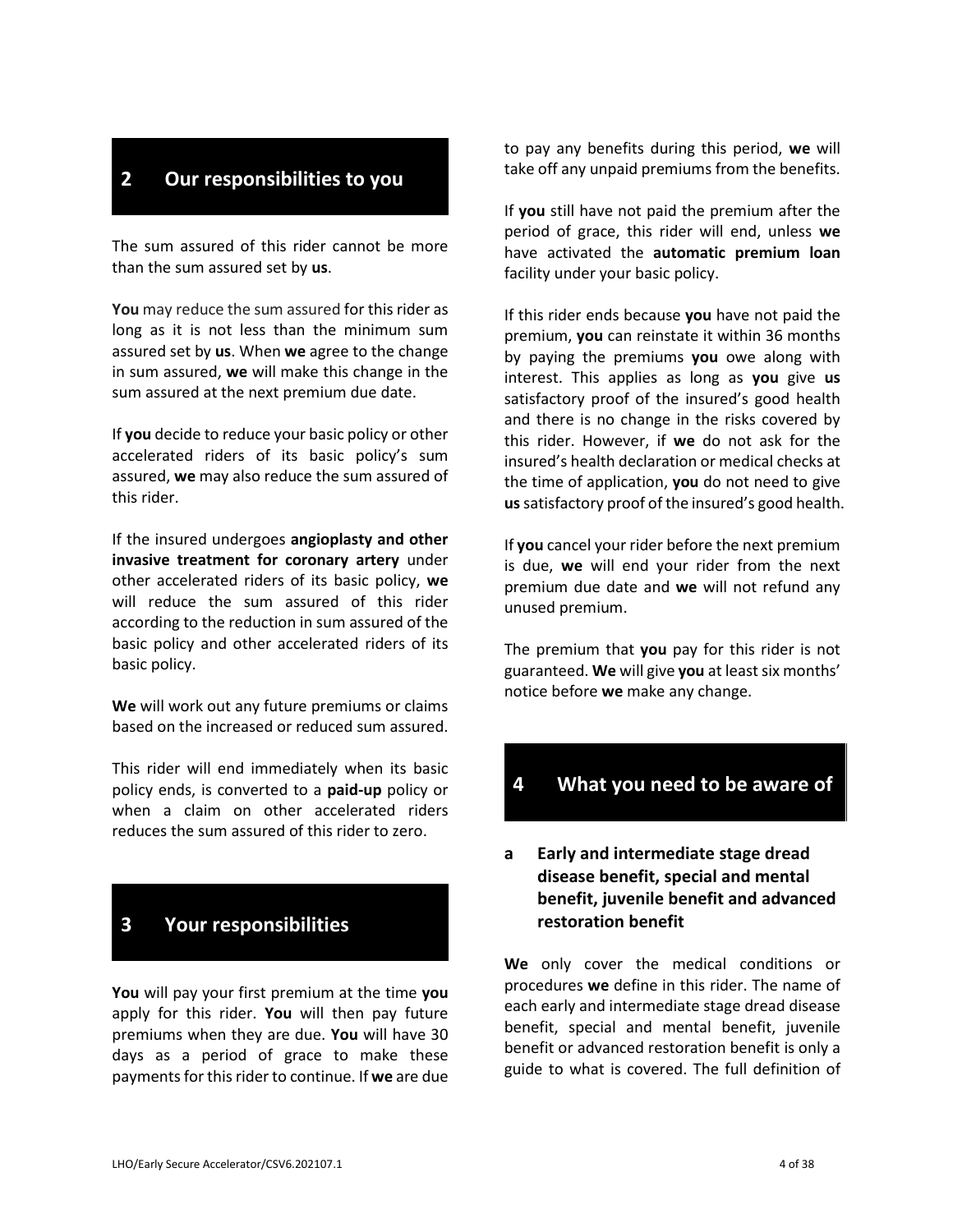each benefit covered, and the circumstances in which **you** can claim, are given in this rider.

**You** must provide adequate medical evidence and **we** may ask the insured to have a medical examination by a doctor **we** have appointed. Every diagnosis must be supported by acceptable clinical, radiological, histological and laboratory evidence and confirmed by a **registered medical practitioner**.

**We** will not pay these benefits if your claim arises from:

- deliberate acts such as self-inflicted injuries, illnesses or attempted suicide;
- deliberate misuse of drugs or alcohol;
- acquired immunodeficiency syndrome (AIDS), AIDS-related complex or infection by human immunodeficiency virus (HIV), except as stated under **HIV due to blood transfusion and occupationally acquired HIV;**
- a special and mental benefit, juvenile benefit, or advanced restoration benefit where the insured did not survive for seven days after its diagnosis, or after having the medical procedure;
- a special and mental benefit or juvenile benefit where the insured suffered symptoms of, had investigations for, or was diagnosed with the disease any time before or within 90 days from the **cover start date**;
- an early, or intermediate stage dread disease benefit under **major cancer**, **heart attack of specified severity**, **other serious coronary artery disease**, or **coronary artery by-pass surgery**, where the insured suffered symptoms of, was investigated for, or was diagnosed with the disease any time before or within 90 days from the **cover start date**. For **coronary artery bypass surgery**, the date of diagnosis will be the date the medical condition that leads to the surgical procedure is diagnosed, and not the date of the surgical procedure; or

 an advanced restoration benefit under **major cancer**, **heart attack of specified severity** and **stroke with permanent neurological deficit**, where the insured was diagnosed with the disease within 24 months after the date of diagnosis or surgical procedure, whichever applies, of any of the early or intermediate stage dread diseases in Table 2.

## **b Effects of an accelerated payment**

If **you** claim for an event that is payable under this rider, its basic policy or other accelerated riders of its basic policy and the benefits payable form the **accelerated payment**, **we** will only pay the benefit with the highest amount.

### When **we** make an **accelerated payment**:

- on this rider, **we** will reduce the sum assured and any bonuses of this rider, its basic policy and other accelerated riders of its basic policy by the same amount that **we** pay under this rider; or
- on other accelerated riders attached to its basic policy, **we** will reduce the sum assured of this rider by the same amount that **we** pay under those accelerated riders.

**We** will work out any future premiums, claims or **cash value** of its basic policy and the accelerated riders based on the reduced sum assured. The basic policy and other accelerated riders will end when the sum assured reaches zero.

### **c Making a claim**

To make a claim for death benefit, **we** must be told within six months after the insured's death.

If this rider provides for accidental death or accidental TPD benefit, **we** must be told within thirty days after the insured's death or TPD. If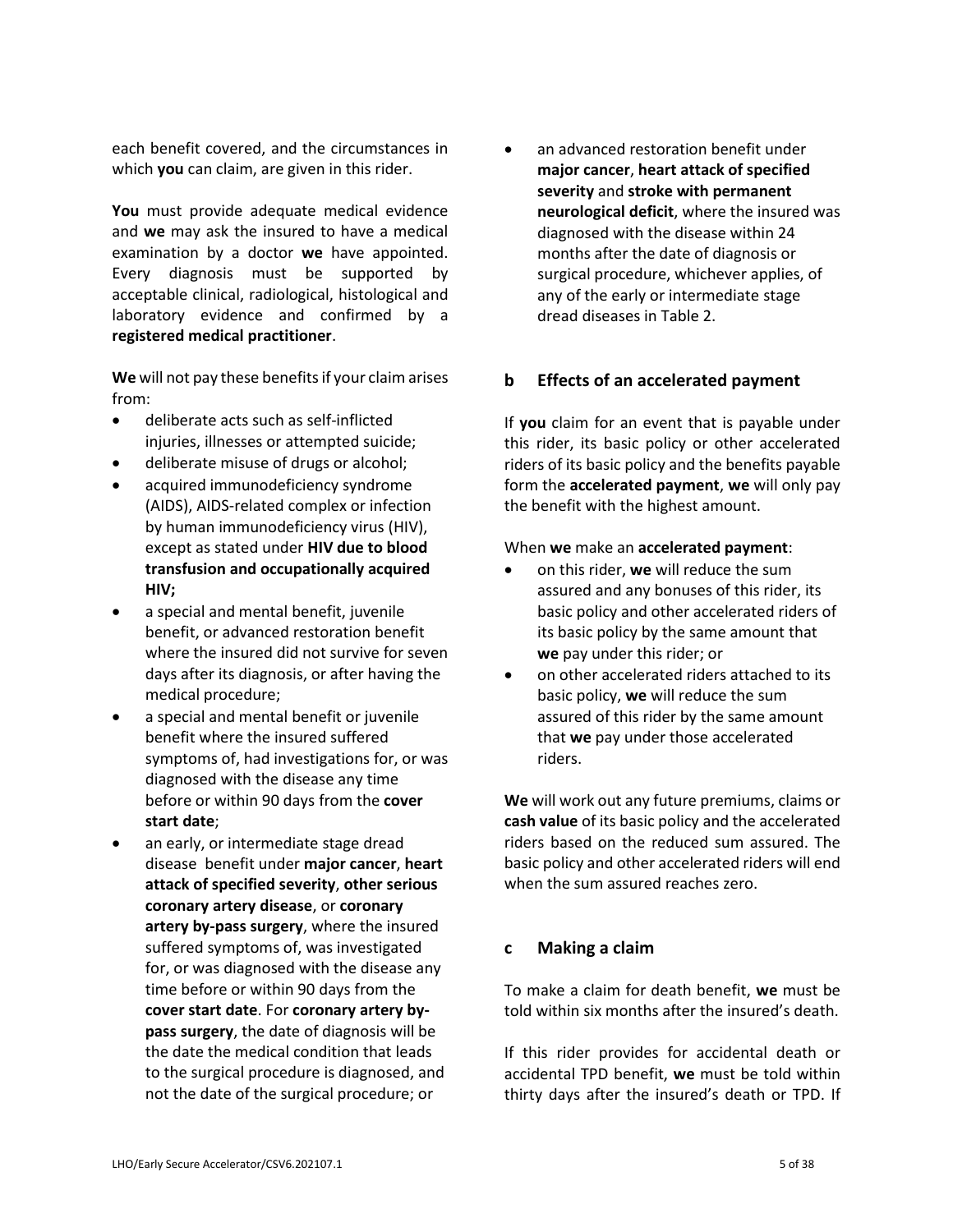**you** tell **us** after the thirty days, **we** will not pay the claim for accidental death or accidental TPD benefit.

To make a claim for other benefits, **we** must be told within six months after the diagnosis or the event giving rise to the claim. If **you** tell **us** after the six months, **we** will not pay the claim for the other benefits.

When **we** pay a claim, **we** will not refund any premiums that have been paid.

### **d Refusing to pay a claim**

After **you** have been continuously covered for one year from the **cover start date, we** will pay your claim unless:

- it is a case of fraud;
- **you** fail to pay a premium;
- the insured has a **material pre-existing condition** which **you** did not tell **us** about when **you** applied for this rider; or
- the claim is excluded or not covered under the terms of this rider.

## **5 Definitions**

**Accelerated payment** means any payment made by **us** under any rider or basic policy, if that payment reduces the sum assured and any bonuses of the basic policy and its riders.

**Anniversary** means the last day of every 12 months from the entry date for the basic policy.

**Angioplasty or other invasive treatment for coronary artery** means that the insured undergoes balloon angioplasty or a similar intraarterial catheter procedure to correct a narrowing of minimum 60% stenosis, of one or

more major coronary arteries as shown by angiographic evidence. The revascularisation must be considered medically necessary by a consultant cardiologist. Coronary arteries herein refer to left main stem, left anterior descending, circumflex and right coronary artery. Diagnostic angiography is excluded.

**Automatic premium loan** means that **we** pay the premiums on your behalf so the basic policy and its riders can continue. **We** will only do this if the basic policy has enough **cash value**. **We** treat this as a loan (called an **automatic premium loan**) and charge **you** interest. **We** will take these loans and interest from any amount **we** may be due to pay under the basic policy and its riders. If at any time the amount of the loans and interest is more than the **cash value**, the basic policy and its riders will end.

**Cash value** means the amount available when **you** cancel a policy that has a savings feature before **we** pay a benefit under it (for example, for death), or it becomes due for payment (maturity), for example, an endowment policy. **We** work out the amount of the **cash value**.

#### **Cover start date** means the date:

- **we** issue this rider;
- **we** issue an endorsement to include or increase a benefit; or
- **we** reinstate this rider;
- whichever is latest.

**Material pre-existing condition** means any condition that existed before the **cover start date** which would have reasonably affected **our**  decision to accept your application and for which:

- the insured had symptoms that would have caused any sensible person to get medical treatment, advice or care;
- treatment was recommended by or received from a medical practitioner; or
- the insured had medical tests or investigations.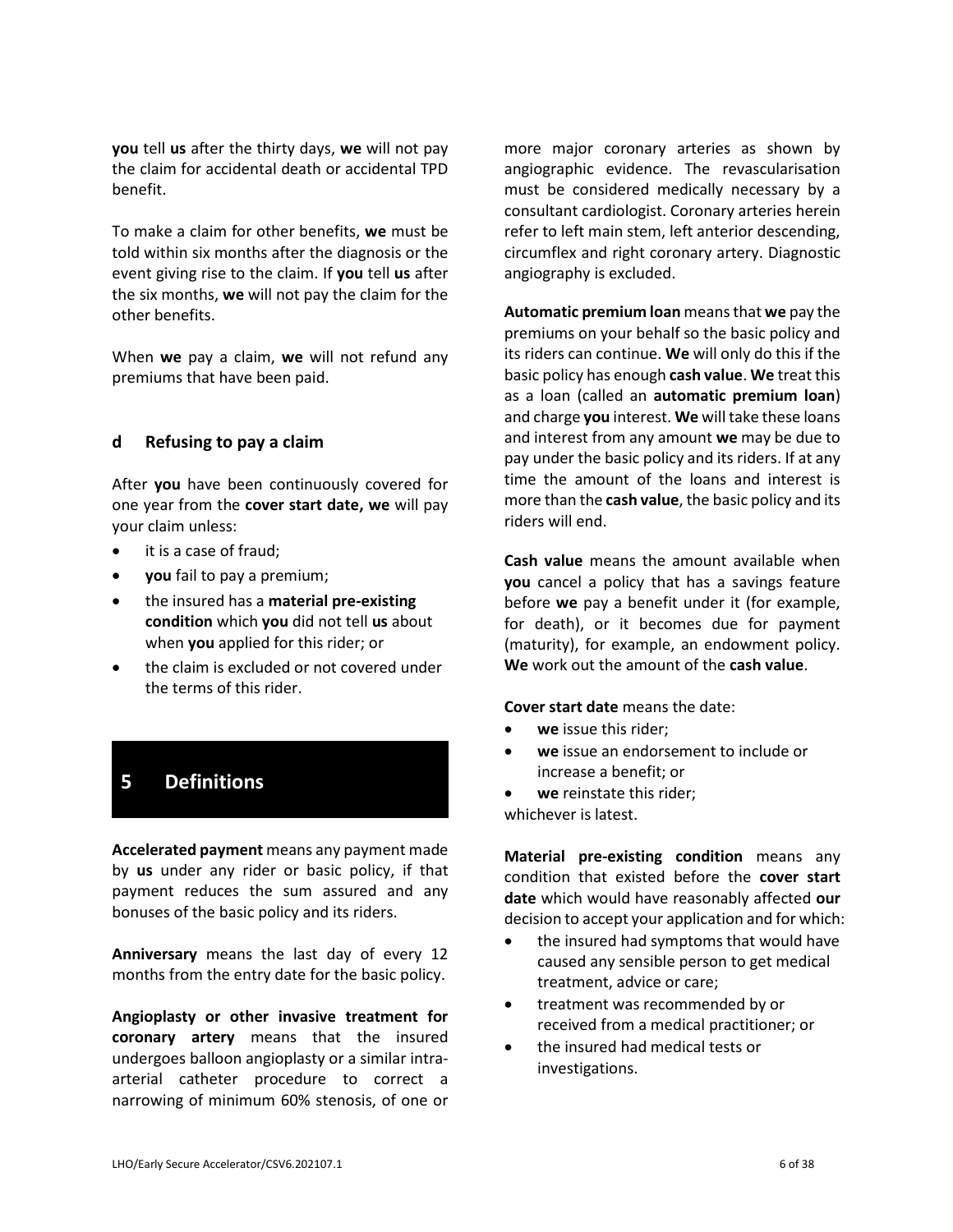**Minimum protection value** means a percentage of the sum assured shown in the policy schedule. **You** cannot change the **minimum protection value** which **you** chose at the start of the policy.

**Paid-up** means not paying any future premium payments and reducing the sum assured after the policy has built up a **cash value**.

**Registered medical practitioner** means a doctor who is qualified in western medicine and is legally licensed in Singapore or has the qualifications recognised by the Singapore Medical Council.

**We**, **us**, **our** means NTUC Income Insurance Cooperative Limited.

**You** means the policyholder shown in the policy schedule.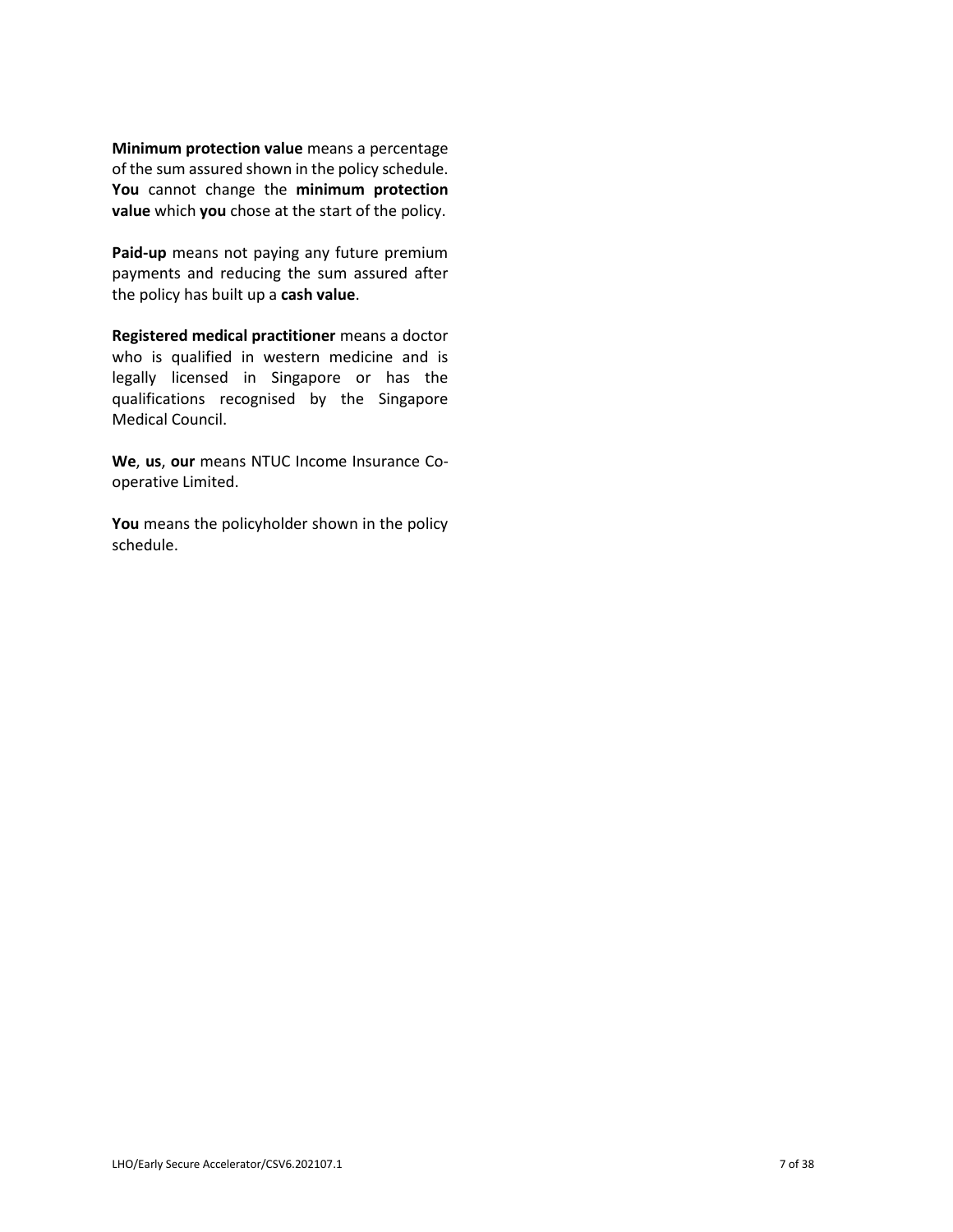## **5 Definitions**

#### **Activities of Daily Living (ADLs)**

- (i) Washing the ability to wash in the bath or shower (including getting into and out of the bath or shower) or wash satisfactorily by other means;
- (ii) Dressing the ability to put on, take off, secure and unfasten all garments and, as appropriate, any braces, artificial limbs or other surgical appliances;
- (iii) Transferring the ability to move from a bed to an upright chair or wheelchair and vice versa;
- (iv) Mobility the ability to move indoors from room to room on level surfaces;
- (v) Toileting the ability to use the lavatory or otherwise manage bowel and bladder functions so as to maintain a satisfactory level of personal hygiene;
- (vi) Feeding the ability to feed oneself once food has been prepared and made available.

#### **Permanent Neurological Deficit**

Permanent means expected to last throughout the lifetime of the insured.

Permanent neurological deficit means symptoms of dysfunction in the nervous system that are present on clinical examination and expected to last throughout the lifetime of the insured. Symptoms that are covered include numbness, paralysis, localized weakness, dysarthria (difficulty with speech), aphasia (inability to speak), dysphagia (difficulty swallowing), visual impairment, difficulty in walking, lack of coordination, tremor, seizures, dementia, delirium and coma.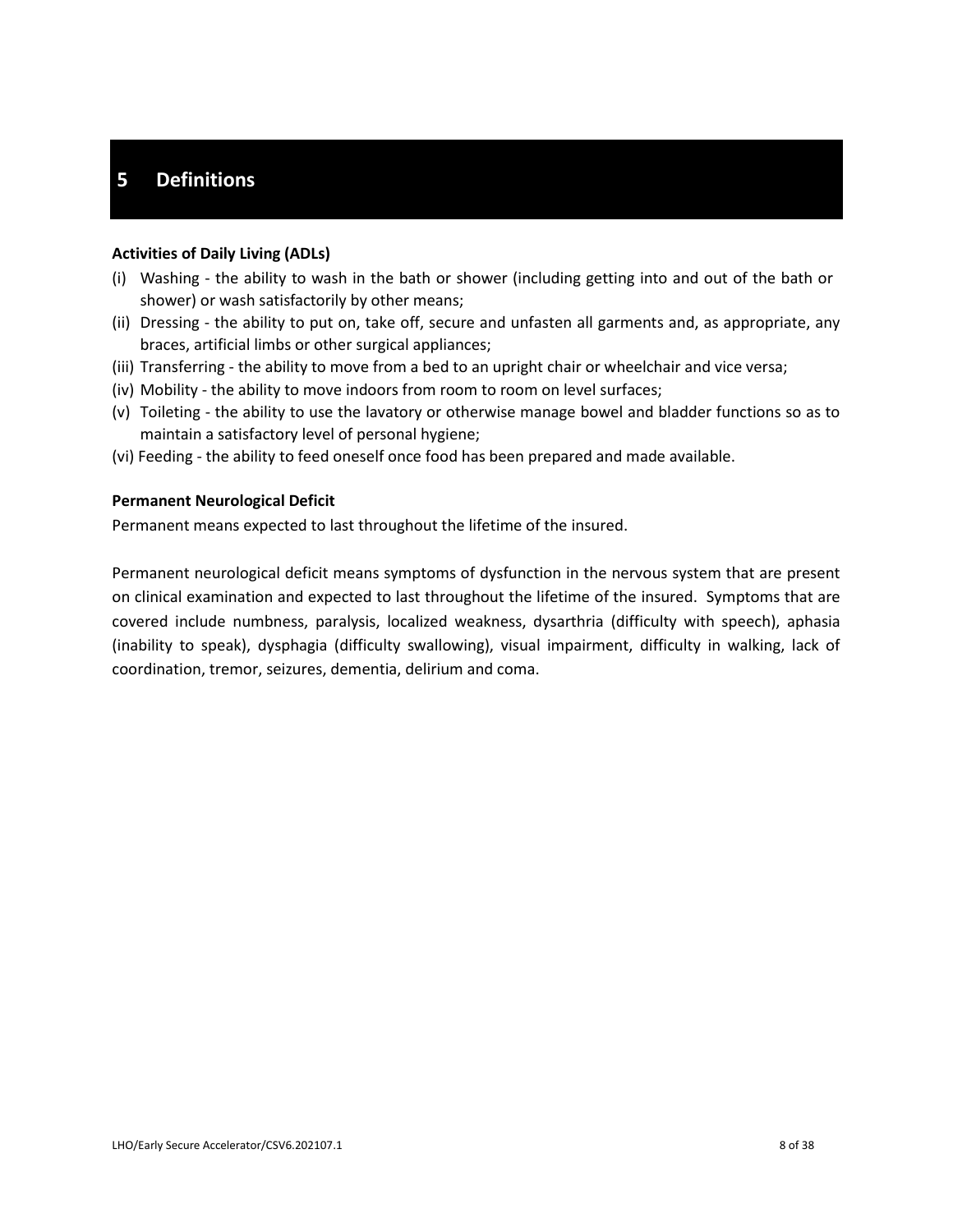# **6 Definition of early, intermediate and advanced stage dread diseases**

| 6.1                 | <b>Early stage</b>                                                                                                                                                                                                                                                                                                                                                                                                                                                                                                                                                                                                                                                                 |
|---------------------|------------------------------------------------------------------------------------------------------------------------------------------------------------------------------------------------------------------------------------------------------------------------------------------------------------------------------------------------------------------------------------------------------------------------------------------------------------------------------------------------------------------------------------------------------------------------------------------------------------------------------------------------------------------------------------|
| <b>Major cancer</b> | Carcinoma-in-situ (CIS)                                                                                                                                                                                                                                                                                                                                                                                                                                                                                                                                                                                                                                                            |
|                     | Carcinoma-in-situ (CIS) means the focal autonomous new growth of<br>carcinomatous cells confined to the cells in which it originated and has not yet<br>resulted in the invasion and/or destruction of surrounding tissues. 'Invasion'<br>means an infiltration and/or active destruction of normal tissue beyond the<br>basement membrane.                                                                                                                                                                                                                                                                                                                                        |
|                     | The diagnosis of the Carcinoma-in-situ must always be supported by a<br>histopathological report. Furthermore, the diagnosis of Carcinoma-in-situ must<br>always be positively diagnosed upon the basis of a microscopic examination of<br>the fixed tissue, supported by a biopsy result. Clinical diagnosis does not meet<br>this standard.                                                                                                                                                                                                                                                                                                                                      |
|                     | In the case of the cervix uteri, Pap smear alone is not acceptable and should be<br>accompanied with cone biopsy or colposcopy with the cervical biopsy report<br>clearly indicating presence of CIS. Clinical diagnosis or Cervical Intraepithelial<br>Neoplasia (CIN) classification which reports CIN I, CIN II and CIN III (where there<br>is severe dysplasia without Carcinoma-in-situ) does not meet the required<br>definition and are specifically excluded. Carcinoma-in-situ of the skin (both<br>Melanoma & Non-melanoma) and Carcinoma-in-situ of the biliary system are<br>specifically excluded. This coverage is available to the first occurrence of CIS<br>only. |
|                     | Early prostate cancer<br>٠<br>Prostate cancer that is histologically described using the TNM Classification as<br>T1N0M0 or prostate cancers described using another equivalent classification.                                                                                                                                                                                                                                                                                                                                                                                                                                                                                    |
|                     | Early thyroid cancer<br>٠<br>Thyroid cancer that is histologically described using the TNM Classification as<br>T1N0M0 as well as papillary microcarcinoma of thyroid that is less than 2cm in<br>diameter.                                                                                                                                                                                                                                                                                                                                                                                                                                                                        |
|                     | Early bladder cancer<br>Bladder cancer that is histologically described using the TNM Classification as<br>T1N0M0 as well as Papillary microcarcinoma of bladder.                                                                                                                                                                                                                                                                                                                                                                                                                                                                                                                  |
|                     | Early chronic lymphocytic leukaemia<br>Chronic lymphoctic leukaemia (CLL) RAI Stage 1 or 2. CLL RAI stage 0 or lower is<br>excluded.                                                                                                                                                                                                                                                                                                                                                                                                                                                                                                                                               |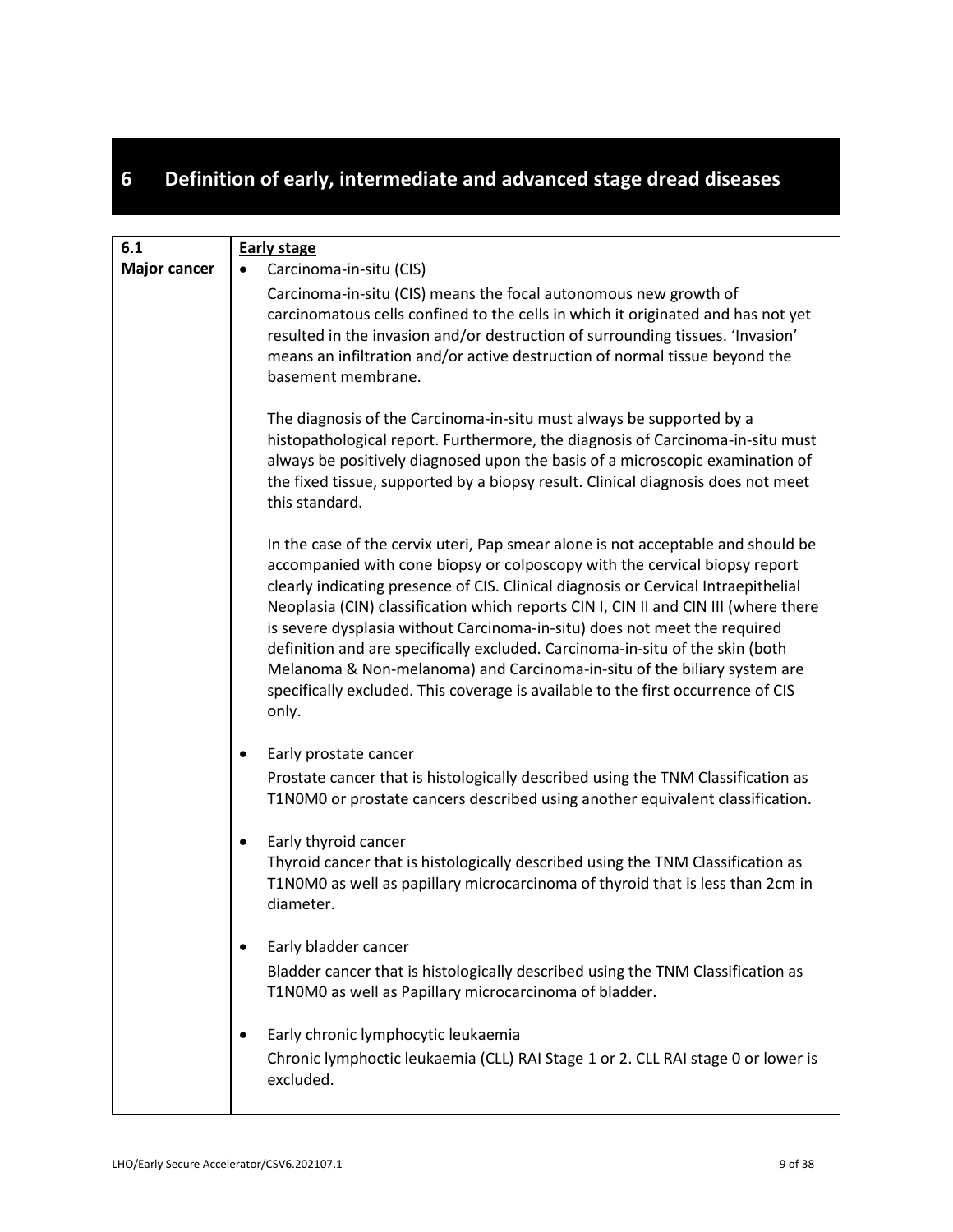| <b>Intermediate stage</b>                                                                                                                                                                                                                                                                                                                                                                                                                                                                                                                                                                                                                                                                                                                     |
|-----------------------------------------------------------------------------------------------------------------------------------------------------------------------------------------------------------------------------------------------------------------------------------------------------------------------------------------------------------------------------------------------------------------------------------------------------------------------------------------------------------------------------------------------------------------------------------------------------------------------------------------------------------------------------------------------------------------------------------------------|
| Carcinoma-in-situ of specified organs treated with radical surgery                                                                                                                                                                                                                                                                                                                                                                                                                                                                                                                                                                                                                                                                            |
| The actual undergoing of a "Radical Surgery" to arrest the spread of malignancy<br>in that specific organ, which must be considered as appropriate and necessary<br>treatment. "Radical Surgery" is defined in this policy as the total and complete<br>removal of one of the following organs: breast (mastectomy), prostate<br>(prostatectomy), corpus uteri (hysterectomy), ovary (oopherectomy), fallopian<br>tube (salpingectomy), colon (colectomy) or stomach (gastrectomy). The<br>diagnosis of the carcinoma-in-situ must always be positively diagnosed upon the<br>basis of a microscopic examination of fixed tissues additionally supported by a<br>biopsy of the removed organ. Clinical diagnosis does not meet this standard. |
| Early prostate cancer that is histologically described using the TNM Classification<br>as T1a, T1b or T1c, or Prostate cancers described using another equivalent<br>classification is also covered if it has been treated with a radical prostatectomy.<br>All grades of cervical intraepithelial neoplasia (CIN) and prostatic intraepithelial<br>neoplasia (PIN) are specifically excluded.                                                                                                                                                                                                                                                                                                                                                |
| The actual undergoing of the surgeries listed above and the surgery must be<br>certified to be absolutely necessary by an oncologist. Partial surgical removal<br>such as lumpectomy and partial mastectomy, partial prostatectomy and partial<br>gastrectomy are specifically excluded.                                                                                                                                                                                                                                                                                                                                                                                                                                                      |
| Carcinoma-in-situ means the focal autonomous new growth of carcinomatous<br>cells confined to the cells in which it originated and has not yet resulted in the<br>invasion and/ or destruction of surrounding tissues. 'Invasion' means an<br>infiltration and/or active destruction of normal tissue beyond the basement<br>membrane. The diagnosis of the carcinoma in situ must always be supported by<br>a histopathological report. Furthermore, the diagnosis of carcinoma in situ must<br>always be positively diagnosed upon the basis of a microscopic examination of<br>the fixed tissue, supported by a biopsy result. Clinical diagnosis does not meet<br>this standard.                                                          |
| <b>Advanced stage</b><br>A malignant tumour positively diagnosed with histological confirmation and<br>characterized by the uncontrolled growth of malignant cells with invasion and<br>destruction of normal tissue.                                                                                                                                                                                                                                                                                                                                                                                                                                                                                                                         |
| The term Major Cancer includes, but is not limited to, leukemia, lymphoma and<br>sarcoma.                                                                                                                                                                                                                                                                                                                                                                                                                                                                                                                                                                                                                                                     |
| Major Cancer diagnosed on the basis of finding tumour cells and/or tumour-<br>associated molecules in blood, saliva, faeces, urine or any other bodily fluid in the<br>absence of further definitive and clinically verifiable evidence does not meet the<br>above definition.                                                                                                                                                                                                                                                                                                                                                                                                                                                                |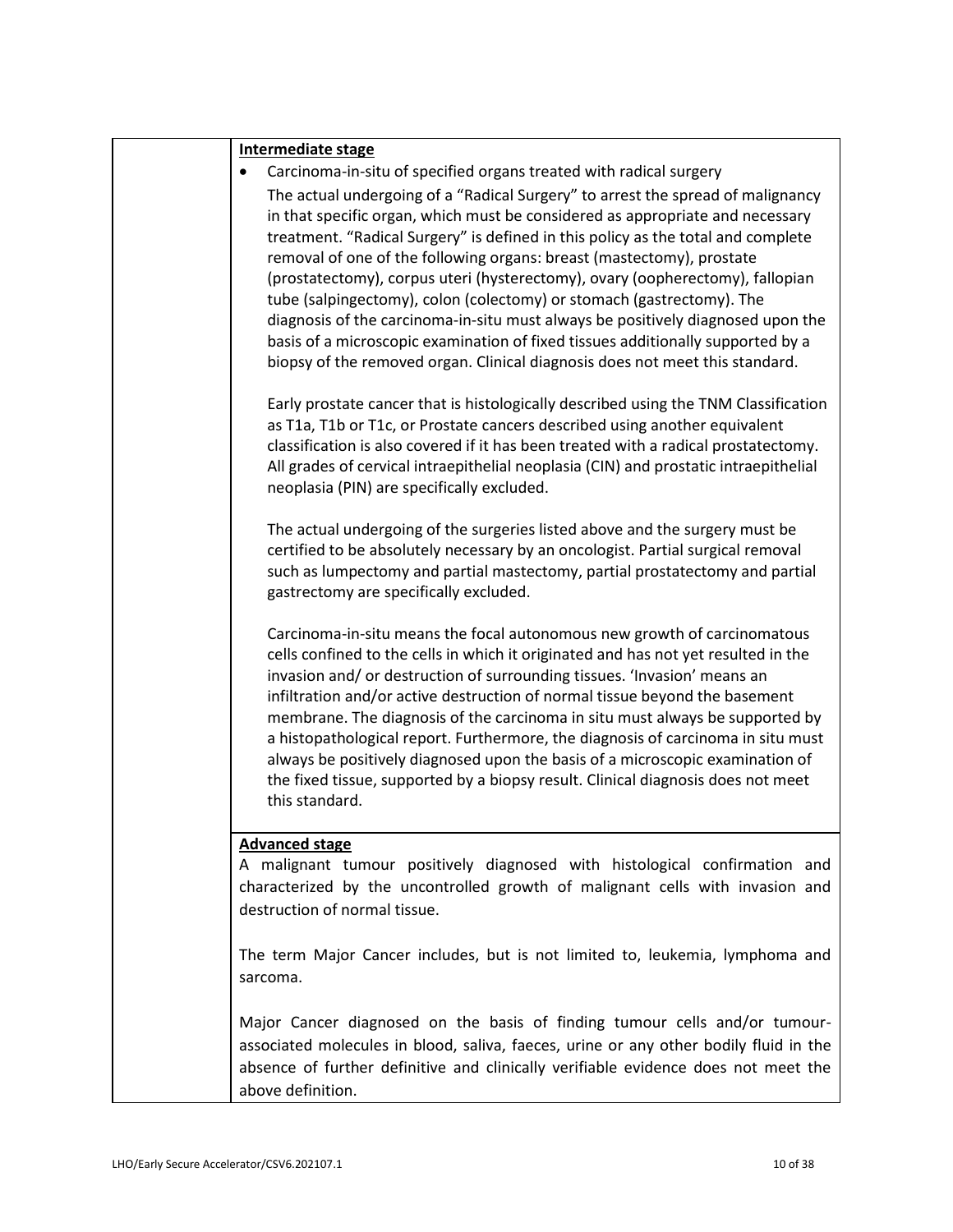| For the above definition, the following are excluded:                                                                                                                                                                                       |
|---------------------------------------------------------------------------------------------------------------------------------------------------------------------------------------------------------------------------------------------|
| All tumours which are histologically classified as any of the following:                                                                                                                                                                    |
| Pre-malignant;                                                                                                                                                                                                                              |
| Non-invasive;                                                                                                                                                                                                                               |
| Carcinoma-in-situ (Tis) or Ta;                                                                                                                                                                                                              |
| Having borderline malignancy;                                                                                                                                                                                                               |
| Having any degree of malignant potential;                                                                                                                                                                                                   |
| Having suspicious malignancy;                                                                                                                                                                                                               |
| Neoplasm of uncertain or unknown behavior; or                                                                                                                                                                                               |
| All grades of dysplasia, squamous intraepithelial lesions (HSIL and LSIL) and                                                                                                                                                               |
| intra epithelial neoplasia;                                                                                                                                                                                                                 |
| Any non-melanoma skin carcinoma, skin confined primary cutaneous<br>lymphoma and dermatofibrosarcoma protuberans unless there is evidence of<br>metastases to lymph nodes or beyond;                                                        |
| Malignant melanoma that has not caused invasion beyond the epidermis;                                                                                                                                                                       |
| All Prostate cancers histologically described as T1N0M0 (TNM Classification)                                                                                                                                                                |
| or below; or Prostate cancers of another equivalent or lesser classification;                                                                                                                                                               |
| All Thyroid cancers histologically classified as T1N0M0 (TNM Classification) or<br>$\bullet$<br>below;                                                                                                                                      |
| All Neuroendocrine tumours histologically classified as T1N0M0 (TNM<br>Classification) or below;                                                                                                                                            |
| All tumours of the Urinary Bladder histologically classified as T1N0M0 (TNM<br>$\bullet$<br>Classification) or below;                                                                                                                       |
| All Gastro-Intestinal Stromal tumours histologically classified as Stage I or IA<br>according to the latest edition of the AJCC Cancer Staging Manual, or below;                                                                            |
| Chronic Lymphocytic Leukaemia less than RAI Stage 3;                                                                                                                                                                                        |
| All bone marrow malignancies which do not require recurrent blood<br>transfusions, chemotherapy, targeted cancer therapies, bone marrow<br>transplant, haematopoietic stem cell transplant or other major interventionist<br>treatment; and |
| All tumours in the presence of HIV infection.                                                                                                                                                                                               |
|                                                                                                                                                                                                                                             |
|                                                                                                                                                                                                                                             |

| 6.2                      | Early stage                                                                                                                                                                                                                                                                                                                                                                          |
|--------------------------|--------------------------------------------------------------------------------------------------------------------------------------------------------------------------------------------------------------------------------------------------------------------------------------------------------------------------------------------------------------------------------------|
| <b>Heart attack</b>      | Cardiac pacemaker implantation<br>٠                                                                                                                                                                                                                                                                                                                                                  |
| of specified<br>severity | Implantation of a permanent cardiac pacemaker that is required as a result of<br>serious cardiac arrhythmia which cannot be treated via other means. The<br>insertion of the cardiac pacemaker must be certified as absolutely necessary,<br>beneficial, and effective by a consultant cardiologist.<br>The insertion of any type of temporary cardiac pacing is specially excluded. |
|                          | Pericardectomy<br>$\bullet$<br>The undergoing of a pericardectomy as a result of pericardial disease or<br>undergoing of any surgical procedure requiring keyhole cardiac surgery. Both                                                                                                                                                                                              |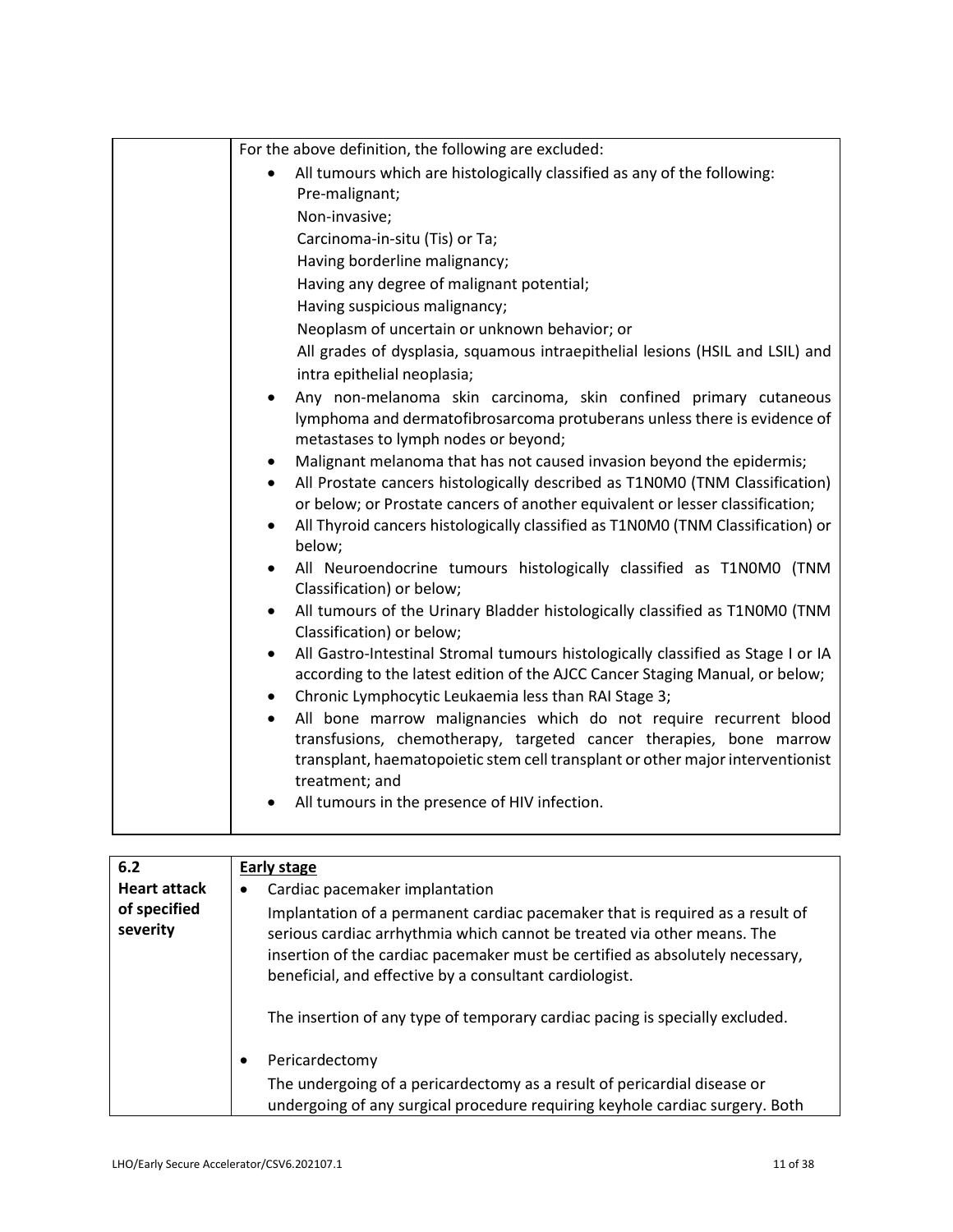| these surgical procedures must be certified to be absolutely necessary by a<br>specialist in the relevant field.                                                                                                                                                                                                                                                                                                                                                                                                                                                                                                                                                                                                                                                                                                                                                                                                                                                                                                                                                                                                                                |
|-------------------------------------------------------------------------------------------------------------------------------------------------------------------------------------------------------------------------------------------------------------------------------------------------------------------------------------------------------------------------------------------------------------------------------------------------------------------------------------------------------------------------------------------------------------------------------------------------------------------------------------------------------------------------------------------------------------------------------------------------------------------------------------------------------------------------------------------------------------------------------------------------------------------------------------------------------------------------------------------------------------------------------------------------------------------------------------------------------------------------------------------------|
| Intermediate stage<br>Cardiac defibrillator implantation<br>Implantation of a permanent cardiac defibrillator that is required as a result of<br>serious cardiac arrhythmia which cannot be treated via other means. The<br>insertion of the cardiac defibrillator must be certified as absolutely necessary,<br>beneficial, and effective by a consultant cardiologist.                                                                                                                                                                                                                                                                                                                                                                                                                                                                                                                                                                                                                                                                                                                                                                        |
| <b>Advanced stage</b><br>Death of heart muscle due to ischaemia, that is evident by at least three of the<br>following criteria proving the occurrence of a new heart attack:<br>History of typical chest pain;<br>$\bullet$<br>New characteristic electrocardiographic changes; with the development of any of<br>the following: ST elevation or depression, T wave inversion, pathological Q waves<br>or left bundle branch block;<br>Elevation of the cardiac biomarkers, inclusive of CKMB above the generally<br>accepted normal laboratory levels or Cardiac Troponin T or I at 0.5ng/ml and<br>above;<br>Imaging evidence of new loss of viable myocardium or new regional wall motion<br>abnormality. The imaging must be done by Cardiologist specified by the Company.<br>For the above definition, the following are excluded:<br>Angina;<br>Heart attack of indeterminate age; and<br>A rise in cardiac biomarkers or Troponin T or I following an intra-arterial cardiac<br>procedure including, but not limited to, coronary angiography and coronary<br>angioplasty.<br>Explanatory note: $0.5$ ng/ml = $0.5$ ug/L = $500$ pg/ml |

| 6.3                                  | Early stage                                                                                                                                                                                                                                                                                                          |
|--------------------------------------|----------------------------------------------------------------------------------------------------------------------------------------------------------------------------------------------------------------------------------------------------------------------------------------------------------------------|
| <b>Stroke with</b>                   | Brain aneurysm surgery<br>٠                                                                                                                                                                                                                                                                                          |
| permanent<br>neurological<br>deficit | The actual undergoing of surgical repair of an intracranial aneurysm or surgical<br>removal of an arterio-venous malformation via craniotomy. The surgical<br>intervention must be certified to be absolutely necessary by a specialist in the<br>relevant field. Endovascular repair or procedures are not covered. |
|                                      | Cerebral shunt insertion<br>$\bullet$<br>The actual undergoing of surgical implantation of a shunt from the ventricles of<br>the brain to relieve raised pressure in the cerebrospinal fluid. The need of a<br>shunt must be certified to be absolutely necessary by a consultant neurologist.                       |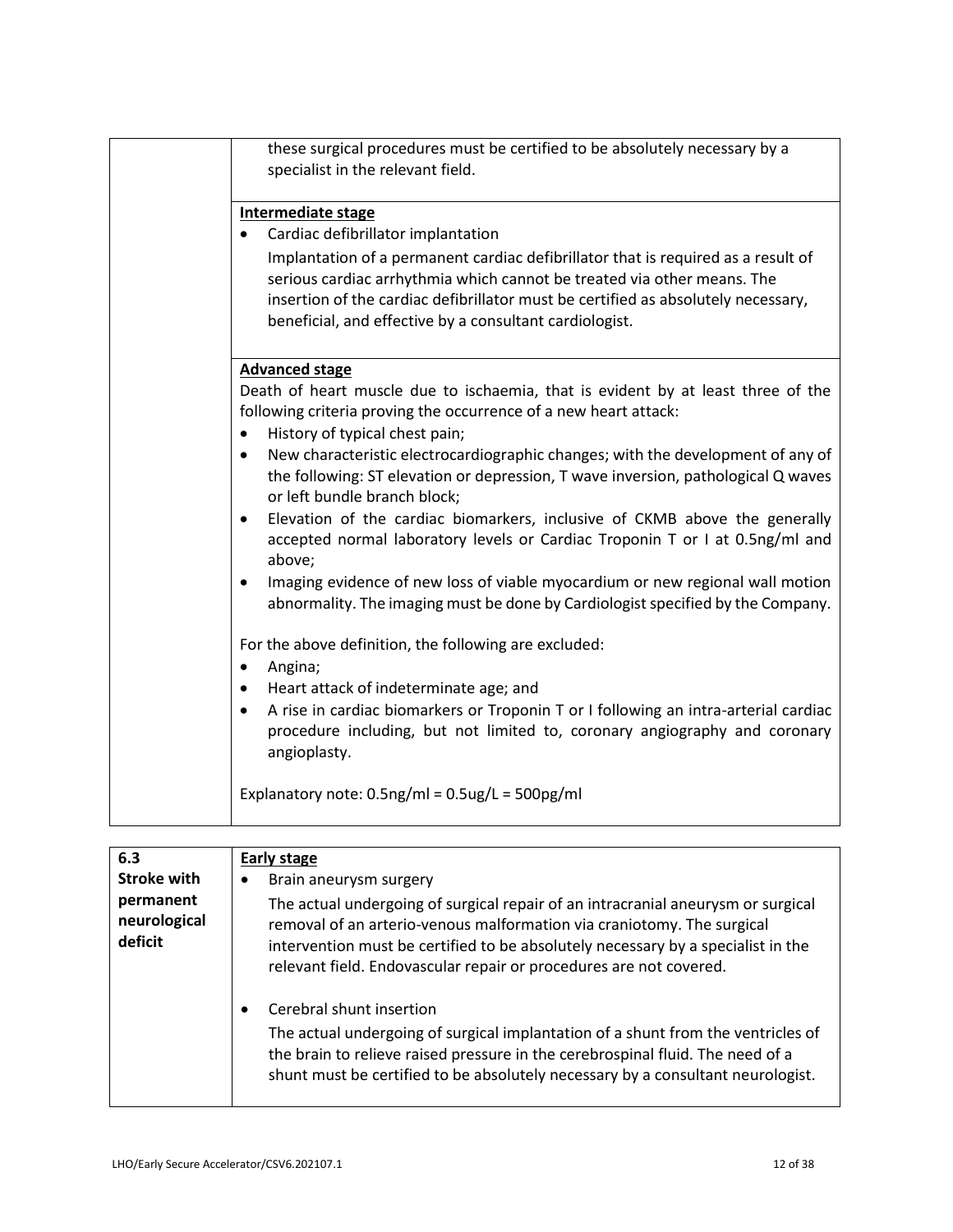| Intermediate stage                                                                                                                                                                                                                                                                                                            |
|-------------------------------------------------------------------------------------------------------------------------------------------------------------------------------------------------------------------------------------------------------------------------------------------------------------------------------|
| Carotid artery surgery                                                                                                                                                                                                                                                                                                        |
| The actual undergoing of endarterectomy of the common carotid artery which<br>has been necessitated as a result of at least 80% narrowing of the carotid artery<br>as diagnosed by an arteriography or any other appropriate diagnostic test that is<br>available.                                                            |
| Endarterectomy of blood vessels other than the common carotid artery is specifically<br>excluded.                                                                                                                                                                                                                             |
| <b>Advanced stage</b>                                                                                                                                                                                                                                                                                                         |
| A cerebrovascular incident including infarction of brain tissue, cerebral and                                                                                                                                                                                                                                                 |
| subarachnoid haemorrhage, intracerebral embolism and cerebral thrombosis                                                                                                                                                                                                                                                      |
| resulting in permanent neurological deficit. This diagnosis must be supported by all                                                                                                                                                                                                                                          |
| of the following conditions:                                                                                                                                                                                                                                                                                                  |
| Evidence of permanent clinical neurological deficit confirmed by a neurologist<br>$\bullet$<br>at least 6 weeks after the event; and<br>Findings on Magnetic Resonance Imaging, Computerised Tomography, or<br>$\bullet$<br>other reliable imaging techniques consistent with the diagnosis of a new<br>stroke.               |
| The following are excluded:                                                                                                                                                                                                                                                                                                   |
| <b>Transient Ischaemic Attacks;</b><br>$\bullet$                                                                                                                                                                                                                                                                              |
| Brain damage due to an accident or injury, infection, vasculitis, and<br>$\bullet$<br>inflammatory disease;<br>Vascular disease affecting the eye or optic nerve;<br>$\bullet$<br>Ischaemic disorders of the vestibular system; and<br>$\bullet$<br>Secondary haemorrhage within a pre-existing cerebral lesion.<br>$\bullet$ |

| 6.4      | Early stage                                                                                                                                                                                                                                                            |
|----------|------------------------------------------------------------------------------------------------------------------------------------------------------------------------------------------------------------------------------------------------------------------------|
| Coronary | Keyhole coronary bypass surgery (but not MIDCAB) or coronary artery<br>٠                                                                                                                                                                                               |
| artery   | atherectomy or transmyocardial laser revascularisation or enhanced external                                                                                                                                                                                            |
| by-pass  | counterpulsation device insertion                                                                                                                                                                                                                                      |
| surgery  |                                                                                                                                                                                                                                                                        |
|          | The actual undergoing for the first time for the correction of the narrowing or<br>blockage of one or more coronary arteries via "keyhole" surgery (but not<br>MIDCAB), atherectomy, transmyocardial laser revascularisation or enhanced<br>external counterpulsation. |
|          | All other surgical procedures will be excluded from this benefit.                                                                                                                                                                                                      |
|          | A claim admitted under early stage of coronary artery by-pass surgery will<br>terminate all benefits under early stage of other serious coronary artery<br>disease.                                                                                                    |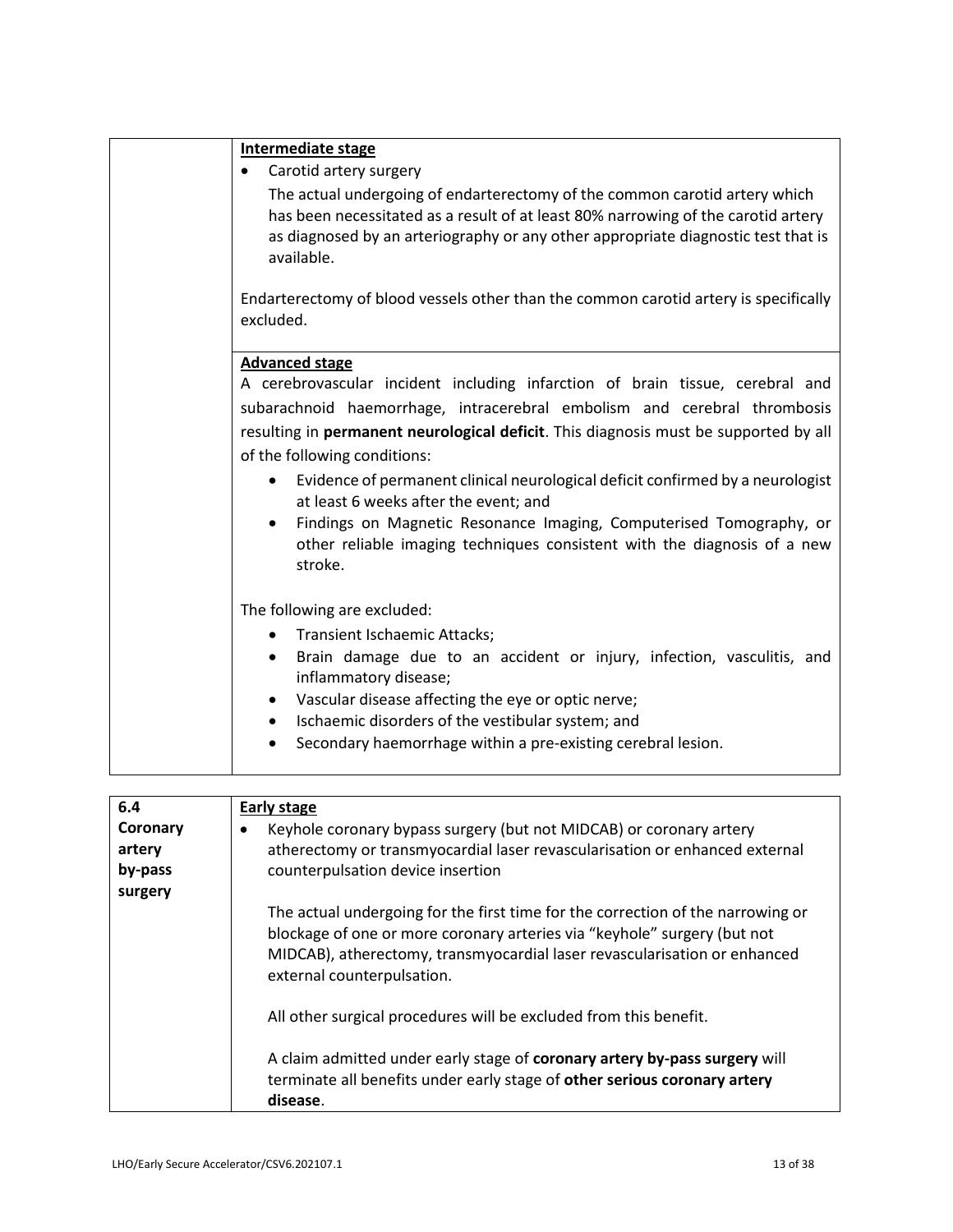| MIDCAB refers to Minimally Invasive Direct Coronary Artery Bypass |  |
|-------------------------------------------------------------------|--|
|-------------------------------------------------------------------|--|

| 6.5<br><b>End stage</b><br>kidney failure | Early stage<br>Surgical removal of one kidney<br>٠<br>The complete surgical removal of one kidney necessitated by any illness or<br>accident. The need for the surgical removal of the kidney must be certified to be<br>absolutely necessary by a nephrologist. Kidney donation is excluded.                                              |
|-------------------------------------------|--------------------------------------------------------------------------------------------------------------------------------------------------------------------------------------------------------------------------------------------------------------------------------------------------------------------------------------------|
|                                           | Intermediate stage<br>Chronic kidney disease<br>Chronic kidney disease with permanently impaired renal function diagnosed by a<br>specialist in the relevant field, with laboratory evidence of severely decreased<br>with an eGFR level of less than 15 ml/min/1.73m2 body surface area, persisting<br>for a period of at least 6 months. |

| 6.6                 |                                                                                                                                                                                                                                                                                                                                                                                               |
|---------------------|-----------------------------------------------------------------------------------------------------------------------------------------------------------------------------------------------------------------------------------------------------------------------------------------------------------------------------------------------------------------------------------------------|
|                     | <b>Early stage</b>                                                                                                                                                                                                                                                                                                                                                                            |
| <b>Irreversible</b> | Reversible aplastic anaemia                                                                                                                                                                                                                                                                                                                                                                   |
| aplastic<br>anaemia | Acute reversible bone marrow failure, confirmed by biopsy, which results in<br>anaemia, neutropenia and thrombocytopenia requiring treatment with any one<br>of the following:<br>Blood product transfusion;<br>Marrow stimulating agents;<br>Immunosuppressive agents; or<br>$\overline{\phantom{a}}$<br>Bone marrow transplantation.<br>The diagnosis must be confirmed by a haematologist. |
|                     | <b>Intermediate stage</b>                                                                                                                                                                                                                                                                                                                                                                     |
|                     | Myelodysplastic Syndrome or Myelofibrosis                                                                                                                                                                                                                                                                                                                                                     |
|                     | Myelodysplastic syndrome or myelofibrosis requiring regular and permanent<br>transfusion of blood products for severe recurrent anaemia. Diagnosis of<br>Myelodysplastic Syndrome (MDS) or Myelofibrosis must be confirmed by<br>haematologist as a result of marrow biopsy.                                                                                                                  |
|                     | The condition must be deemed incurable and blood transfusion support must be<br>an indefinite requirement.                                                                                                                                                                                                                                                                                    |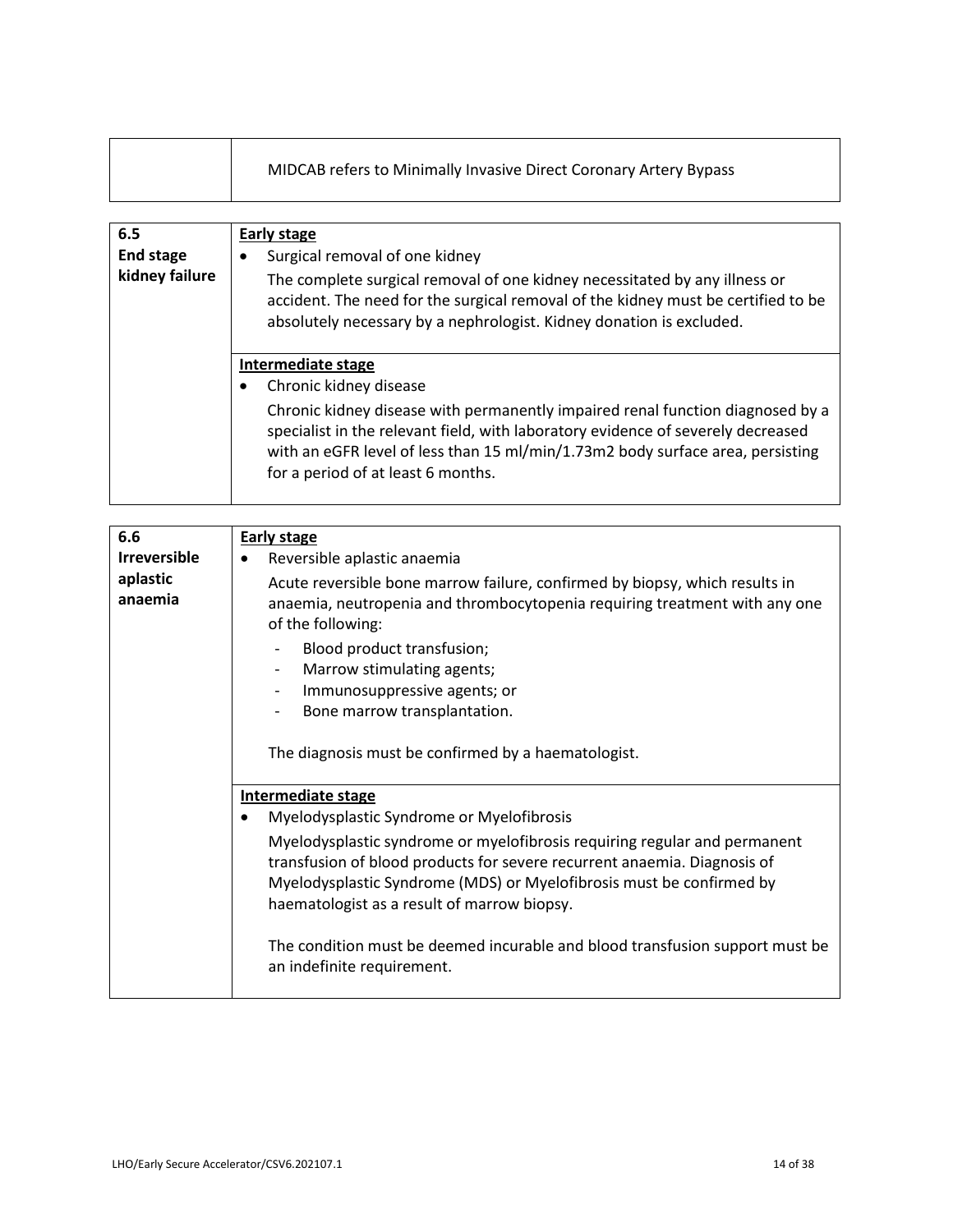| 6.7<br><b>Blindness</b><br>(irreversible<br>loss of sight) | <b>Early stage</b><br>Loss of sight in one eye<br>Permanent and irreversible loss of sight in one eye as a result of illness or<br>accident to the extent that even when tested with the use of visual aids, vision is<br>measured at 3/60 or worse in one eye using a Snellen eye chart or equivalent<br>test, or visual field of 20 degrees or less in one eye. The blindness must be<br>confirmed by an ophthalmologist. Blindness resulting from alcohol or drug<br>misuse will be excluded.                                                             |
|------------------------------------------------------------|--------------------------------------------------------------------------------------------------------------------------------------------------------------------------------------------------------------------------------------------------------------------------------------------------------------------------------------------------------------------------------------------------------------------------------------------------------------------------------------------------------------------------------------------------------------|
|                                                            | Intermediate stage<br>Optic nerve atrophy with low vision<br>The unequivocal diagnosis of optic nerve atrophy affecting both eyes. There<br>must also be permanent and irreversible loss of sight to both eyes to the extent<br>that even when tested with the use of visual aids, vision is measured at 6/60 or<br>worse in the better eye using a Snellen eye chart. The optic nerve atrophy and<br>degree of visual loss of sight must be certified by an ophthalmologist. Optic<br>nerve atrophy resulting from alcohol or drug misuse will be excluded. |

| 6.8            | Early stage                                                                                                                                                                                                                                                        |
|----------------|--------------------------------------------------------------------------------------------------------------------------------------------------------------------------------------------------------------------------------------------------------------------|
| End stage lung | Severe asthma                                                                                                                                                                                                                                                      |
| disease        | Evidence of an acute attack of severe asthma with persistent status asthmaticus<br>that requires hospitalisation and assisted ventilation with a mechanical<br>ventilator for a continuous period of at least 4 hours on the advice of a<br>respiratory physician. |
|                | Insertion of a vena cava filter<br>$\bullet$                                                                                                                                                                                                                       |
|                | The surgical insertion of a vena cava filter after there has been documented<br>proof of recurrent pulmonary emboli.                                                                                                                                               |
|                | The need for the insertion of a vena cava filter must be certified to be absolutely<br>necessary by a specialist in the relevant field.                                                                                                                            |
|                | Intermediate stage                                                                                                                                                                                                                                                 |
|                | Surgical removal of one lung                                                                                                                                                                                                                                       |
|                | Complete surgical removal of a lung as a result of an illness or an accident of the<br>insured. Partial removal of a lung is not included in this benefit.                                                                                                         |

| 6.9<br><b>End stage</b><br>liver failure | Early stage<br>Liver surgery<br>Partial hepatectomy of at least one entire lobe of the liver that has been found<br>necessary as a result of illness or accident as suffered by the insured. |
|------------------------------------------|----------------------------------------------------------------------------------------------------------------------------------------------------------------------------------------------|
|                                          | Liver disease secondary to alcohol and drug abuse and liver donation is excluded.                                                                                                            |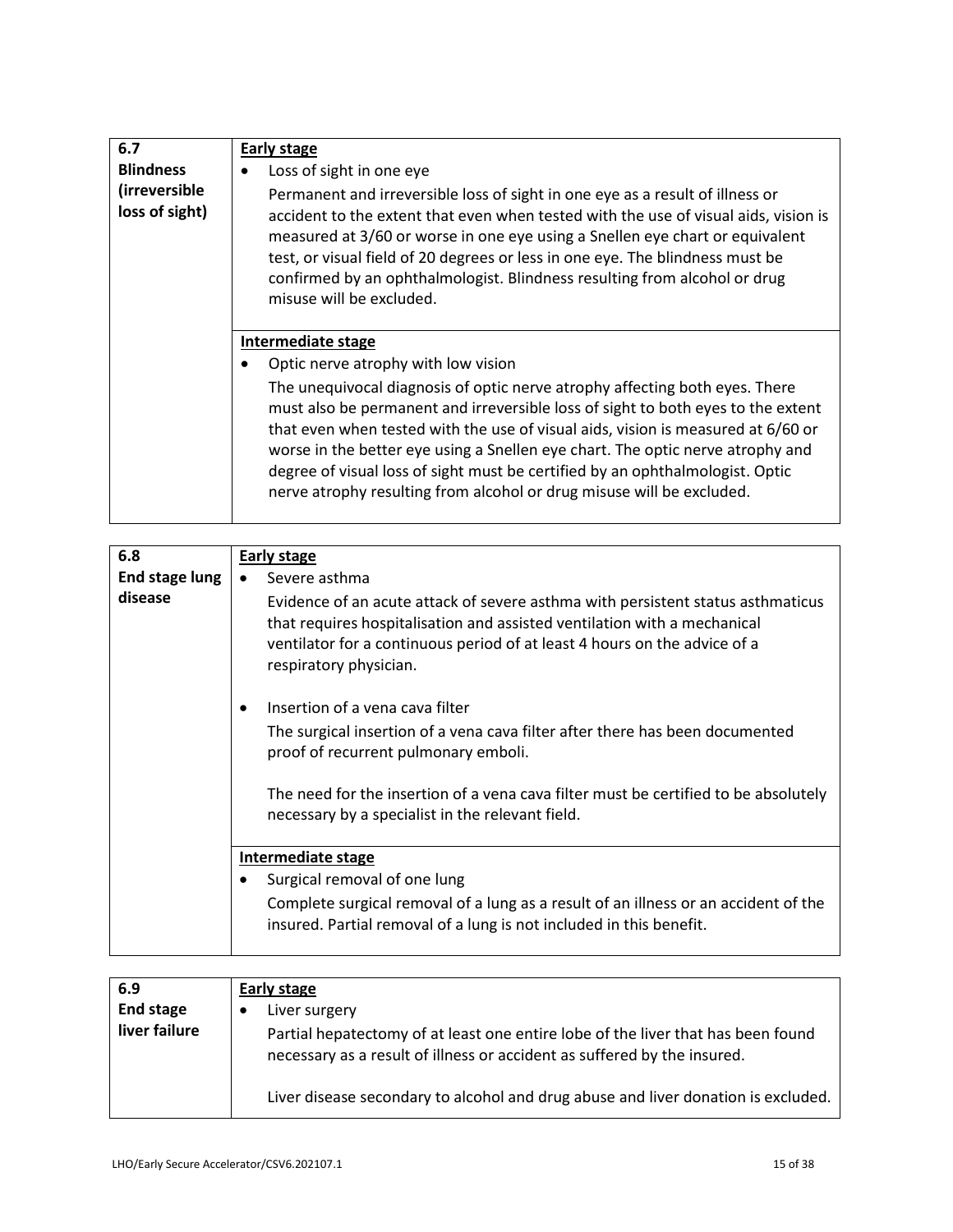| Intermediate stage                                                                                                                                                                                                                          |
|---------------------------------------------------------------------------------------------------------------------------------------------------------------------------------------------------------------------------------------------|
| Liver cirrhosis                                                                                                                                                                                                                             |
| Cirrhosis of Liver with a HAI-Knodell Score of 6 and above as evident by liver<br>biopsy. The diagnosis of liver cirrhosis must be unequivocally confirmed by a<br>hepatologist and based on the histological findings of the liver biopsy. |
| Liver disease secondary to alcohol and drug abuse is excluded.                                                                                                                                                                              |

| 6.10 | <b>Early stage</b>                                                                                                                                                                                                                                                                                                                                                                                                                             |
|------|------------------------------------------------------------------------------------------------------------------------------------------------------------------------------------------------------------------------------------------------------------------------------------------------------------------------------------------------------------------------------------------------------------------------------------------------|
| Coma | Coma for 48 hours<br>$\bullet$                                                                                                                                                                                                                                                                                                                                                                                                                 |
|      | Coma that persists for at least 48 hours. This diagnosis must be supported by<br>evidence of all of the following:                                                                                                                                                                                                                                                                                                                             |
|      | No response to external stimuli for at least 48 hours;                                                                                                                                                                                                                                                                                                                                                                                         |
|      | The use of life support measures to sustain life; and<br>$\overline{\phantom{0}}$                                                                                                                                                                                                                                                                                                                                                              |
|      | Brain damage resulting in permanent neurological deficit which must<br>be assessed at least 30 days after the onset of the coma.                                                                                                                                                                                                                                                                                                               |
|      | Coma resulting directly from alcohol or drug abuse is excluded. Medically<br>induced coma also does not fulfil this definition.                                                                                                                                                                                                                                                                                                                |
|      | Intermediate stage                                                                                                                                                                                                                                                                                                                                                                                                                             |
|      | Severe epilepsy                                                                                                                                                                                                                                                                                                                                                                                                                                |
|      | Severe epilepsy confirmed by all of the following:                                                                                                                                                                                                                                                                                                                                                                                             |
|      | Diagnosis made by a consultant neurologist by the use of<br>electroencephalography (EEG), magnetic resonance imaging (MRI), position<br>emission tomography (PET) or any other appropriate diagnostic test that is<br>available;                                                                                                                                                                                                               |
|      | There must be documentation of recurrent unprovoked tonic-clonic or grand<br>$\overline{\phantom{a}}$<br>mal seizures of more than 5 attacks per week, and be known to be resistant<br>to optimal therapy as confirmed by drug serum-level testing; and<br>The insured must have been taking at least 2 prescribed antiepileptic (anti-<br>convulsant) medications for at least 6 months on the recommendation of a<br>consultant neurologist. |
|      | Febrile or absence (petit mal) seizures alone will not satisfy the requirement of<br>this definition.                                                                                                                                                                                                                                                                                                                                          |
|      | Coma for 72 hours<br>$\bullet$                                                                                                                                                                                                                                                                                                                                                                                                                 |
|      | Coma that persists for at least 72 hours. This diagnosis must be supported by<br>evidence of all of the following:                                                                                                                                                                                                                                                                                                                             |
|      | No response to external stimuli for at least 72 hours;                                                                                                                                                                                                                                                                                                                                                                                         |
|      | The use of life support measures to sustain life; and                                                                                                                                                                                                                                                                                                                                                                                          |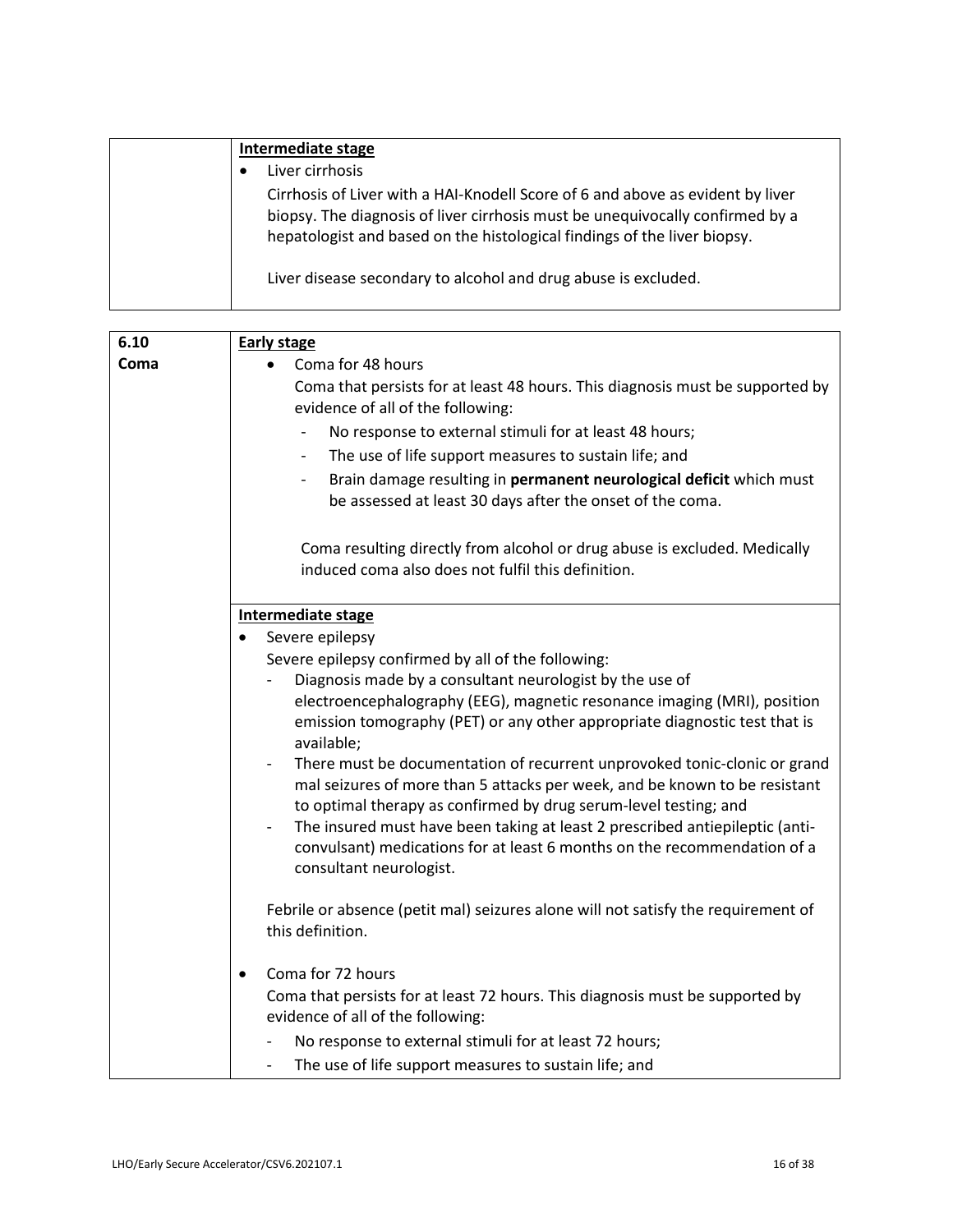| Brain damage resulting in permanent neurological deficit which must be<br>$\overline{\phantom{a}}$<br>assessed at least 30 days after the onset of the coma. |
|--------------------------------------------------------------------------------------------------------------------------------------------------------------|
| Coma resulting directly from alcohol or drug abuse is excluded. Medically<br>induced coma also does not fulfill this definition.                             |

| 6.11                                                    | <b>Early stage</b>                                                                                                                                                                                                                                                                                                                              |
|---------------------------------------------------------|-------------------------------------------------------------------------------------------------------------------------------------------------------------------------------------------------------------------------------------------------------------------------------------------------------------------------------------------------|
| <b>Deafness</b><br>(irreversible<br>loss of<br>hearing) | Partial loss of hearing<br>Permanent binaural hearing loss with the loss of at least 60 decibel in all<br>frequencies of hearing as a result of illness or accident. The hearing loss must be<br>established by an ear, nose, throat (ENT) specialist and supported by an<br>objective diagnostic test to indicate the quantum loss of hearing. |
|                                                         | Cavernous sinus thrombosis surgery                                                                                                                                                                                                                                                                                                              |
|                                                         | The actual undergoing of a surgical drainage for cavernous sinus thrombosis. The<br>presence of cavernous sinus thrombosis as well as the requirement for surgical<br>intervention must be certified to be absolutely necessary by a specialist in the<br>relevant field.                                                                       |
|                                                         | <b>Intermediate stage</b>                                                                                                                                                                                                                                                                                                                       |
|                                                         | Cochlear implant surgery                                                                                                                                                                                                                                                                                                                        |
|                                                         | The actual undergoing of a surgical cochlear implant as a result of permanent<br>damage to the cochlea or auditory nerve. The surgical procedure as well as the<br>insertion of the implant must be certified to be absolutely necessary by an ear,<br>nose, throat (ENT) specialist.                                                           |

| 6.12                   | Early stage                                                                                                                                                                                                                                                                                                                                                                   |
|------------------------|-------------------------------------------------------------------------------------------------------------------------------------------------------------------------------------------------------------------------------------------------------------------------------------------------------------------------------------------------------------------------------|
| Open chest             | Percutaneous valvuloplasty or valvotomy<br>$\bullet$                                                                                                                                                                                                                                                                                                                          |
| heart valve<br>surgery | The actual undergoing of simple percutaneous balloon valvuoplasty or<br>valvotomy without any deployment of device or prosthesis necessitated by<br>damage of the heart valve as confirmed by a specialist in the relevant field and<br>established by a cardiac echocardiogram.<br>All other surgical corrective methods will be excluded from this benefit.                 |
|                        | Intermediate stage                                                                                                                                                                                                                                                                                                                                                            |
|                        | Percutaneous valve replacement or device repair<br>$\bullet$                                                                                                                                                                                                                                                                                                                  |
|                        | This benefit is payable where a heart valve is replaced or repaired by the<br>deployment of a permanent device or prosthesis by percutaneous intravascular<br>techniques not involving a thoracotomy. Percutaneous balloon valvuloplasty and<br>other percutaneous repair procedures where no new valve or any percutaneous<br>device or prosthesis is deployed are excluded. |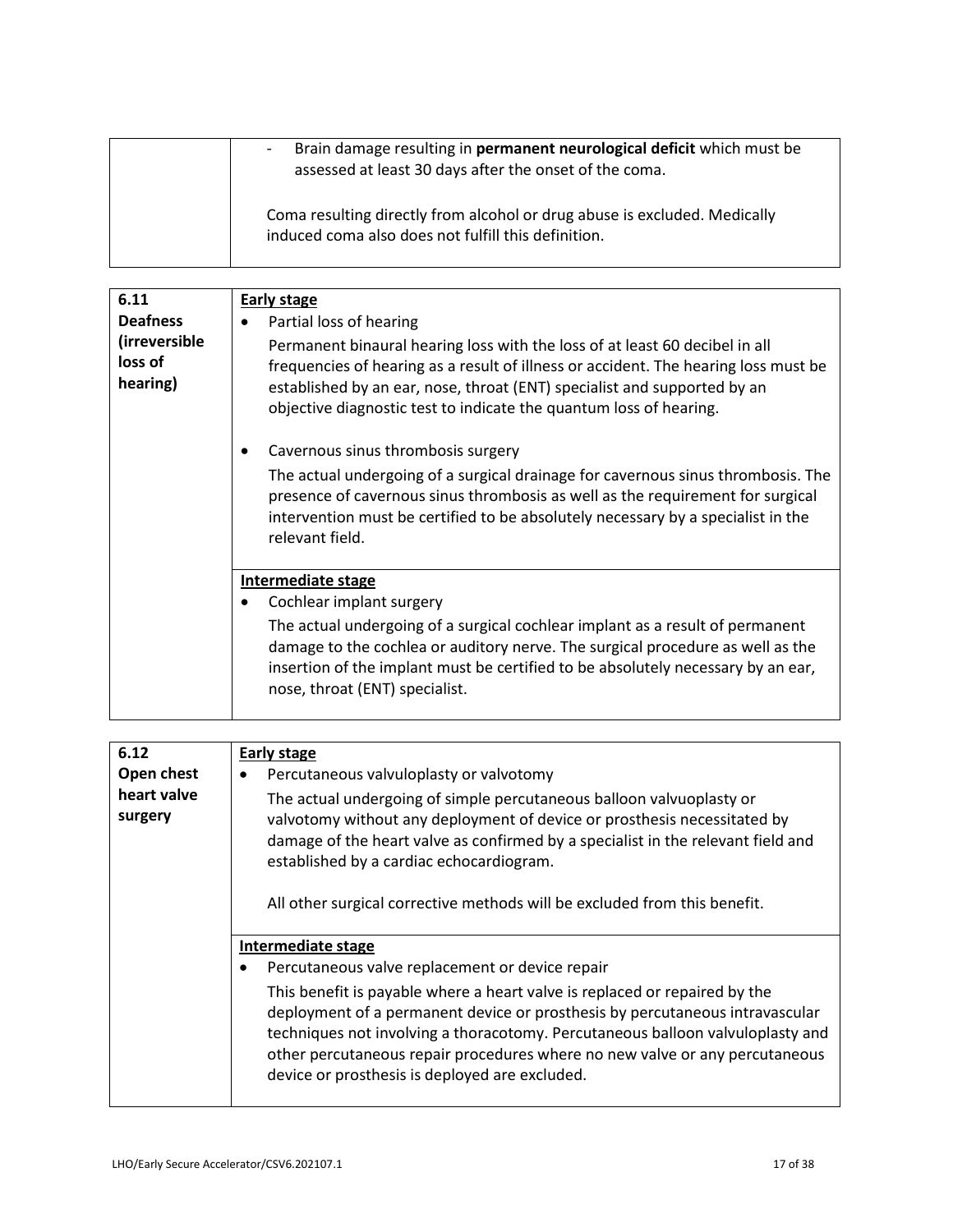| 6.13                     | Early stage                                                                                                                                                                                                                                                                                                                                                                                                                                                                                                                                                    |
|--------------------------|----------------------------------------------------------------------------------------------------------------------------------------------------------------------------------------------------------------------------------------------------------------------------------------------------------------------------------------------------------------------------------------------------------------------------------------------------------------------------------------------------------------------------------------------------------------|
| <b>Irreversible loss</b> | Permanent (or temporary) tracheostomy                                                                                                                                                                                                                                                                                                                                                                                                                                                                                                                          |
| of speech                | The performance of tracheostomy for the treatment of lung disease or airway<br>disease or as a ventilatory support measure following major trauma or burns.<br>The insured must have been a patient in a designated intensive care unit under<br>the care of a medical specialist. The benefit only payable if the tracheostomy is<br>required to remain in place and functional for a period of three months. This<br>benefit would not be payable in addition to any ICU, major head trauma,<br>major burns, end stage lung disease or major cancer benefit. |
|                          | Intermediate stage                                                                                                                                                                                                                                                                                                                                                                                                                                                                                                                                             |
|                          | Loss of speech due to any cause                                                                                                                                                                                                                                                                                                                                                                                                                                                                                                                                |
|                          | Total and irrecoverable loss of the ability to speak due to injury or disease. The<br>inability to speak must be established for a continuous period of 12 months.<br>This diagnosis must be supported by medical evidence furnished by an ear,<br>nose, throat (ENT) specialist.                                                                                                                                                                                                                                                                              |

| 6.14               | Early stage                                                                                                                                       |
|--------------------|---------------------------------------------------------------------------------------------------------------------------------------------------|
| <b>Major burns</b> | Mild severe burns<br>$\bullet$                                                                                                                    |
|                    | Second degree (partial thickness of the skin) burns covering at least 20% of<br>$\overline{\phantom{a}}$<br>the surface of the insured's body; or |
|                    | Third degree (full thickness of the skin) burns covering at least 50% of the<br>$\overline{\phantom{a}}$<br>face of the insured.                  |
|                    | Intermediate stage                                                                                                                                |
|                    | Moderately severe burns                                                                                                                           |
|                    | Third degree (full thickness of the skin) burns covering at least 10% of the<br>surface of the insured's body which requires skin grafting.       |

| 6.15                           | <b>Early stage</b>                                                                                                                                                |
|--------------------------------|-------------------------------------------------------------------------------------------------------------------------------------------------------------------|
| Major organ /                  | Small bowel transplant                                                                                                                                            |
| bone marrow<br>transplantation | The receipt of a transplant of at least one metre of small bowel with its own<br>blood supply via a laparotomy resulting from intestinal failure.                 |
|                                | Corneal transplant                                                                                                                                                |
|                                | The receipt of a transplant of a whole cornea due to irreversible scarring with<br>resulting reduced visual acuity, which cannot be corrected with other methods. |
|                                | Intermediate stage                                                                                                                                                |
|                                | Major organ/bone marrow transplant (on waitlist)                                                                                                                  |
|                                | This benefit covers those who are on an official organ transplant waiting list for<br>the receipt of a transplant of:                                             |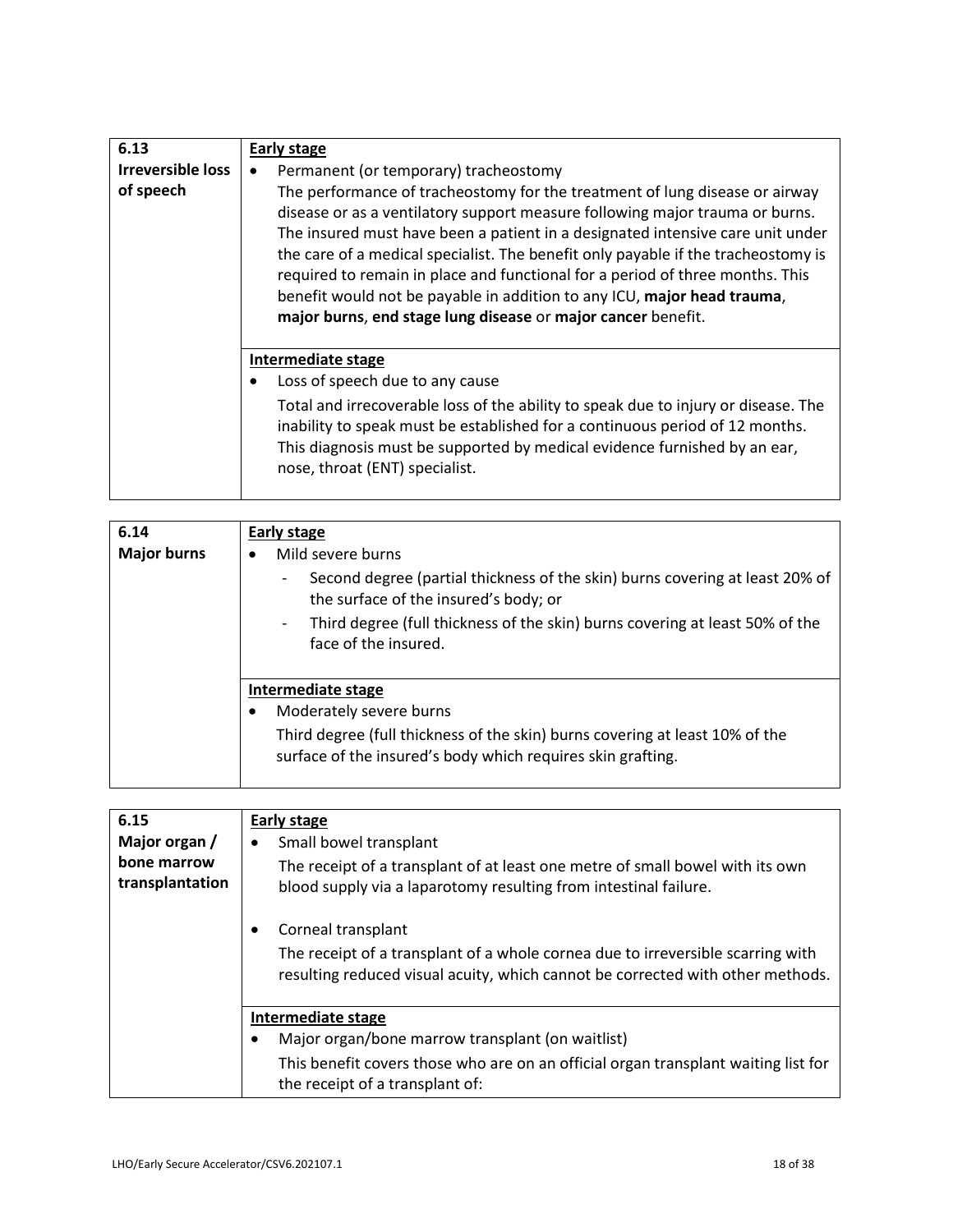| human bone marrow using hematopoietic stem cells preceded by total<br>bone marrow ablation; or                                                        |
|-------------------------------------------------------------------------------------------------------------------------------------------------------|
| one of the following human organs: heart, lung, liver, kidney or pancreas<br>that resulted from irreversible end stage failure of the relevant organ. |
| Other stem cell transplants are excluded.                                                                                                             |
| This benefit is limited to those on the official waitlist for organ transplant on<br>Ministry of Health Singapore list of hospitals only.             |
|                                                                                                                                                       |

| 6.16            | <b>Early stage</b>                                                                                                                               |
|-----------------|--------------------------------------------------------------------------------------------------------------------------------------------------|
| <b>Multiple</b> | Early multiple sclerosis<br>$\bullet$                                                                                                            |
| sclerosis       | There must be a definite diagnosis of multiple sclerosis confirmed by a<br>neurologist. The diagnosis must be supported by all of the following: |
|                 | Investigations that unequivocally confirm the diagnosis to be multiple<br>sclerosis; and                                                         |
|                 | Well documented history of exacerbations and remissions of neurological<br>signs.                                                                |
|                 | Other causes of neurological damage such as systemic lupus erythematosus<br>(SLE) and HIV are excluded.                                          |
|                 | Intermediate stage                                                                                                                               |
|                 | Mild multiple sclerosis<br>$\bullet$                                                                                                             |
|                 | There must be a definite diagnosis of multiple sclerosis confirmed by a                                                                          |
|                 | neurologist. The diagnosis must be supported by all of the following:                                                                            |
|                 | Investigations that unequivocally confirm the diagnosis to be multiple<br>sclerosis;                                                             |
|                 | Multiple neurological deficits which occurred over a continuous period of<br>at least three months; and                                          |
|                 | Well documented history of exacerbations and remissions of neurological<br>signs.                                                                |
|                 | Other causes of neurological damage such as systemic lupus erythematosus<br>(SLE) and HIV are excluded.                                          |

| 6.17      | Early stage                                                              |
|-----------|--------------------------------------------------------------------------|
| Muscular  | Spinal cord disease or injury resulting in bowel and bladder dysfunction |
| dystrophy | Spinal cord disease or chorda equina injury resulting in permanent bowel |
|           | dysfunction and bladder dysfunction requiring permanent regular self     |
|           | catheterisation or a permanent urinary conduit. The diagnosis must be    |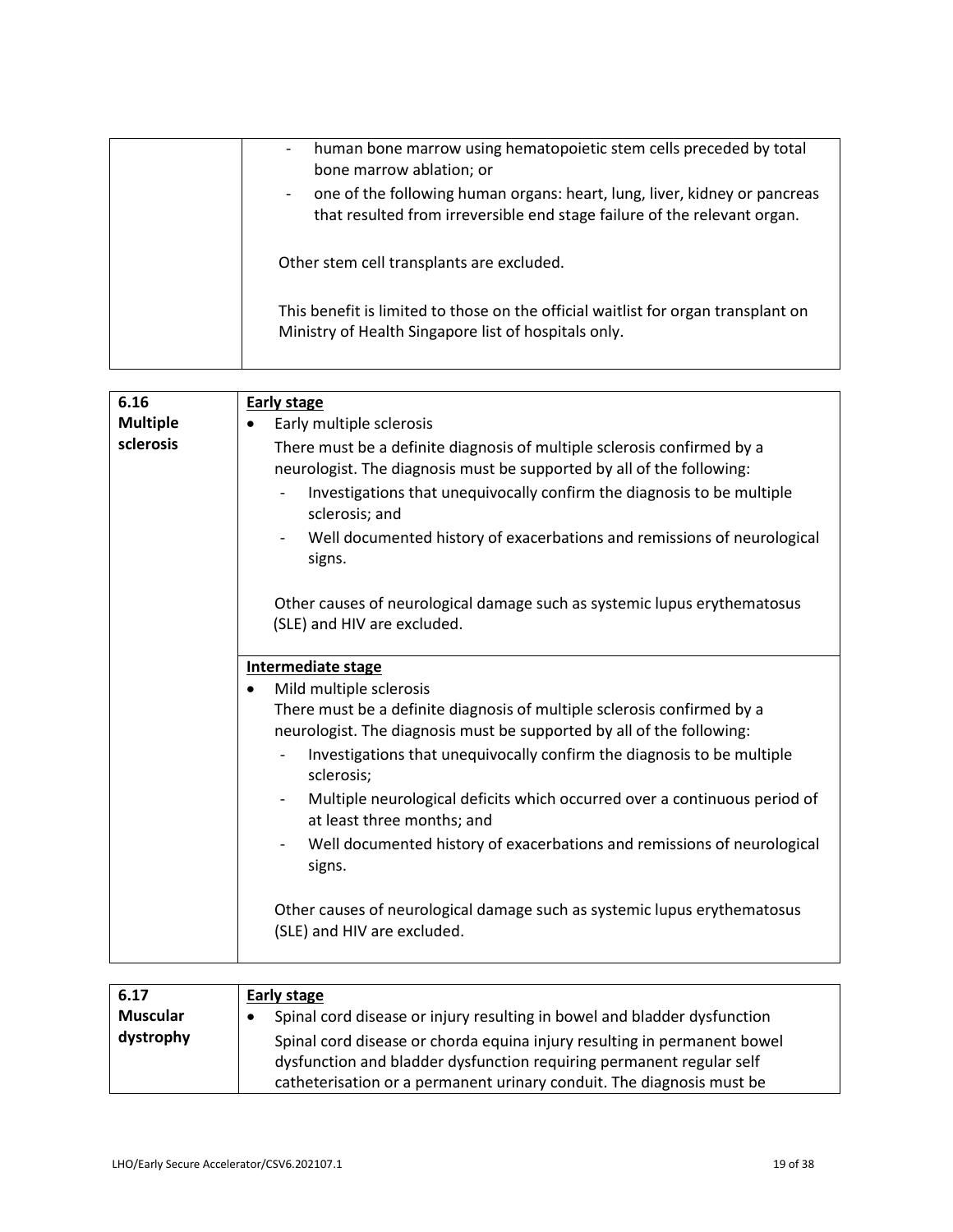| supported by a consultant neurologist and the permanency assessed at six<br>months.                                                                                                                                                                                                                                                                                                                                                |
|------------------------------------------------------------------------------------------------------------------------------------------------------------------------------------------------------------------------------------------------------------------------------------------------------------------------------------------------------------------------------------------------------------------------------------|
| Intermediate stage                                                                                                                                                                                                                                                                                                                                                                                                                 |
| Moderately severe muscular dystrophy<br>$\bullet$                                                                                                                                                                                                                                                                                                                                                                                  |
| A group of hereditary degenerative diseases of muscle characterised by<br>weakness and atrophy of muscle. The diagnosis of muscular dystrophy must be<br>unequivocal and made by a consultant neurologist. The condition must result in<br>the inability of the insured to perform (whether aided or unaided) at least two<br>of the following six "Activities of Daily Living" for a continuous period of at<br>least six months: |
| For the purpose of this definition, "aided" shall mean with the aid of special<br>equipment, device and/or apparatus and not pertaining to human aid.                                                                                                                                                                                                                                                                              |

| 6.18<br><b>Paralysis</b><br>(irreversible<br>loss of use<br>of limbs) | <b>Early stage</b><br>Total and irreversible loss of use of at least one entire limb due to injury or<br>disease persisting for a period of at least six weeks and with no foreseeable<br>possibility of recovery. This condition must be confirmed by a consultant<br>neurologist.<br>Self-inflicted injuries are excluded. |
|-----------------------------------------------------------------------|------------------------------------------------------------------------------------------------------------------------------------------------------------------------------------------------------------------------------------------------------------------------------------------------------------------------------|
|                                                                       | Intermediate stage<br>The medically necessary amputation of one limb above the knee or elbow.<br>Self-inflicted injuries are excluded.                                                                                                                                                                                       |

| 6.19        | <b>Early Stage</b>                                                                                                                                                                                                                                                                                                                                                                                 |
|-------------|----------------------------------------------------------------------------------------------------------------------------------------------------------------------------------------------------------------------------------------------------------------------------------------------------------------------------------------------------------------------------------------------------|
| Idiopathic  | Early Parkinson's disease                                                                                                                                                                                                                                                                                                                                                                          |
| parkinson's | The unequivocal diagnosis of idiopathic Parkinson's disease by a specialist in                                                                                                                                                                                                                                                                                                                     |
| disease     | the relevant field.<br>This diagnosis must be supported by all of the following conditions:<br>The disease cannot be controlled with medication; and<br>There are signs of progressive neurological impairment.<br>Drug-induced or toxic causes of Parkinsonism or all other causes of Parkinson's<br>Disease are excluded. The coverage of this condition will cease at age 85 of the<br>insured. |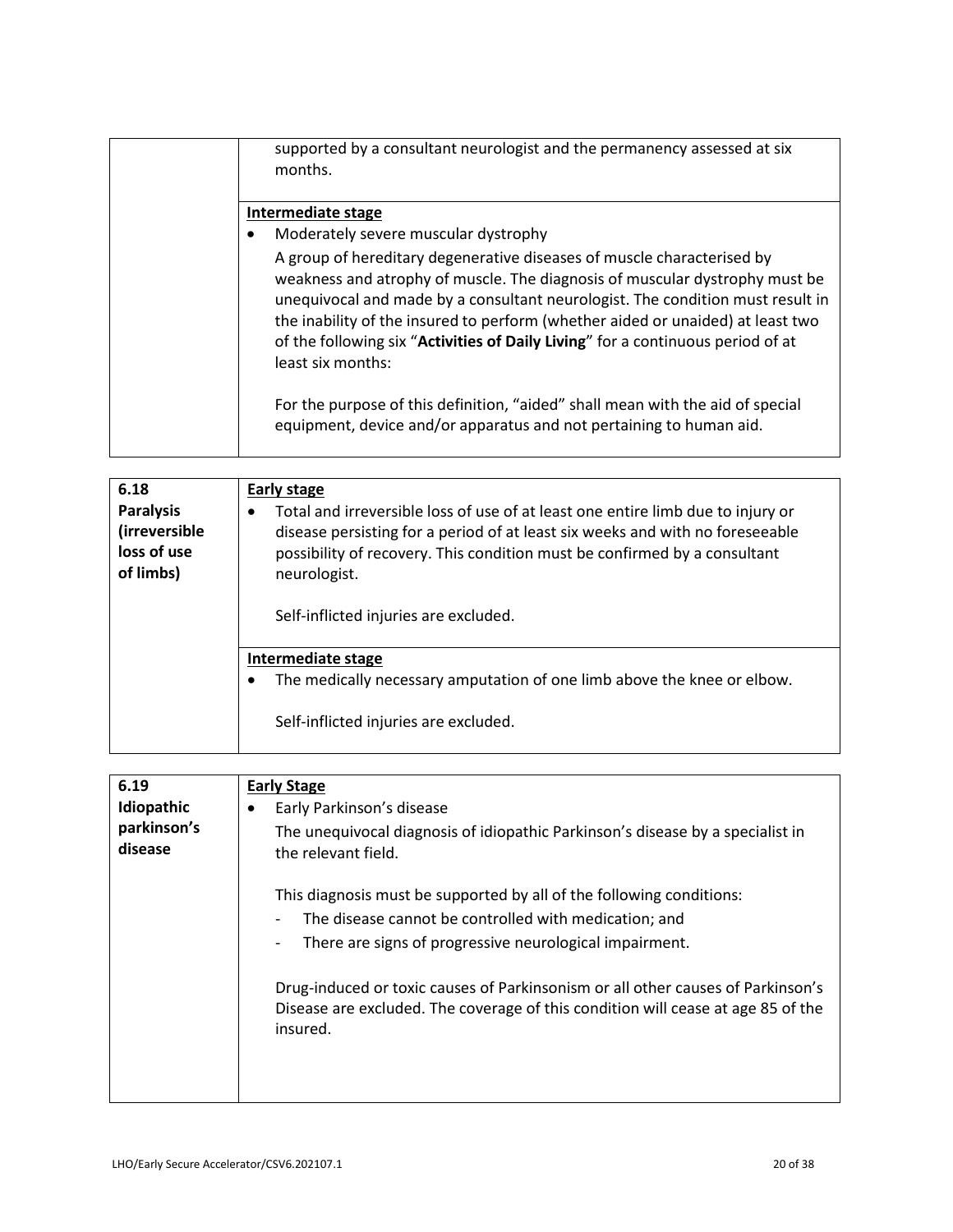| <b>Intermediate Stage</b>                                                                                                                                                                                                                                    |
|--------------------------------------------------------------------------------------------------------------------------------------------------------------------------------------------------------------------------------------------------------------|
| Moderately severe Parkinson's disease                                                                                                                                                                                                                        |
| The unequivocal diagnosis of idiopathic Parkinson's disease by a consultant<br>neurologist. The diagnosis must be supported by all of the following conditions:<br>the disease cannot be controlled with medication,<br>signs of progressive impairment, and |
| inability of the insured to perform (whether aided or unaided) at least two<br>of the six "Activities of Daily Living" for a continuous period of at least six<br>months.                                                                                    |
| Drug-induced or toxic causes of Parkinsonism or all other causes of Parkinson's<br>Disease are excluded.                                                                                                                                                     |
| For the purpose of this definition, "aided" shall mean with the aid of special<br>equipment, device and/or apparatus and not pertaining to human aid.                                                                                                        |

| 6.20<br>Open chest  | <b>Early stage</b><br>Large asymptomatic aortic aneurysm                                                                                                                                                                                                                                                                                                                                                                                             |
|---------------------|------------------------------------------------------------------------------------------------------------------------------------------------------------------------------------------------------------------------------------------------------------------------------------------------------------------------------------------------------------------------------------------------------------------------------------------------------|
| surgery to<br>aorta | Large asymptomatic abdominal or thoracic aortic aneurysm or aortic dissection<br>as evidenced by appropriate imaging technique. The aorta must be enlarged<br>greater than 55mm in diameter and the diagnosis must be confirmed by a<br>consultant cardiologist.                                                                                                                                                                                     |
|                     | Intermediate stage                                                                                                                                                                                                                                                                                                                                                                                                                                   |
|                     | Minimally invasive surgery to aorta                                                                                                                                                                                                                                                                                                                                                                                                                  |
|                     | The actual undergoing of surgery via minimally invasive or intra-arterial<br>techniques to repair or correct an aneurysm, narrowing, obstruction or<br>dissection of the aorta, as evidenced by a cardiac echocardiogram or any other<br>appropriate diagnostic test that is available and confirmed by a consultant<br>cardiologist. For the purpose of this definition, aorta shall mean the thoracic<br>and abdominal aorta but not its branches. |

| 6.21        | Early stage                                                                      |
|-------------|----------------------------------------------------------------------------------|
| Alzheimer's | Diagnosis of Alzheimer's disease or dementia<br>٠                                |
| disease /   | A definite diagnosis of Alzheimer's disease or dementia due to irreversible      |
| severe      | organic brain disorders by a consultant neurologist. The Mini Mental State       |
| dementia    | Examination score must be 24 or less out of 30; or the insured must have         |
|             | undergone two neuropsychometric tests performed six months apart with a          |
|             | battery of tests which clearly define the severity of the impairment. The        |
|             | insured must have been placed on disease modifying treatment prescribed by a     |
|             | specialist and must be under the continuous care of a specialist. This diagnosis |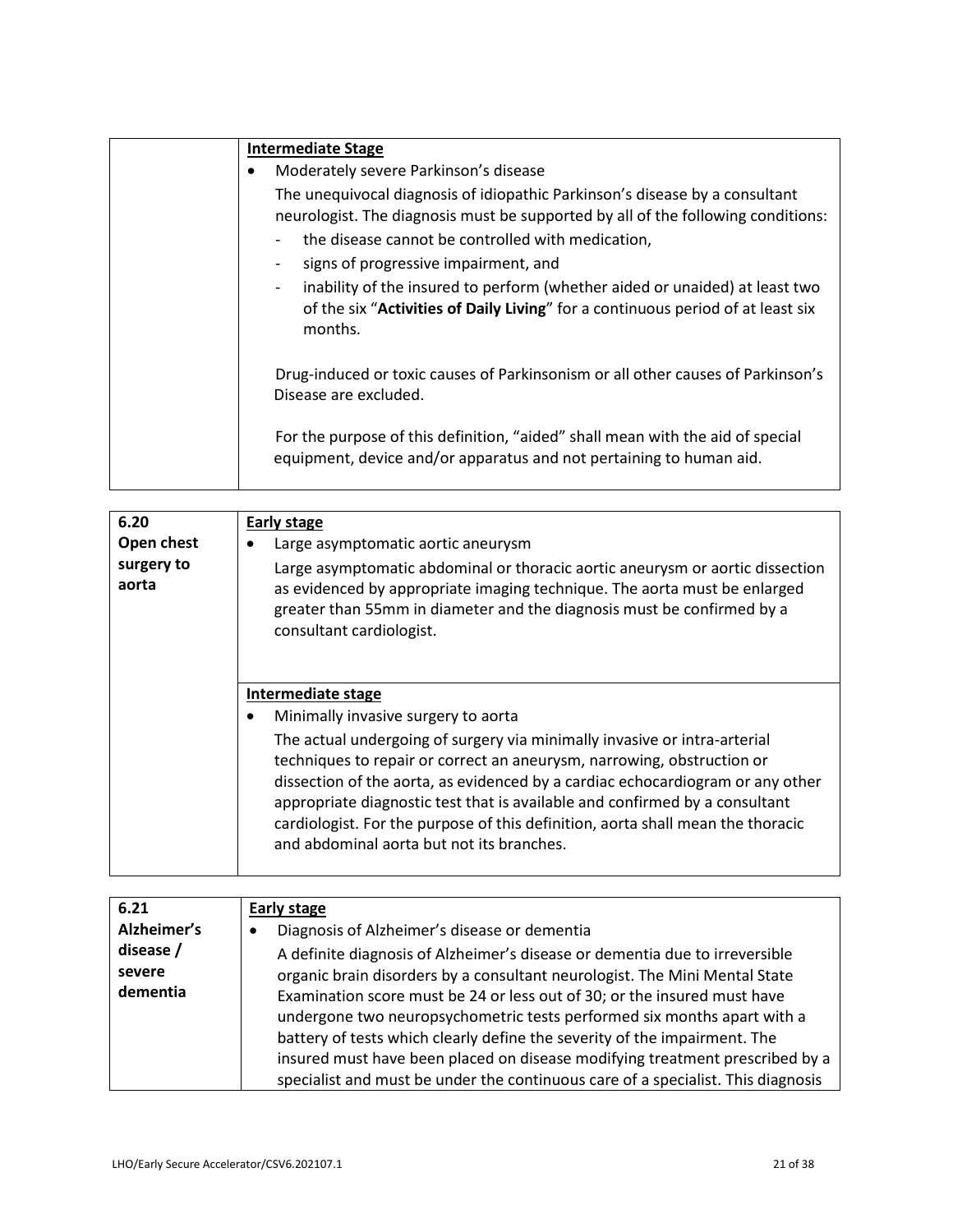| must be supported by the clinical confirmation of an appropriate consultant<br>and supported by the insurer's appointed doctor.                             |
|-------------------------------------------------------------------------------------------------------------------------------------------------------------|
|                                                                                                                                                             |
| The following are excluded:                                                                                                                                 |
| Non-organic diseases such as neurosis and psychiatric illnesses; and                                                                                        |
| Alcohol related brain damage.                                                                                                                               |
| The coverage of this condition will cease at age 85 of the insured.                                                                                         |
| Intermediate stage                                                                                                                                          |
| Moderately severe Alzheimer's disease or dementia                                                                                                           |
| A definite diagnosis of Alzheimer's disease or dementia due to irreversible                                                                                 |
| organic brain disorders by a consultant neurologist. The Mini Mental State                                                                                  |
| Examination score must be less than 20 out of 30; or the insured must have                                                                                  |
| undergone two neuropsychometric tests performed six months apart with a                                                                                     |
| battery of tests which clearly define the severity of the impairment. There must<br>also be permanent clinical loss of the ability to do all the following: |
| Remember;                                                                                                                                                   |
| Reason; and                                                                                                                                                 |
| Perceive, understand, express and give effect to ideas.                                                                                                     |
|                                                                                                                                                             |
| This diagnosis must be supported by the clinical confirmation of an appropriate                                                                             |
| consultant and supported by the insurer's appointed doctor.                                                                                                 |
| The following are excluded:                                                                                                                                 |
| Non-organic diseases such as neurosis and psychiatric illnesses; and                                                                                        |
| Alcohol related brain damage.                                                                                                                               |
|                                                                                                                                                             |

| 6.22                 | Early stage                                                                                                                                                                                                                                                                                                                                                                                                              |
|----------------------|--------------------------------------------------------------------------------------------------------------------------------------------------------------------------------------------------------------------------------------------------------------------------------------------------------------------------------------------------------------------------------------------------------------------------|
| <b>Motor neurone</b> | Peripheral neuropathy                                                                                                                                                                                                                                                                                                                                                                                                    |
| disease              | This refers to severe peripheral motor neuropathy arising from anterior horn<br>cells resulting in significant motor weakness, fasciculation and muscle wasting.<br>The diagnosis must be confirmed by a consultant neurologist as a result of<br>nerve conduction studies and result in a permanent need for the use walking<br>aids or a wheelchair. Diabetic neuropathy and neuropathy due to alcohol is<br>excluded. |
|                      | Intermediate stage                                                                                                                                                                                                                                                                                                                                                                                                       |
|                      | Early motor neurone disease                                                                                                                                                                                                                                                                                                                                                                                              |
|                      | Refers to a progressive degeneration of the corticospinal tracts and anterior<br>horn cells or bulbar efferent neurons. These include spinal muscular atrophy,<br>progressive bulbar palsy, amyotrophic lateral sclerosis and primary lateral<br>sclerosis. A neurologist must make the definite diagnosis of a motor neurone<br>disease and this diagnosis must be supported by appropriate investigations.             |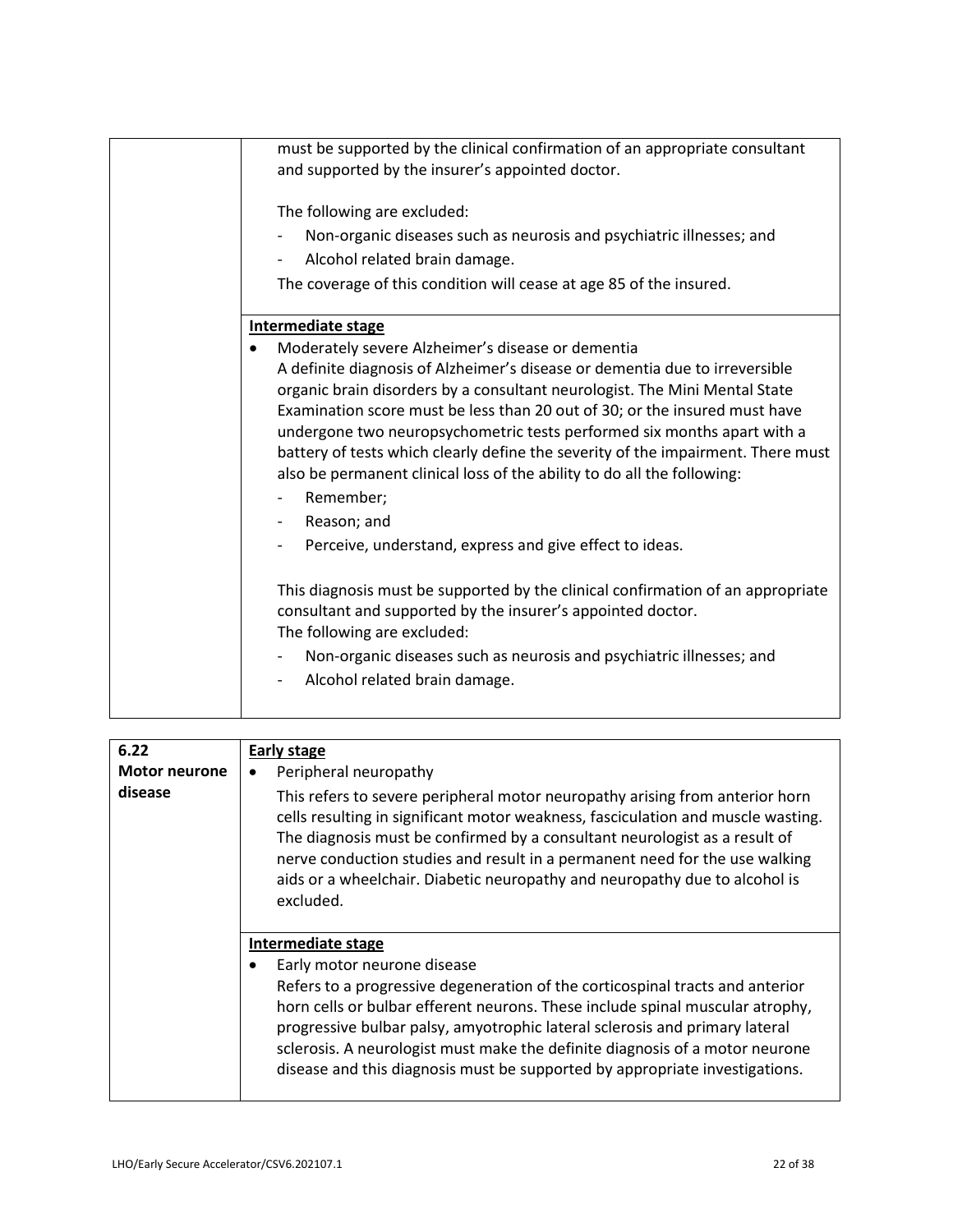| 6.23         | <b>Early stage</b>                                                                                                                                      |
|--------------|---------------------------------------------------------------------------------------------------------------------------------------------------------|
| Primary      | Early pulmonary hypertension                                                                                                                            |
| pulmonary    | Primary or secondary pulmonary hypertension with established right                                                                                      |
| hypertension | ventricular hypertrophy leading to the presence of permanent physical                                                                                   |
|              | impairment of at least Class III of the New York Heart Association (NYHA)                                                                               |
|              | Classification of Cardiac Impairment.                                                                                                                   |
|              |                                                                                                                                                         |
|              | The NYHA Classification of Cardiac Impairment:                                                                                                          |
|              | Class I: No limitation of physical activity. Ordinary physical activity does                                                                            |
|              | not cause undue fatigue, dyspnea, or angina pain.                                                                                                       |
|              | Class II: Slight limitation of physical activity. Ordinary physical activity<br>$\overline{\phantom{a}}$<br>results in symptoms.                        |
|              | Class III: Marked limitation of physical activity. Comfortable at rest, but<br>$\overline{\phantom{a}}$<br>less than ordinary activity causes symptoms. |
|              | Class IV: Unable to engage in any physical activity without discomfort.<br>Symptoms may be present even at rest.                                        |
|              | The diagnosis must be established by cardiac catheterization by a consultant<br>cardiologist.                                                           |
|              | <b>Intermediate stage</b>                                                                                                                               |
|              | Secondary pulmonary hypertension<br>$\bullet$                                                                                                           |
|              | Secondary pulmonary hypertension with established right ventricular                                                                                     |
|              | hypertrophy leading to the presence of permanent physical impairment of at                                                                              |
|              | least Class IV of the New York Heart Association (NYHA) Classification of                                                                               |
|              | Cardiac Impairment. The diagnosis must be established by cardiac                                                                                        |
|              | catheterisation by a consultant cardiologist.                                                                                                           |
|              |                                                                                                                                                         |
|              | The NYHA Classification of Cardiac Impairment:                                                                                                          |
|              | Class I: No limitation of physical activity. Ordinary physical activity does                                                                            |
|              | not cause undue fatigue, dyspnea, or angina pain.                                                                                                       |
|              | Class II: Slight limitation of physical activity. Ordinary physical activity<br>$\overline{\phantom{0}}$<br>results in symptoms.                        |
|              | Class III: Marked limitation of physical activity. Comfortable at rest, but                                                                             |
|              | less than ordinary activity causes symptoms.                                                                                                            |
|              | Class IV: Unable to engage in any physical activity without discomfort.                                                                                 |
|              | Symptoms may be present even at rest.                                                                                                                   |
|              |                                                                                                                                                         |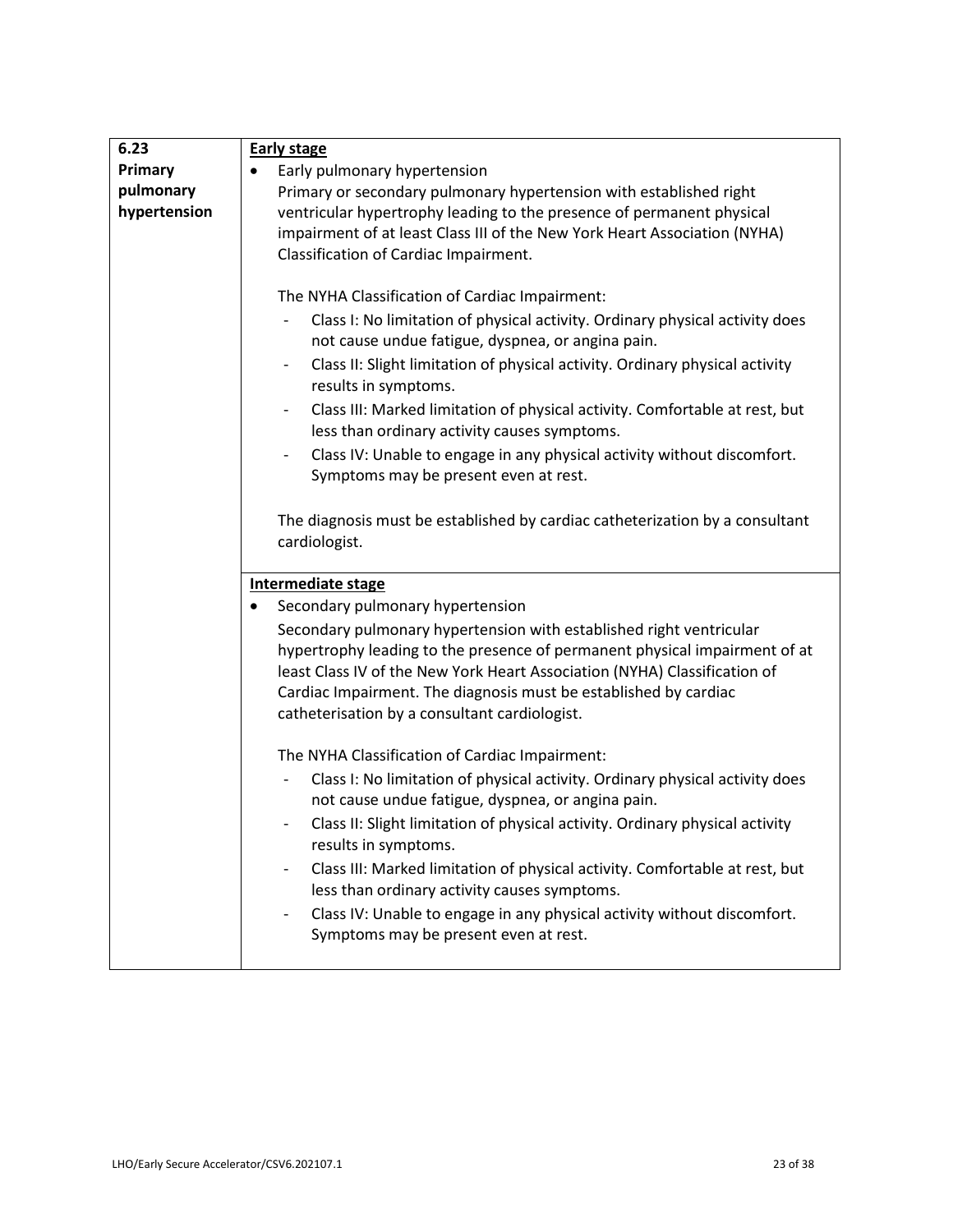| 6.24                           | <b>Early stage</b>                                                                                                                                                                                                                                                                                                                                                                                                                                |
|--------------------------------|---------------------------------------------------------------------------------------------------------------------------------------------------------------------------------------------------------------------------------------------------------------------------------------------------------------------------------------------------------------------------------------------------------------------------------------------------|
| HIV due to                     | HIV due to assault or occupationally acquired HIV                                                                                                                                                                                                                                                                                                                                                                                                 |
| blood                          | A) Infection with the human immunodeficiency virus (HIV) which resulted                                                                                                                                                                                                                                                                                                                                                                           |
| transfusion                    | from a physical or sexual assault occurring after the cover start date,                                                                                                                                                                                                                                                                                                                                                                           |
| and                            | provided that all the following conditions are met:                                                                                                                                                                                                                                                                                                                                                                                               |
| occupationally<br>acquired HIV | The incident must be reported to the appropriate authority and that a<br>criminal case must be opened;                                                                                                                                                                                                                                                                                                                                            |
|                                | Proof of the assault giving rise to the infection must be reported to<br>$\overline{\phantom{0}}$<br>the insurer within 30 days of the assault taking place;                                                                                                                                                                                                                                                                                      |
|                                | Proof that the assault involved a definite source of the HIV infected<br>fluids;                                                                                                                                                                                                                                                                                                                                                                  |
|                                | Proof of sero-conversion from HIV negative to HIV positive occurring<br>$\overline{\phantom{0}}$<br>during the 180 days after the documented assault; and                                                                                                                                                                                                                                                                                         |
|                                | This proof must include a negative HIV antibody test conducted within<br>five days of the assault.                                                                                                                                                                                                                                                                                                                                                |
|                                | B) Infection with the human immunodeficiency virus (HIV) which resulted<br>from an accidental incident occurring after the cover start date, whilst the<br>insured was carrying out the normal professional duties of his or her<br>occupation in Singapore with the requirement that appropriate care is<br>being exercised, provided that all the following conditions are met:<br>Proof that the incident has been reported to the appropriate |
|                                | authority;                                                                                                                                                                                                                                                                                                                                                                                                                                        |
|                                | Proof of the accident giving rise to the infection must be reported to<br>$\overline{\phantom{0}}$<br>the insurer within 30 days of the accident taking place;                                                                                                                                                                                                                                                                                    |
|                                | Proof that the accident involved a definite source of the HIV infected<br>fluids; and                                                                                                                                                                                                                                                                                                                                                             |
|                                | Proof of sero-conversion from HIV negative to HIV positive occurring<br>$\overline{\phantom{0}}$<br>during the 180 days after the documented accident. This proof must<br>include a negative HIV antibody test conducted within five days of the<br>accident.                                                                                                                                                                                     |
|                                | HIV infection resulting from any other means including consensual sexual<br>activity or the use of intravenous drug is excluded.                                                                                                                                                                                                                                                                                                                  |
|                                | This benefit will not apply under either section A or B where a cure has                                                                                                                                                                                                                                                                                                                                                                          |
|                                | become available prior to the infection. "Cure" means any treatment that                                                                                                                                                                                                                                                                                                                                                                          |
|                                | renders the HIV inactive or noninfectious.                                                                                                                                                                                                                                                                                                                                                                                                        |
|                                | Intermediate stage                                                                                                                                                                                                                                                                                                                                                                                                                                |
|                                | HIV due to organ transplant<br>$\bullet$                                                                                                                                                                                                                                                                                                                                                                                                          |
|                                | Infection with the human immunodeficiency virus (HIV) through an organ                                                                                                                                                                                                                                                                                                                                                                            |
|                                | transplant, provided that all of the following conditions are met:                                                                                                                                                                                                                                                                                                                                                                                |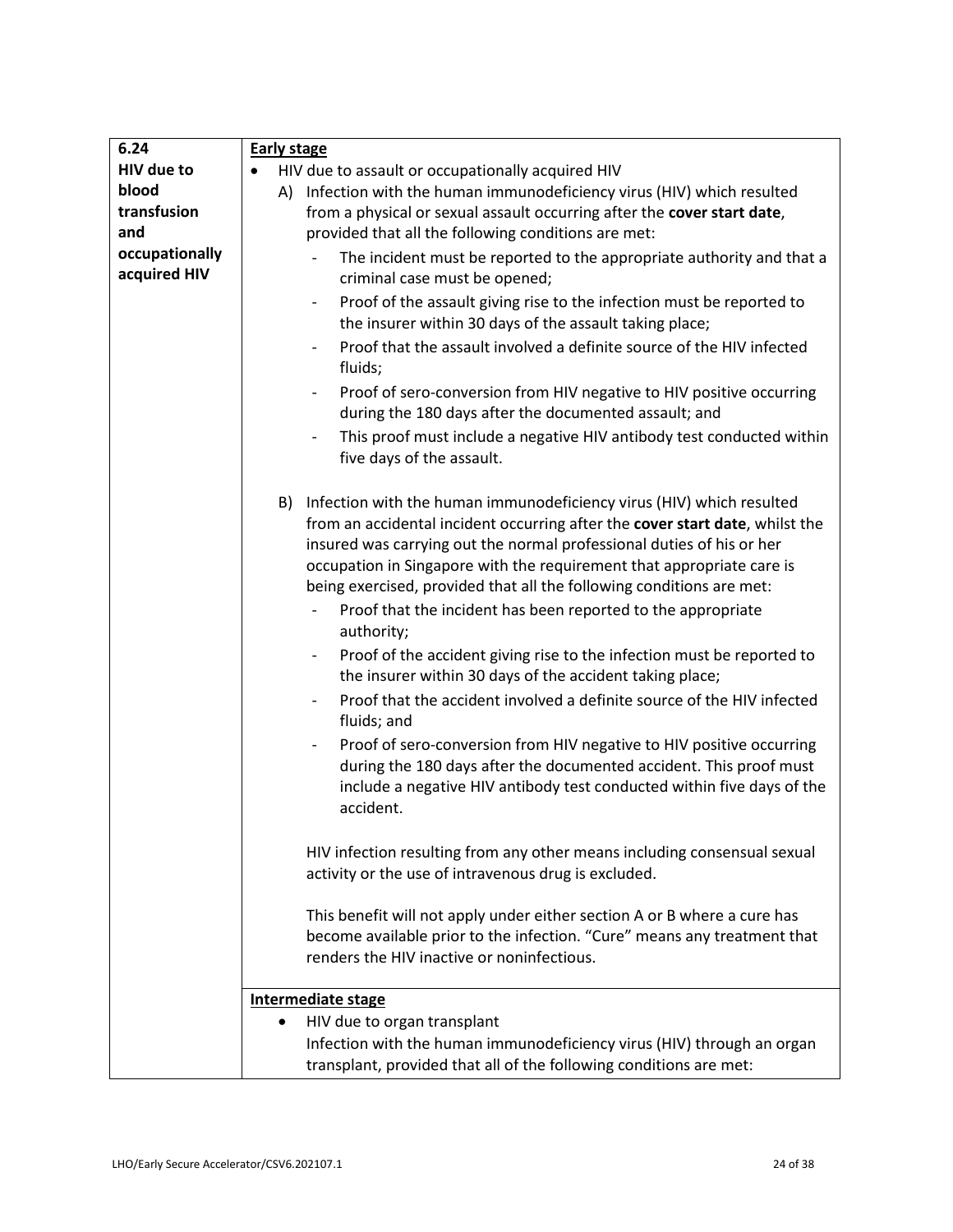| The organ transplant was medically necessary or given as part of a<br>$\overline{\phantom{a}}$<br>medical treatment;                                                                                                                |
|-------------------------------------------------------------------------------------------------------------------------------------------------------------------------------------------------------------------------------------|
| The organ transplant was received in Singapore after the cover start<br>$\overline{\phantom{a}}$<br>date; and                                                                                                                       |
| The source of the infection is established to be from the institution<br>$\overline{\phantom{a}}$<br>that provided the transplant and the Institution is able to trace the<br>origin of the HIV to the infected transplanted organ. |
| This benefit will not apply where a cure has become available prior to the<br>infection. "Cure" means any treatment that renders the HIV inactive or<br>non-infectious.                                                             |

| 6.25                | <b>Early stage</b>                                                                                                                                                                                                                                                                                                                                                                                                                                                                                          |
|---------------------|-------------------------------------------------------------------------------------------------------------------------------------------------------------------------------------------------------------------------------------------------------------------------------------------------------------------------------------------------------------------------------------------------------------------------------------------------------------------------------------------------------------|
| <b>Benign brain</b> | Surgical removal of pituitary tumour (by transsphenoidal/transnasal<br>$\bullet$                                                                                                                                                                                                                                                                                                                                                                                                                            |
| tumour              | hypophysectomy)                                                                                                                                                                                                                                                                                                                                                                                                                                                                                             |
|                     | The actual undergoing of surgical removal of a pituitary tumour by<br>transsphenoidal / transnasal hypophysectomy necessitated as a result of<br>symptoms associated with increased intracranial pressure caused by the<br>tumour or where surgical removal is considered necessary upon the advice of a<br>consultant endocrinologist. The presence of the underlying tumour must be<br>confirmed by imaging studies such as CT scan or MRI.                                                               |
|                     | Surgery for subdural haematoma                                                                                                                                                                                                                                                                                                                                                                                                                                                                              |
|                     | The actual undergoing of burr hole surgery to the head to drain subdural<br>haematoma as a result of an accident. The need for the burr hole surgery must<br>be certified to be absolutely necessary by a specialist in the relevant field.                                                                                                                                                                                                                                                                 |
|                     | <b>Intermediate stage</b>                                                                                                                                                                                                                                                                                                                                                                                                                                                                                   |
|                     | Surgical removal of pituitary tumour (by open craniotomy)                                                                                                                                                                                                                                                                                                                                                                                                                                                   |
|                     | The actual undergoing of total surgical removal of a pituitary tumour by open<br>craniotomy necessitated as a result of symptoms associated with increased<br>intracranial pressure caused by the tumour or where surgical removal is<br>considered necessary upon the advice of a consultant endocrinologist. The<br>presence of the underlying tumour must be confirmed by imaging studies such<br>as CT scan or MRI. Surgical removal of the pituitary by transsphenoidal<br>hypophysectomy is excluded. |

| 6.26          | Early stage                                                                                                                                                                                                                                                                                               |
|---------------|-----------------------------------------------------------------------------------------------------------------------------------------------------------------------------------------------------------------------------------------------------------------------------------------------------------|
| <b>Severe</b> | Encephalitis                                                                                                                                                                                                                                                                                              |
| encephalitis  | Severe inflammation of brain substance (cerebral hemisphere, brainstem or<br>cerebellum) caused by viral infection requiring hospitalisation. The diagnosis<br>must be confirmed by a consultant neurologist and supported with appropriate<br>investigations proving acute viral infection of the brain. |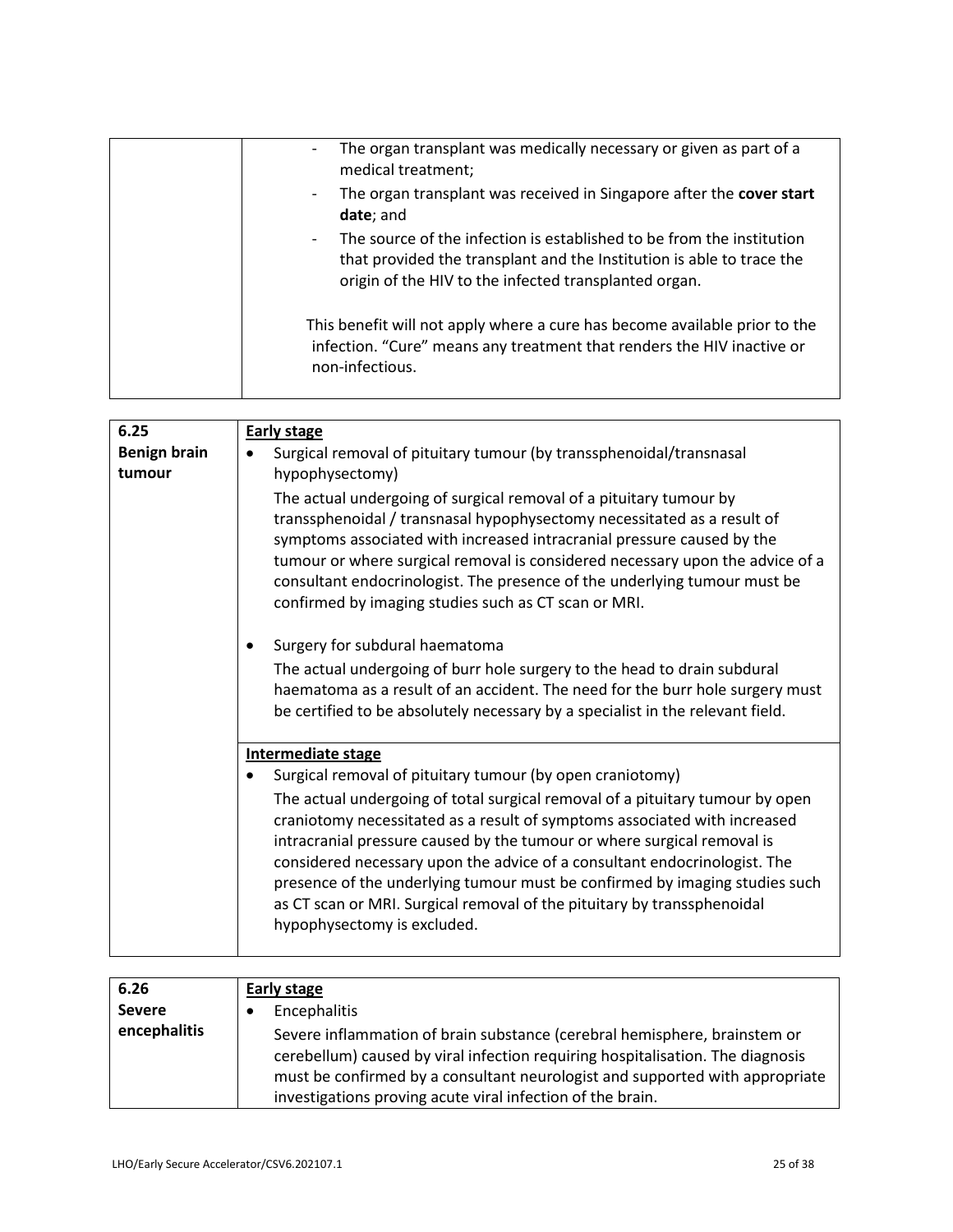| Encephalitis caused by HIV infection is excluded.                                                                                                                                                                                                                                                                                                                                                                                                          |
|------------------------------------------------------------------------------------------------------------------------------------------------------------------------------------------------------------------------------------------------------------------------------------------------------------------------------------------------------------------------------------------------------------------------------------------------------------|
| Intermediate stage                                                                                                                                                                                                                                                                                                                                                                                                                                         |
| Mild encephalitis                                                                                                                                                                                                                                                                                                                                                                                                                                          |
| Severe inflammation of brain substance (cerebral hemisphere, brainstem or<br>cerebellum) caused by viral infection resulting in neurological deficit and there<br>must be evidence of hospitalization for at least two weeks. The neurological<br>deficit must persist for at least six weeks. The diagnosis must be confirmed by a<br>consultant neurologist and supported with appropriate investigations proving<br>acute viral infection of the brain. |
| Encephalitis caused by HIV infection is excluded.                                                                                                                                                                                                                                                                                                                                                                                                          |

| 6.27          | <b>Early stage</b>                                                                    |
|---------------|---------------------------------------------------------------------------------------|
| <b>Severe</b> | <b>Bacterial meningitis</b>                                                           |
| bacterial     | Bacterial infection resulting in severe inflammation of the membranes of the          |
| meningitis    | brain or spinal cord which requires hospitalisation.                                  |
|               |                                                                                       |
|               | This diagnosis must be confirmed by:                                                  |
|               | the presence of bacterial infection in cerebrospinal fluid by lumbar<br>puncture; and |
|               | a consultant neurologist.                                                             |
|               |                                                                                       |
|               | Bacterial meningitis in the presence of HIV infection is excluded.                    |
|               |                                                                                       |
|               | Intermediate stage                                                                    |
|               | Mild bacterial meningitis<br>$\bullet$                                                |
|               | Bacterial infection resulting in severe inflammation of the membranes of the          |
|               | brain or spinal cord resulting in neurological deficit and there must be evidence     |
|               | of hospitalization for at least two weeks. The neurological deficit must persist      |
|               | for at least six weeks. This diagnosis must be confirmed by:                          |
|               | proof of meningeal infection must be provided to us by the results of a               |
|               | lumbar puncture and the offending organism must be identified; and                    |
|               |                                                                                       |
|               | a consultant neurologist.                                                             |
|               |                                                                                       |
|               | Meningitis in the presence of HIV infection is excluded.                              |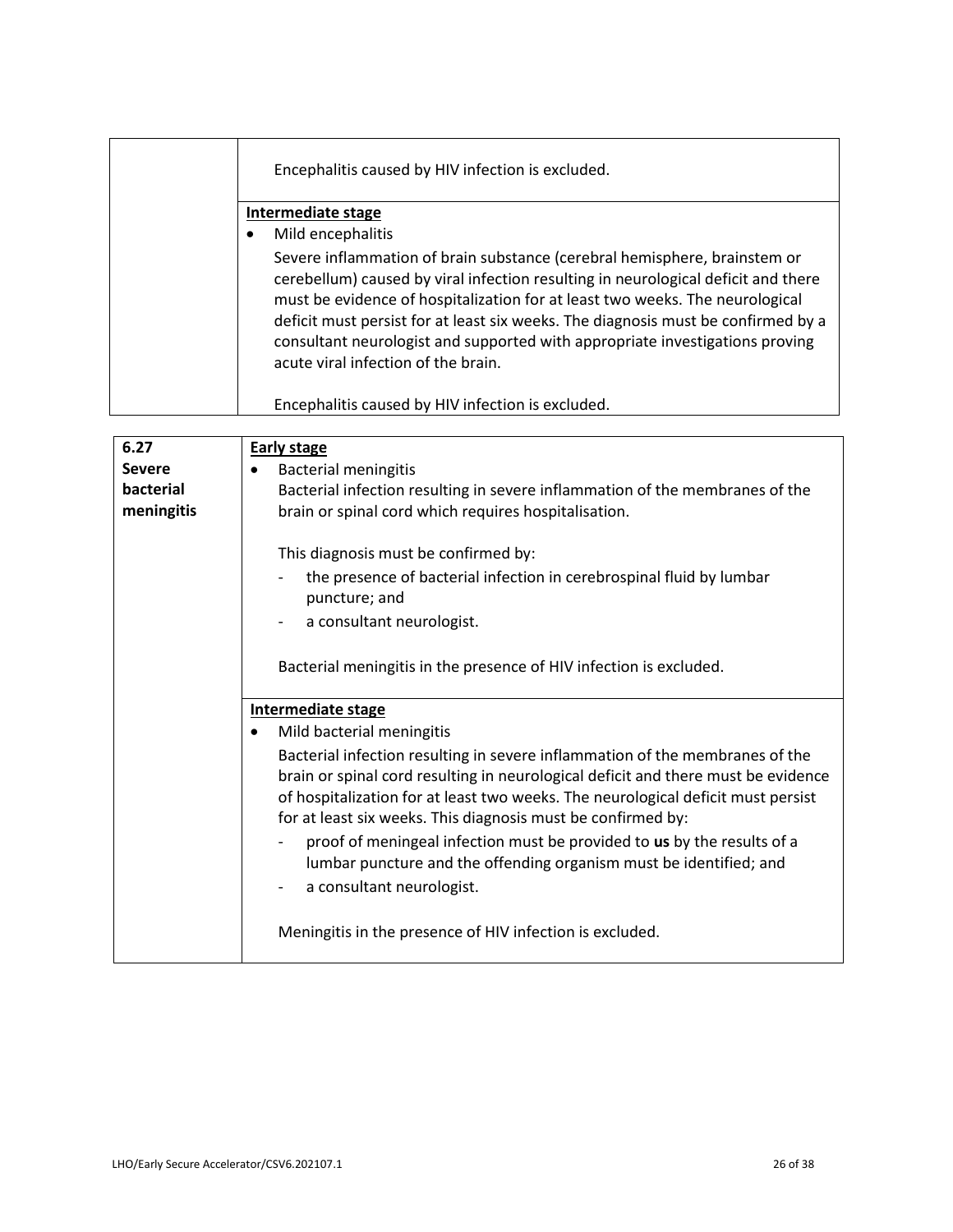| 6.28              | <b>Early stage</b>                                                                                                                                                                                                                                                                                                                                                                                                                                                                                                                                                                                                                                                                                                                                                                                                                                                                                                                                                                                           |
|-------------------|--------------------------------------------------------------------------------------------------------------------------------------------------------------------------------------------------------------------------------------------------------------------------------------------------------------------------------------------------------------------------------------------------------------------------------------------------------------------------------------------------------------------------------------------------------------------------------------------------------------------------------------------------------------------------------------------------------------------------------------------------------------------------------------------------------------------------------------------------------------------------------------------------------------------------------------------------------------------------------------------------------------|
| <b>Major head</b> | Facial reconstructive surgery                                                                                                                                                                                                                                                                                                                                                                                                                                                                                                                                                                                                                                                                                                                                                                                                                                                                                                                                                                                |
| trauma            | The actual undergoing of re-constructive surgery above the neck (restoration or<br>re-constructive of the shape of and appearance of facial structures which are<br>defective, missing or damaged or misshapen) performed by a specialist in the<br>relevant field to correct disfigurement as a direct result of an accident. The<br>need for surgery must be certified to be absolutely necessary by a specialist in<br>the relevant field and the treatment must require hospitalization and surgery<br>under general anaesthetic. Treatment relating to teeth and/or any other dental<br>restoration alone is excluded, surgery for isolated nasal fractures is excluded<br>and surgery to facial skin wounds is excluded unless this involves major full<br>thickness skin grafting or the construction of flaps.<br>"Accident" means an event of violent, unexpected, external, involuntary and<br>visible nature which is independent of any other cause and is the sole cause of<br>the head injury. |
|                   | <b>Intermediate stage</b>                                                                                                                                                                                                                                                                                                                                                                                                                                                                                                                                                                                                                                                                                                                                                                                                                                                                                                                                                                                    |
|                   | Open craniotomy                                                                                                                                                                                                                                                                                                                                                                                                                                                                                                                                                                                                                                                                                                                                                                                                                                                                                                                                                                                              |
|                   | Undergoing of open craniotomy as a consequence of major head trauma for the<br>treatment of depressed skull fractures or major intracranial injury. Burr hole<br>surgery is excluded from this benefit.                                                                                                                                                                                                                                                                                                                                                                                                                                                                                                                                                                                                                                                                                                                                                                                                      |

| 6.29                          | Early stage                                                                                                                                                                                                                                                                           |
|-------------------------------|---------------------------------------------------------------------------------------------------------------------------------------------------------------------------------------------------------------------------------------------------------------------------------------|
| <b>Other serious</b>          | Coronary artery disease                                                                                                                                                                                                                                                               |
| coronary<br>artery<br>disease | The narrowing of the lumen of two or three coronary arteries by a minimum of<br>60%, as proven by coronary angiography or any other appropriate diagnostic<br>test that is available, regardless of whether any form of coronary artery surgery<br>has been recommended or performed. |
|                               | Coronary arteries herein refer to right coronary artery, left main stem, left<br>anterior descending and left circumflex, but not their branches. Note that any<br>non-invasive method of determining coronary artery stenosis is not acceptable.                                     |
|                               | A claim admitted under early stage of other serious coronary artery disease<br>will terminate all benefits under early stage of coronary artery by-pass surgery.                                                                                                                      |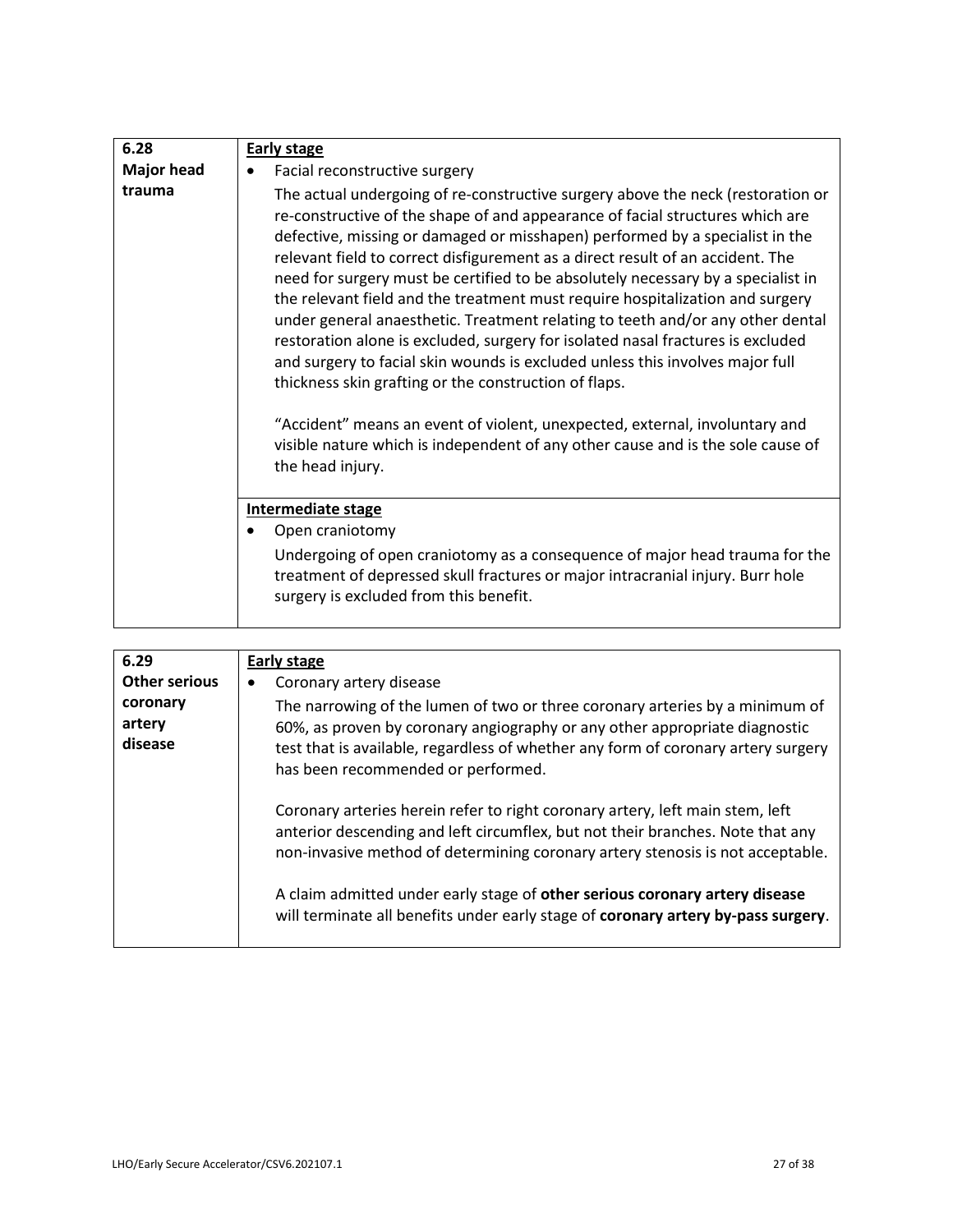| 6.30               | <b>Early stage</b>                                                                                                                                                                                                                                                                                                                                                                                                                                                                                                                                                                |
|--------------------|-----------------------------------------------------------------------------------------------------------------------------------------------------------------------------------------------------------------------------------------------------------------------------------------------------------------------------------------------------------------------------------------------------------------------------------------------------------------------------------------------------------------------------------------------------------------------------------|
| <b>Progressive</b> | Early progressive scleroderma                                                                                                                                                                                                                                                                                                                                                                                                                                                                                                                                                     |
| scleroderma        | A rheumatologist must make the definite diagnosis of progressive systemic<br>scleroderma, based on clinically accepted criteria. This diagnosis must be<br>unequivocally supported by biopsy and serological evidence.                                                                                                                                                                                                                                                                                                                                                            |
|                    | The following are excluded:                                                                                                                                                                                                                                                                                                                                                                                                                                                                                                                                                       |
|                    | localised scleroderma (linear scleroderma or morphea);                                                                                                                                                                                                                                                                                                                                                                                                                                                                                                                            |
|                    | eosinophilic fasciitis; and                                                                                                                                                                                                                                                                                                                                                                                                                                                                                                                                                       |
|                    | CREST syndrome.                                                                                                                                                                                                                                                                                                                                                                                                                                                                                                                                                                   |
|                    | <b>Intermediate stage</b>                                                                                                                                                                                                                                                                                                                                                                                                                                                                                                                                                         |
|                    | Progressive scleroderma with CREST syndrome<br>A rheumatologist must make the definite diagnosis of systemic sclerosis with<br>CREST syndrome, based on clinically accepted criteria. This diagnosis must be<br>unequivocally supported by biopsy and serological evidence. The disease must<br>involve the skin with deposits of calcium (calcinosis), skin thickening of the<br>fingers or toes (sclerodactyly) and also involve the esophagus. There must also<br>be telangectasia (dilated capillaries) and Raynaud's Phenomenon causing artery<br>spasms in the extremities. |
|                    | The following are excluded:<br>localised scleroderma (linear scleroderma or morphea); and<br>eosinophilic fasciitis.                                                                                                                                                                                                                                                                                                                                                                                                                                                              |

| 6.31                        | <b>Early stage</b>                                                                                                                                                              |
|-----------------------------|---------------------------------------------------------------------------------------------------------------------------------------------------------------------------------|
| <b>Myasthenia</b><br>gravis | An acquired autoimmune disorder of neuromuscular transmission leading to<br>٠<br>fluctuating muscle weakness and fatigability, where all of the following criteria<br>are met:  |
|                             | Presence of permanent muscle weakness categorized as Class III, IV or V<br>a)<br>according to the Myasthenia Gravis Foundation of America Clinical<br>Classification below; and |
|                             | b) The diagnosis of myasthenia gravis and categorization are confirmed by a<br>registered medical practitioner who is a neurologist.                                            |
|                             | Myasthenia Gravis Foundation of America Clinical Classification:                                                                                                                |
|                             | Class I: Any eye muscle weakness, possible ptosis, no other evidence of<br>muscle weakness elsewhere.                                                                           |
|                             | Class II: Eye muscle weakness of any severity, mild weakness of other<br>muscles.                                                                                               |
|                             | Class III: Eye muscle weakness of any severity, moderate weakness of other<br>muscles.                                                                                          |
|                             | Class IV: Eye muscle weakness of any severity, severe weakness of other<br>muscles.                                                                                             |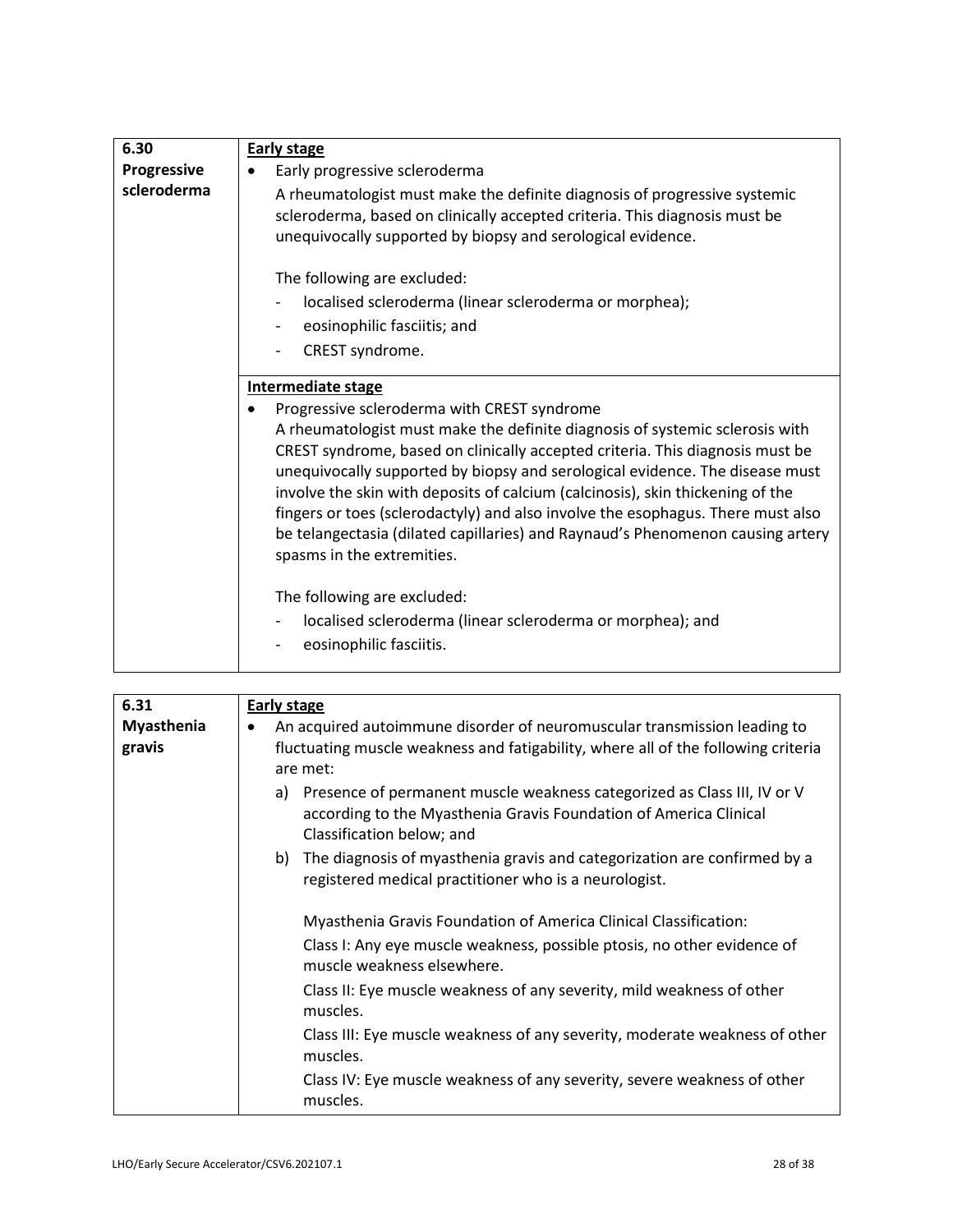|  | Class V: Intubation needed to maintain airway. |
|--|------------------------------------------------|
|--|------------------------------------------------|

| 6.32               | Early stage                                                                                                                                           |
|--------------------|-------------------------------------------------------------------------------------------------------------------------------------------------------|
| <b>Necrotising</b> | The occurrence of necrotising fasciitis where the following conditions are met:<br>$\bullet$                                                          |
| fasciitis          | the usual clinical criteria of necrotising fasciitis are met;                                                                                         |
|                    | the bacteria identified is a known cause of necrotising fasciitis; and                                                                                |
|                    | there is widespread destruction of muscle and other soft tissues that<br>results in a total and permanent loss of function of the affected body part. |

| 6.33           | <b>Intermediate stage</b>                                                                                                                                                                                                                                                                                                                                                                                                                                                                                                                                                                                                                                                                                           |
|----------------|---------------------------------------------------------------------------------------------------------------------------------------------------------------------------------------------------------------------------------------------------------------------------------------------------------------------------------------------------------------------------------------------------------------------------------------------------------------------------------------------------------------------------------------------------------------------------------------------------------------------------------------------------------------------------------------------------------------------|
| Cardiomyopathy | Early Cardiomyopathy<br>An impaired function of the heart muscle, unequivocally diagnosed as<br>Cardiomyopathy by a cardiologist, and resulting in permanent and irreversible<br>physical impairment of Class III of the New York Heart Association (NYHA)<br>Classification of Cardiac Impairment. The diagnosis has to be supported by<br>abnormal ECG and echocardiographic findings of compromised ventricular<br>performance.                                                                                                                                                                                                                                                                                  |
|                | The NYHA Classification of Cardiac Impairment:<br>Class I: No limitation of physical activity. Ordinary physical activity does<br>not cause undue fatigue, dyspnea, or anginal pain.<br>Class II: Slight limitation of physical activity. Ordinary physical activity<br>$\overline{\phantom{a}}$<br>results in symptoms.<br>Class III: Marked limitation of physical activity. Comfortable at rest, but<br>$\qquad \qquad -$<br>less than ordinary activity causes symptoms.<br>Class IV: Unable to engage in any physical activity without discomfort.<br>$\overline{\phantom{a}}$<br>Symptoms may be present even at rest.<br>Cardiomyopathy that is directly related to alcoholic and drug abuse is<br>excluded. |

| 6.34<br><b>Progressive</b><br>supranuclear<br>palsy | Early stage<br>Less severe progressive supranuclear palsy<br>٠<br>A degenerative neurological disease characterised by supranuclear gaze<br>paresis, pseudobulbar palsy, axial rigidity and dementia. |
|-----------------------------------------------------|-------------------------------------------------------------------------------------------------------------------------------------------------------------------------------------------------------|
|                                                     | The unequivocal Diagnosis of Less Severe Progressive Supranuclear Palsy must<br>be confirmed by a consultant neurologist.                                                                             |
|                                                     | The condition must result in the permanent inability to perform, without<br>assistance, at least two (2) out of six (6) "Activities of Daily Living".                                                 |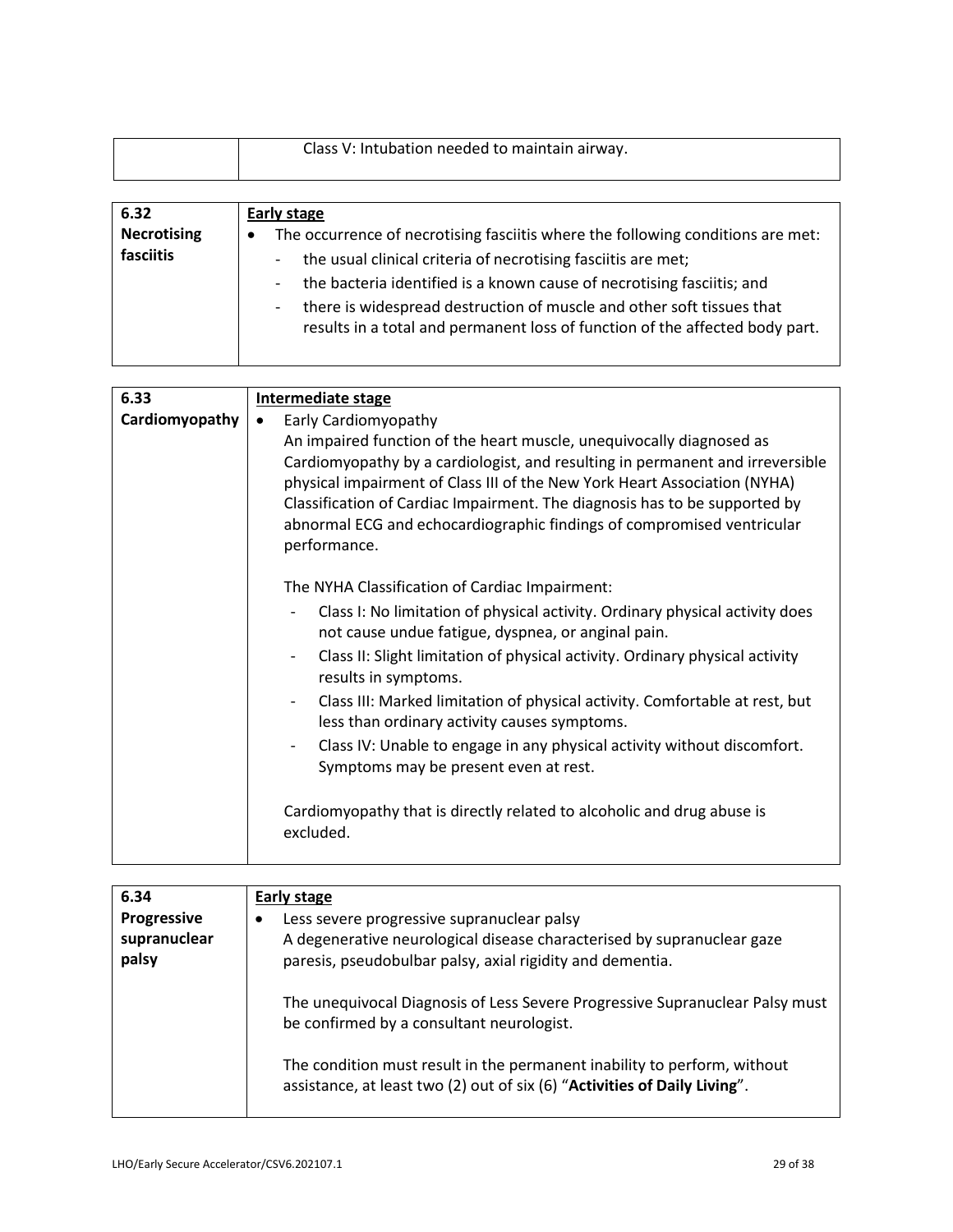| These conditions have to be medically documented for at least 30 consecutive |
|------------------------------------------------------------------------------|
| calendar days.                                                               |

| 6.35                | <b>Early stage</b>                                                                                                                                                                                        |
|---------------------|-----------------------------------------------------------------------------------------------------------------------------------------------------------------------------------------------------------|
| <b>Infective</b>    | Less severe infective endocarditis                                                                                                                                                                        |
| <b>Endocarditis</b> | Inflammation of the inner lining of the heart caused by infectious organisms,<br>where all of the following criteria are met:                                                                             |
|                     | Positive result of the blood culture proving presence of the infectious<br>$\blacksquare$<br>organism(s);                                                                                                 |
|                     | Presence of at least mild heart valve incompetence (heart valve<br>$\blacksquare$<br>regurgitant) or mild heart valve stenosis attributable to Infective<br>Endocarditis; and                             |
|                     | The unequivocal diagnosis and the severity of valvular impairment are<br>$\blacksquare$<br>confirmed by a consultant cardiologist and supported by echocardiogram<br>or other reliable imaging technique. |
|                     |                                                                                                                                                                                                           |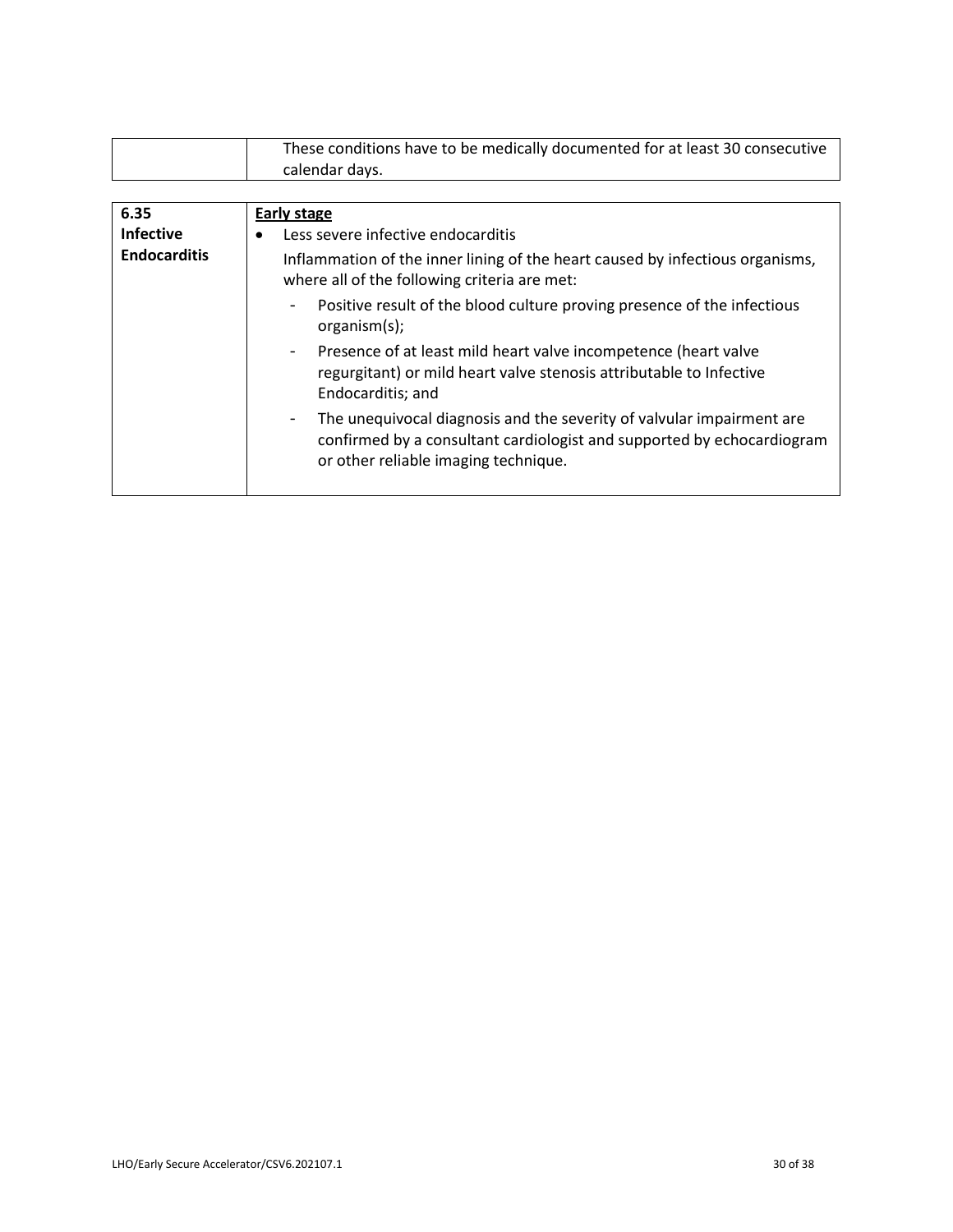## **7 Definition of special and mental benefits**

| 7.1             | Diabetic retinopathy with the need to undergo laser treatment certified to be                                                                                                |
|-----------------|------------------------------------------------------------------------------------------------------------------------------------------------------------------------------|
| <b>Diabetic</b> | absolutely necessary by an ophthalmologist with support of a "Fluorescent                                                                                                    |
| complications   | Fundus Angiography" report and vision is measured at 6/18 or worse in the<br>better eye using a Snellen eye chart.                                                           |
|                 | A definite diagnosis of diabetic nephropathy by a nephrologist and is evident<br>by eGFR less than 30 ml/min/1.73m2 with ongoing proteinuria greater than<br>300mg/24 hours. |
|                 | The actual undergoing of amputation of a leg/foot/toe/arm/hand/finger to<br>treat gangrene that has occurred because of a complication of diabetes.                          |

| 7.2           | Osteoporosis is a degenerative bone disease that results in loss of bone. The    |
|---------------|----------------------------------------------------------------------------------|
| <b>Severe</b> | diagnosis must be supported by a bone density reading which satisfies the        |
| osteoporosis  | World Health Organisation (WHO) definition of osteoporosis with a bone           |
|               | density reading T-score of less than -2.5. There must also be a history of three |
|               | or more osteoporotic fractures involving femur, wrist or vertebrae. These        |
|               | fractures must directly result in the permanent inability of the insured to      |
|               | perform (whether aided or unaided) at least one of following six "Activities of  |
|               | Daily Living".                                                                   |
|               |                                                                                  |

| 7.3           | Widespread joint destruction with major clinical deformity of three or more of    |
|---------------|-----------------------------------------------------------------------------------|
| <b>Severe</b> | the following joint areas: hands, wrists, elbows, spine, knees, ankles, feet. The |
| rheumatoid    | diagnosis must be supported by all of the following:                              |
| arthritis     | Morning stiffness;<br>$\overline{\phantom{a}}$                                    |
|               | Symmetric arthritis;<br>$\overline{\phantom{a}}$                                  |
|               | Presence of rheumatoid nodules;<br>$\overline{\phantom{a}}$                       |
|               | Elevated titres of rheumatoid factors; and<br>$\overline{\phantom{a}}$            |
|               | Radiographic evidence of severe involvement.                                      |
|               | The diagnosis must be confirmed by a consultant rheumatologist.                   |

| 7.4           | It covers Dengue Haemorrhagic Fever Stage 3 or Stage 4, based on the World       |
|---------------|----------------------------------------------------------------------------------|
| <b>Dengue</b> | Health Organization case definition, with unequivocal evidence of the Dengue     |
| haemorrhagic  | Shock Syndrome and confirmation of dengue infection, with confirmatory           |
| fever         | serological testing of dengue; and as may be exemplified by all of the following |
|               | findings:                                                                        |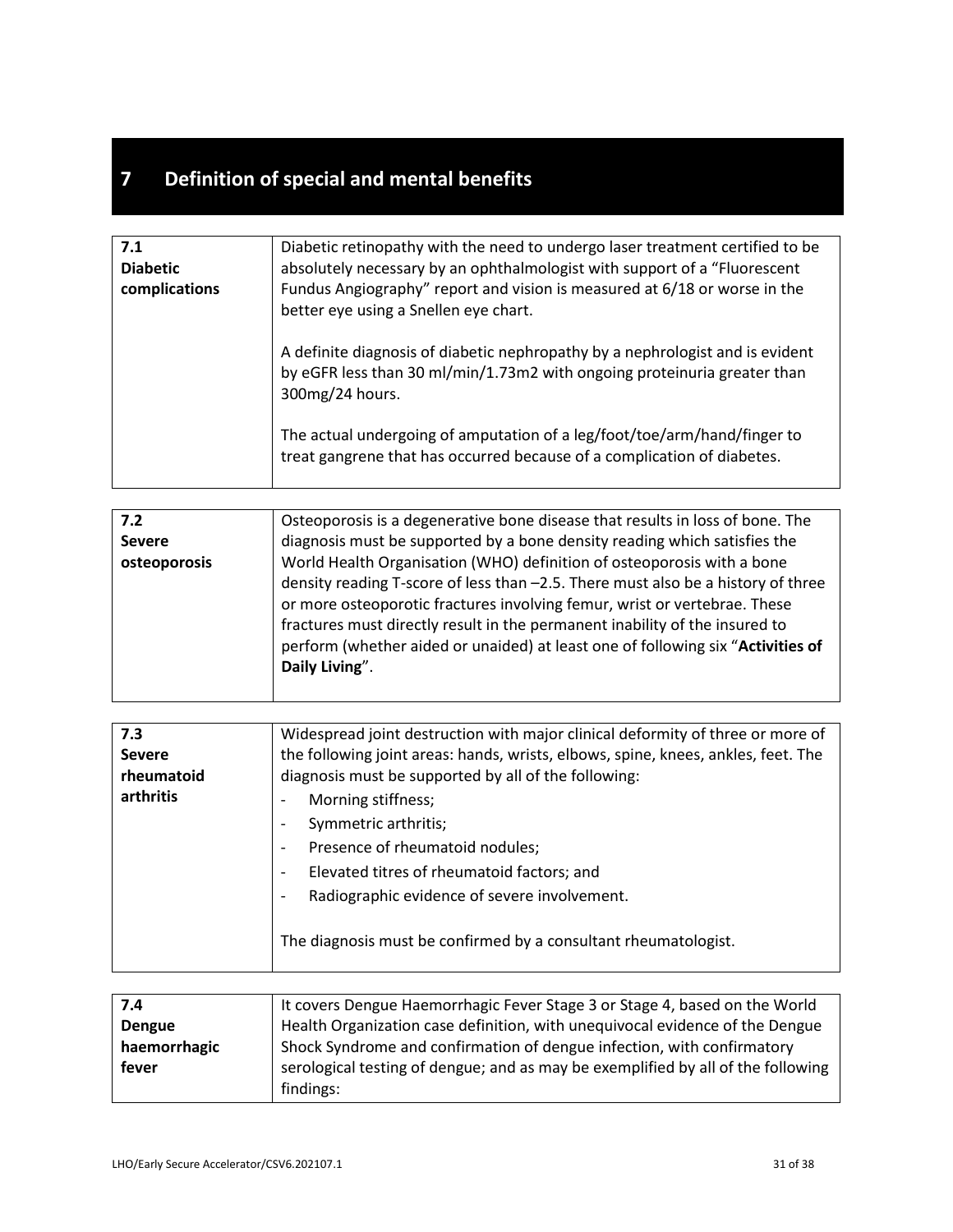| History of continuous high fever (for two (2) or more days);<br>$\overline{\phantom{a}}$                                                                |
|---------------------------------------------------------------------------------------------------------------------------------------------------------|
| Minor or major haemorrhagic manifestations;<br>$\overline{\phantom{a}}$                                                                                 |
| Thrombocytopenia (less than or equal to 100000 per mm3);<br>$\overline{\phantom{a}}$                                                                    |
| Haemoconcentration (haemotocrit increased by 20% or more);<br>$\overline{\phantom{a}}$                                                                  |
| Evidence of plasma leakage (i.e. pleural effusion, ascites or<br>$\overline{\phantom{a}}$<br>hypoproteinaemia, etc.); and                               |
| Evidence of the Dengue Shock Syndrome (DSS), confirmed by a consultant<br>$\overline{\phantom{a}}$<br>physician, with the following criteria being met: |
| Hypotension (less than 80 mm Hg) or narrow pulse pressure (20mm Hg<br>or less); and                                                                     |
| Evidence of tissue hypoperfusion such as cold, clammy skin, oliguria,<br>2.<br>or a metabolic acidosis.                                                 |
|                                                                                                                                                         |

| 7.5             | Crohn's disease is a chronic, transmural inflammatory disorder of the bowel.                                                                                               |
|-----------------|----------------------------------------------------------------------------------------------------------------------------------------------------------------------------|
| Crohn's disease | To be considered as severe, there must be evidence of continued inflammation<br>in spite of optimal therapy, with all of the following having occurred:                    |
|                 | (a) Stricture formation causing intestinal obstruction requiring admission<br>to hospital;                                                                                 |
|                 | (b) Fistula formation between loops of bowel, and                                                                                                                          |
|                 | (c) At least one bowel segment resection.                                                                                                                                  |
|                 | The diagnosis must be made by a specialist gastroenterologist and be proven<br>histologically on a pathology report and/or the results of sigmoidoscopy or<br>colonoscopy. |

| 7.6                       | Ulcerative colitis shall mean acute fulminant ulcerative colitis with life   |
|---------------------------|------------------------------------------------------------------------------|
| <b>Ulcerative colitis</b> | threatening electrolyte disturbances usually associated with intestinal      |
|                           | distension and a risk of intestinal rupture, involving the entire colon with |
|                           | severe bloody diarrhoea and systemic signs and symptoms and for which the    |
|                           | treatment is frequently total colectomy and ileostomy. Diagnosis must be     |
|                           | based on histopathological features and surgery in the form of colectomy and |
|                           | ileostomy should form part of the treatment.                                 |
|                           |                                                                              |

| 7.7               | Mastectomy means surgical removal of at least three quadrants of the tissue |
|-------------------|-----------------------------------------------------------------------------|
| <b>Breast</b>     | of a breast due to carcinoma-in-situ or a malignant condition. The          |
| reconstructive    | reconstructive surgery must be recommended by a specialist in the relevant  |
| surgery following | field in order to restore major disfigurement.                              |
| a mastectomy      |                                                                             |

| 7.8 | Presence of a neuroendocrine tumour of the adrenal or extra-adrenal               |
|-----|-----------------------------------------------------------------------------------|
|     | <b>Pheochromocytoma</b>   chromaffin tissue that secretes excess cate cholamines. |
|     |                                                                                   |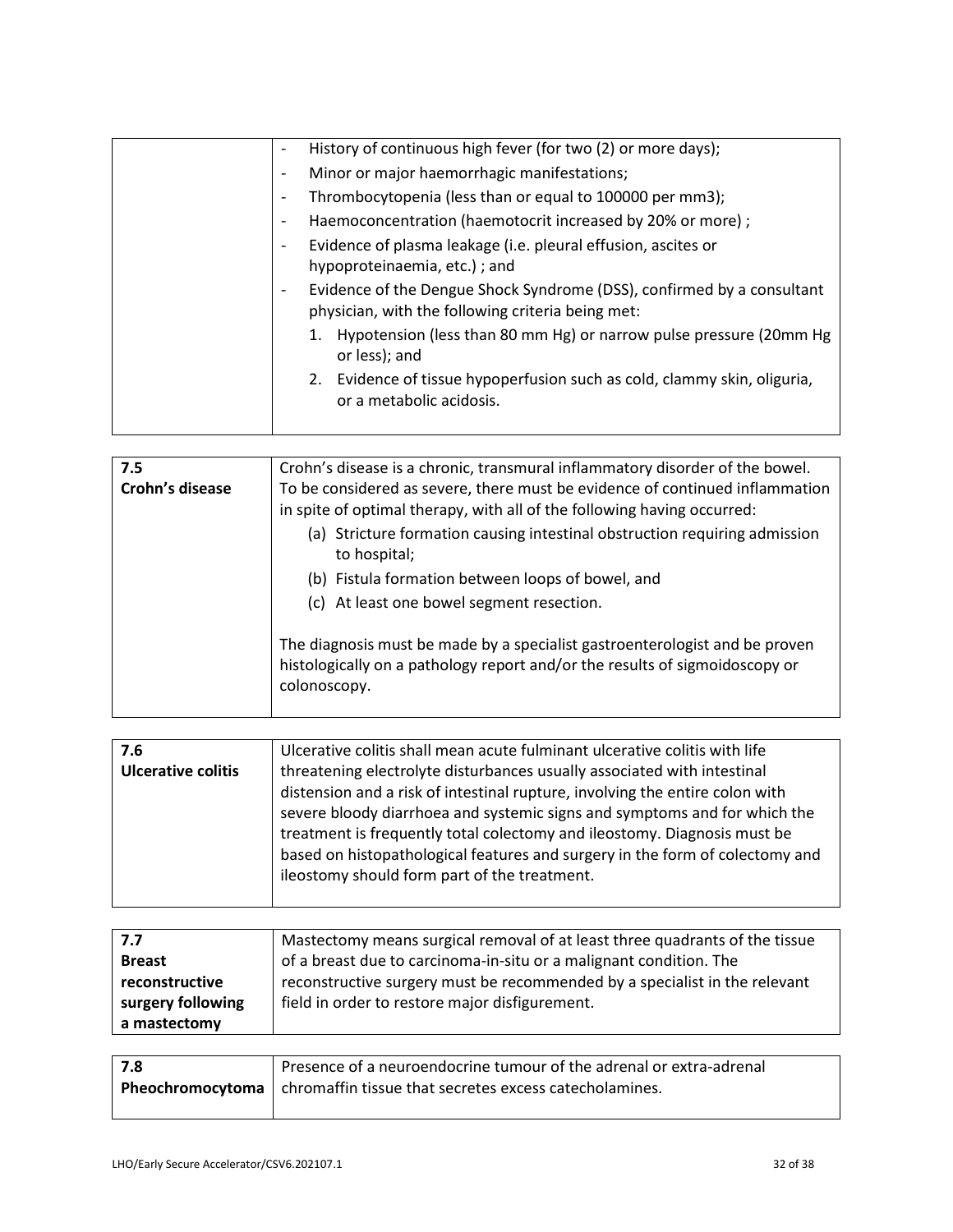|                                                   | The diagnosis of pheochromocytoma must be confirmed by a registered<br>specialist in the relevant field and supported by a histopathological<br>examination.                                                                                                                                                                                                                                                                                                                                                                                                                                                                          |
|---------------------------------------------------|---------------------------------------------------------------------------------------------------------------------------------------------------------------------------------------------------------------------------------------------------------------------------------------------------------------------------------------------------------------------------------------------------------------------------------------------------------------------------------------------------------------------------------------------------------------------------------------------------------------------------------------|
| 7.9<br><b>Zika</b>                                | The clinical diagnosis of Zika Virus Infection must be established and confirmed<br>with the positive isolation of Zika virus, requiring hospitalisation and certified<br>by an Infectious Disease Specialist.                                                                                                                                                                                                                                                                                                                                                                                                                        |
|                                                   |                                                                                                                                                                                                                                                                                                                                                                                                                                                                                                                                                                                                                                       |
| 7.10<br>Chikungunya Fever                         | The definite diagnosis of Chikungunya fever must be confirmed with the<br>positive isolation of Chikungunya Virus, requiring hospitalisation and certified<br>by the Specialist in the relevant field.                                                                                                                                                                                                                                                                                                                                                                                                                                |
|                                                   |                                                                                                                                                                                                                                                                                                                                                                                                                                                                                                                                                                                                                                       |
| 7.11<br><b>Major depressive</b><br>disorder (MDD) | A severe mental disorder characterized by a persistent feeling of sadness and<br>loss of interest, with clinically significant distress or impairment in social,<br>occupational, or other important areas of functioning. The diagnosis of MDD<br>must fulfil all of the following criteria:<br>Diagnosis of MDD must be confirmed by a Psychiatrist based on the<br>٠<br>Diagnostic and Statistical Manual of Mental Disorders (DSM) - 5 criteria or<br>any subsequent DSM update or alternative criteria that supersedes DSM.<br>Must have received electroconvulsive therapy (ECT), which is conducted by<br>٠<br>a Psychiatrist. |

| 7.12          | A psychotic disorder that is characterized by major disturbances in cognitive                                                                                                                                                                                                                                                                                                                                                                                                                          |
|---------------|--------------------------------------------------------------------------------------------------------------------------------------------------------------------------------------------------------------------------------------------------------------------------------------------------------------------------------------------------------------------------------------------------------------------------------------------------------------------------------------------------------|
| Schizophrenia | functioning, emotion and behaviour. The diagnosis must fulfil all of the<br>following criteria:<br>Diagnosis of schizophrenia must be confirmed by a Psychiatrist according<br>$\bullet$<br>to Diagnostic and Statistical Manual of Mental Disorders (DSM) - 5 criteria<br>or any subsequent DSM update or alternative criteria that supersedes<br>DSM.<br>Must have received antipsychotic medication therapy without interruption<br>$\bullet$<br>for a period of at least 180 days after diagnosis. |

| 7.13                    | Also known as manic-depressive illness, is a mental disorder that causes                 |
|-------------------------|------------------------------------------------------------------------------------------|
| <b>Bipolar disorder</b> | unusual shifts in mood, energy, activity levels, and the ability to carry out day-       |
|                         | to-day tasks. The diagnosis must fulfil all of the following criteria:                   |
|                         | Diagnosis of bipolar disorder must be confirmed by a Psychiatrist according<br>$\bullet$ |
|                         | to Diagnostic and Statistical Manual of Mental Disorders (DSM) - 5 criteria              |
|                         | or any subsequent DSM update or alternative criteria that supersedes                     |
|                         | DSM.                                                                                     |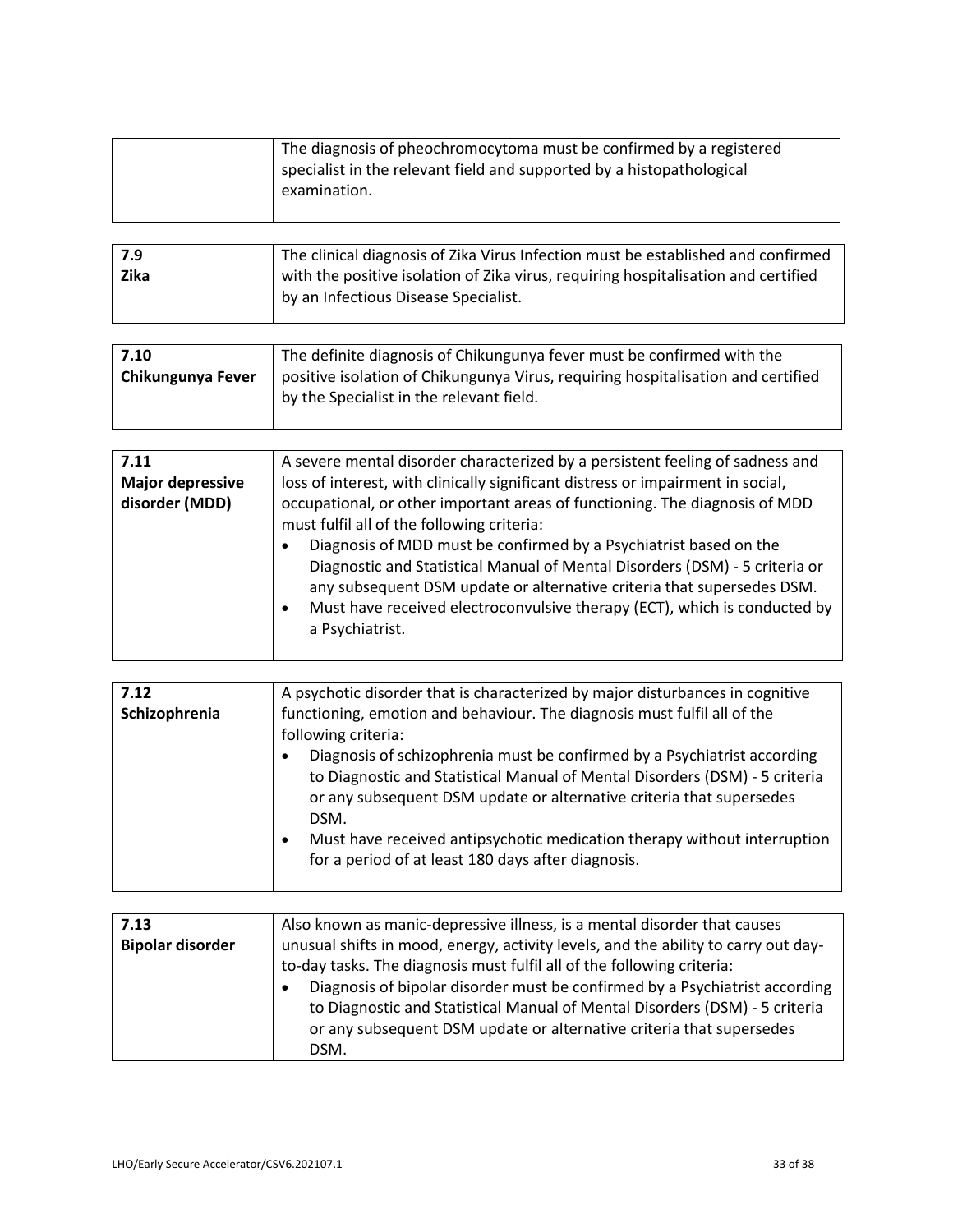|                              | Must have received specific medication therapy, which is mood stabilizers<br>$\bullet$<br>or atypical antipsychotics or antidepressants, without interruption for a<br>period of at least 180 days after diagnosis.                                                                                                                                                                                                                                                                                                                                                                                                                                                                                                                    |
|------------------------------|----------------------------------------------------------------------------------------------------------------------------------------------------------------------------------------------------------------------------------------------------------------------------------------------------------------------------------------------------------------------------------------------------------------------------------------------------------------------------------------------------------------------------------------------------------------------------------------------------------------------------------------------------------------------------------------------------------------------------------------|
|                              |                                                                                                                                                                                                                                                                                                                                                                                                                                                                                                                                                                                                                                                                                                                                        |
| 7.14                         | A chronic and long-lasting disorder characterized by both obsessions and                                                                                                                                                                                                                                                                                                                                                                                                                                                                                                                                                                                                                                                               |
| <b>Obsessive</b>             | compulsions, and has resulted in marked impairment in social or occupational                                                                                                                                                                                                                                                                                                                                                                                                                                                                                                                                                                                                                                                           |
| compulsive disorder<br>(OCD) | functioning. The diagnosis of OCD must fulfil all of the following criteria:<br>Diagnosis of OCD must be confirmed by a Psychiatrist based on the<br>$\bullet$<br>Diagnostic and Statistical Manual of Mental Disorders (DSM) - 5 criteria or<br>any subsequent DSM update or alternative criteria that supersedes DSM.<br>The OCD must be classified as "severe" or "extreme" under the Yale-Brown<br>$\bullet$<br>Obsessive Compulsive Scale (Y-BOCS) / Children's Yale-Brown Obsessive<br>Compulsive Scale (CY-BOCS) (for child or adolescent) scale which is<br>assessed by the Psychiatrist.<br>Must have received psychiatric medication without interruption for a<br>$\bullet$<br>period of at least 180 days after diagnosis. |
| 7.15                         | A neurological condition (affecting the brain and nervous system),                                                                                                                                                                                                                                                                                                                                                                                                                                                                                                                                                                                                                                                                     |
| <b>Tourette syndrome</b>     | characterised by a combination of involuntary noises and movements called                                                                                                                                                                                                                                                                                                                                                                                                                                                                                                                                                                                                                                                              |
| (TS)                         | tics. The diagnosis must fulfil all of the following criteria:                                                                                                                                                                                                                                                                                                                                                                                                                                                                                                                                                                                                                                                                         |
|                              | The diagnosis of TS must be confirmed by a Psychiatrist based on the<br>$\bullet$<br>Diagnostic and Statistical Manual of Mental Disorders (DSM) - 5 criteria or<br>any subsequent DSM update or alternative criteria that supersedes DSM.<br>The condition must have continued without interruption for a period of at<br>$\bullet$<br>least 180 days after diagnosis.<br>Must have received specific medications, which is alpha2-adrenergic<br>$\bullet$<br>agonists or muscle relaxants or dopamine antagonists, without<br>interruption for a period of at least 180 days after diagnosis, or received<br>surgical treatment.                                                                                                     |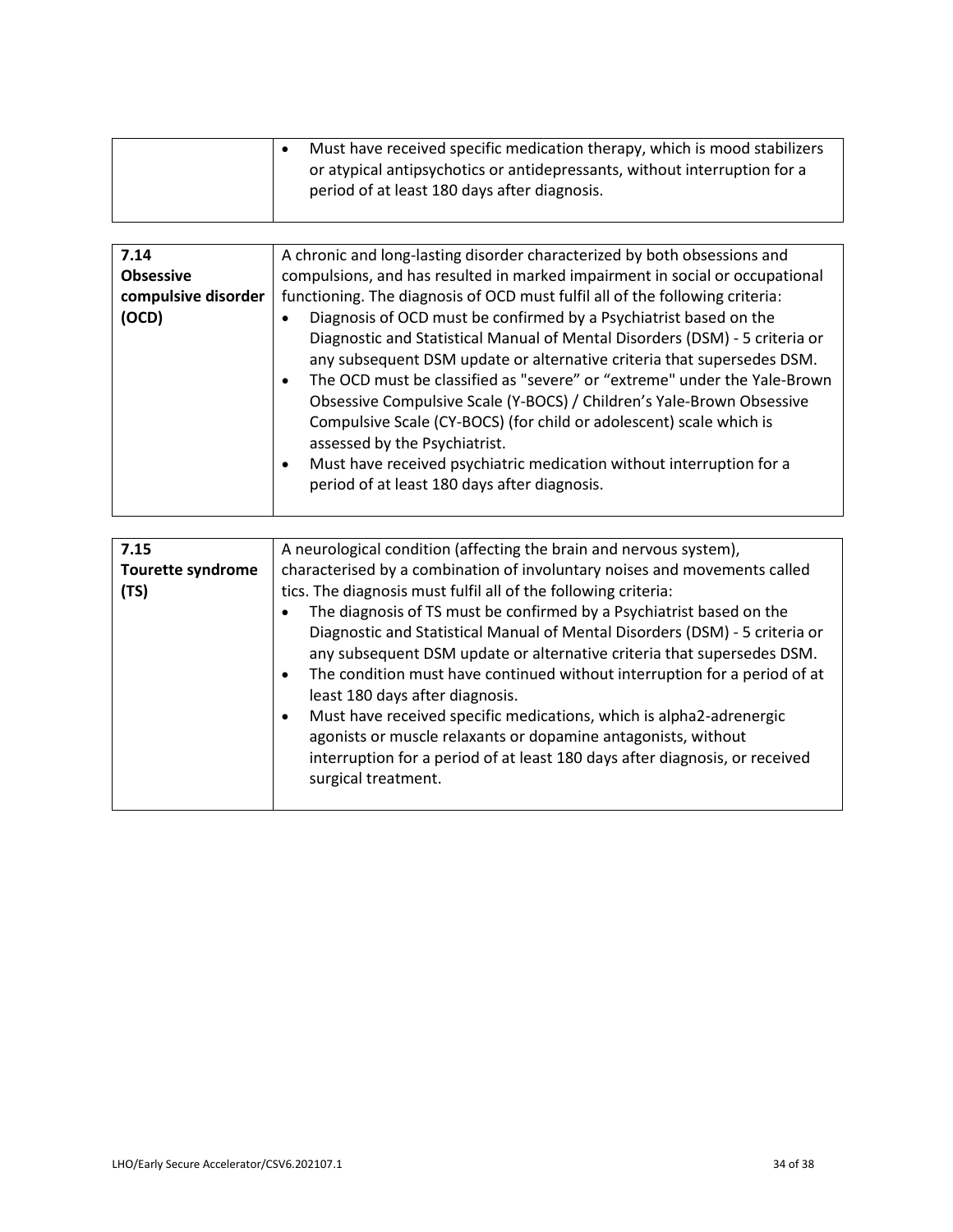## **8 Definition of juvenile benefits**

| 8.1                 | This is characterised by brittle, osteoporotic, easily fractured bone. The insured                                                                                                |
|---------------------|-----------------------------------------------------------------------------------------------------------------------------------------------------------------------------------|
| <b>Osteogenesis</b> | must be diagnosed as a type III osteogenesis imperfecta confirmed by the                                                                                                          |
| imperfecta          | occurrence of all of the following conditions:                                                                                                                                    |
|                     | The result of physical examination of the insured by a registered specialist<br>in the relevant field that the insured suffers from growth retardation and<br>hearing impairment; |
|                     | The result of X-ray studies reveals multiple fracture of bones and<br>progressive kyphoscoliosis; and                                                                             |
|                     | Positive result of skin biopsy.                                                                                                                                                   |
|                     | Diagnosis of osteogenesis imperfecta must be confirmed by a registered<br>specialist acceptable to us.                                                                            |

| 8.2           | The insured must be suffering from severe haemophilia associated with           |
|---------------|---------------------------------------------------------------------------------|
| <b>Severe</b> | spontaneous haemorrhage and with a clotting factor VIII or factor IX of less    |
| haemophilia   | than one percent. Diagnosis must be confirmed by a registered specialist in the |
|               | relevant field.                                                                 |
|               |                                                                                 |

| 8.3               | This is characterised by polydipsia, polyuria, increased appetite, weight loss,                                                                                                                                                                                   |
|-------------------|-------------------------------------------------------------------------------------------------------------------------------------------------------------------------------------------------------------------------------------------------------------------|
| Insulin dependent | low plasma insulin levels, episodic ketoacidosis, and immune mediated                                                                                                                                                                                             |
| diabetes mellitus | destruction of pancreatic beta cells. Insulin therapy and dietary regulation are                                                                                                                                                                                  |
|                   | necessary. Dependence on insulin therapy must persist for not less than six<br>months. Type II diabetes mellitus is specifically excluded. Diagnosis must be<br>confirmed by a registered specialist paediatrician or a registered specialist<br>endocrinologist. |

| 8.4              | This is acute, febrile and multisystem disease of children, characterised by  |
|------------------|-------------------------------------------------------------------------------|
| Kawasaki disease | nonsuppurative cervical adenitis, skin and mucous membrane lesions.           |
|                  | Diagnosis must be confirmed by a registered specialist paediatrician or       |
|                  | cardiologist and there must be echocardiograph evidence of cardiac            |
|                  | involvement manifested by dilatation or aneurysm formation of at least 5 mm   |
|                  | internal diameter in the coronary arteries which persists for 12 months after |
|                  | the initial acute episode.                                                    |
|                  |                                                                               |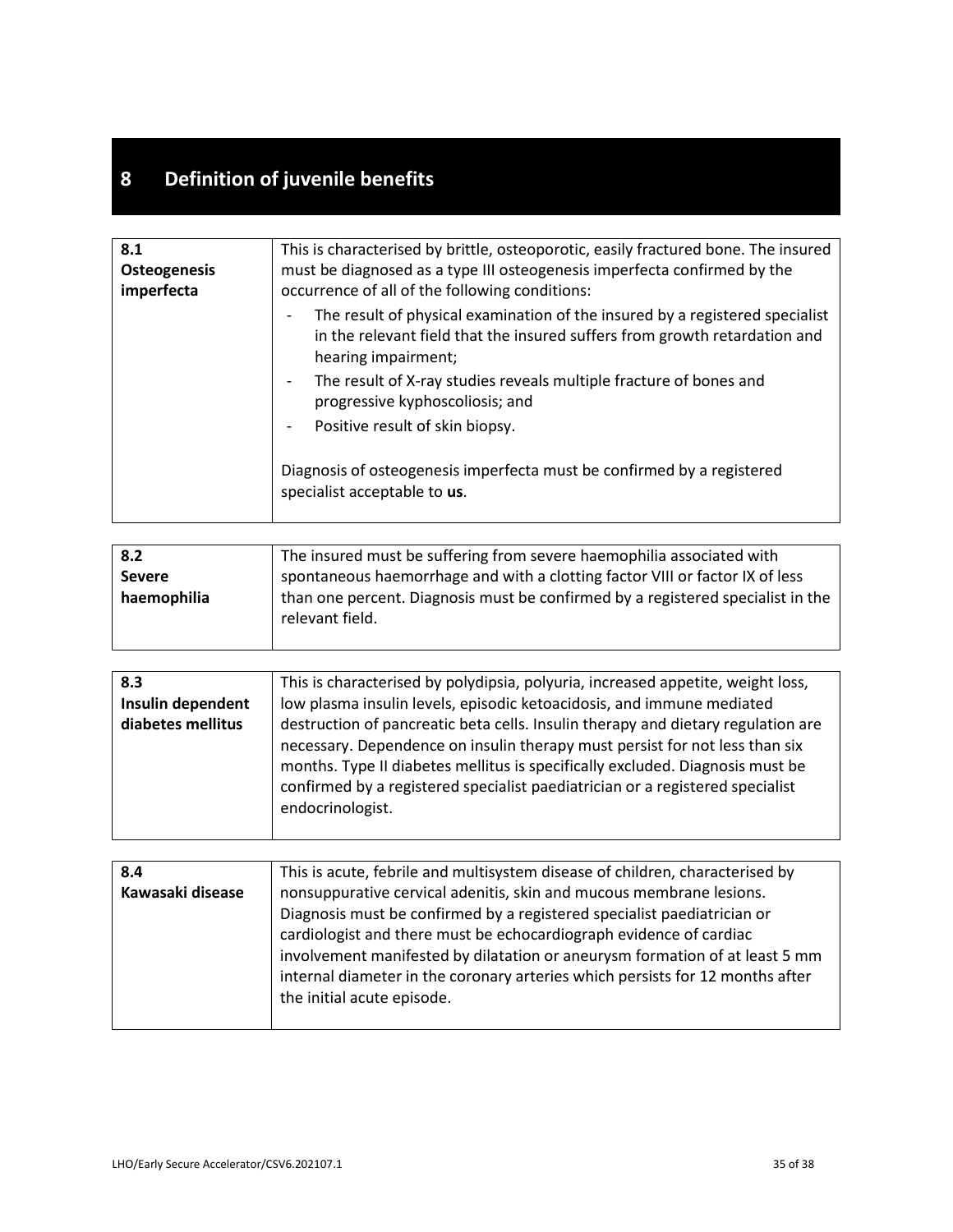| 8.5                    | A confirmed diagnosis by a registered specialist paediatrician of acute        |
|------------------------|--------------------------------------------------------------------------------|
| <b>Rheumatic fever</b> | rheumatic fever according to the revised Jones criteria. There must be         |
| with valvular          | involvement of one or more heart valves with at least mild valve incompetence  |
| impairment             | attributable to rheumatic fever as confirmed by quantitative investigations of |
|                        | the valve function by a registered specialist cardiologist. The valve          |
|                        | incompetence must persist for at least six months.                             |
|                        |                                                                                |

| 8.6               | The insured must be diagnosed as a Type I juvenile spinal amyotrophy which is   |
|-------------------|---------------------------------------------------------------------------------|
| Type I juvenile   | an infantile form of spinal muscular atrophy characterised by progressive       |
| spinal amyotrophy | dysfunction of the anterior horn cells in the spinal cord and brainstem cranial |
|                   | nerves with profound weakness and bulbar dysfunction. Electromyography          |
|                   | and muscle biopsy are needed to confirm this diagnosis.                         |
|                   |                                                                                 |

| 8.7              | A potentially fatal disorder of copper toxicity characterized by progressive liver |
|------------------|------------------------------------------------------------------------------------|
|                  |                                                                                    |
| Wilson's disease | disease and/ or neurologic deterioration due to copper deposit. The diagnosis      |
|                  | must be confirmed by a specialist medical practitioner and the treatment with      |
|                  | a chelating agent must be documented for at least six months.                      |
|                  |                                                                                    |

| 8.8               | A severe form of juvenile chronic arthritis characterised by high fever and signs |
|-------------------|-----------------------------------------------------------------------------------|
| Systemic juvenile | of systemic illness that can exist for months before the onset of arthritis. The  |
| rheumatoid        | condition must be characterised by cardinal manifestations which include high     |
| arthritis         | spiking, daily (quotidian) fevers, evanescent rash, arthritis, splenomegaly,      |
|                   | lymphadenopathy, serositis, weight loss, neutrophilic leukocytosis, increased     |
|                   | acute Phase Proteins and seronegative tests for Antinuclear Antibodies (ANA)      |
|                   | and Rheumatoid Factor (RF). The diagnosis must be backed by laboratory and        |
|                   | other tests or investigations. The diagnosis must be confirmed unequivocally      |
|                   | by the treating registered specialist paediatrician or a registered paediatric    |
|                   | rheumatologist, and the condition has to be documented for at least six           |
|                   | months.                                                                           |
|                   |                                                                                   |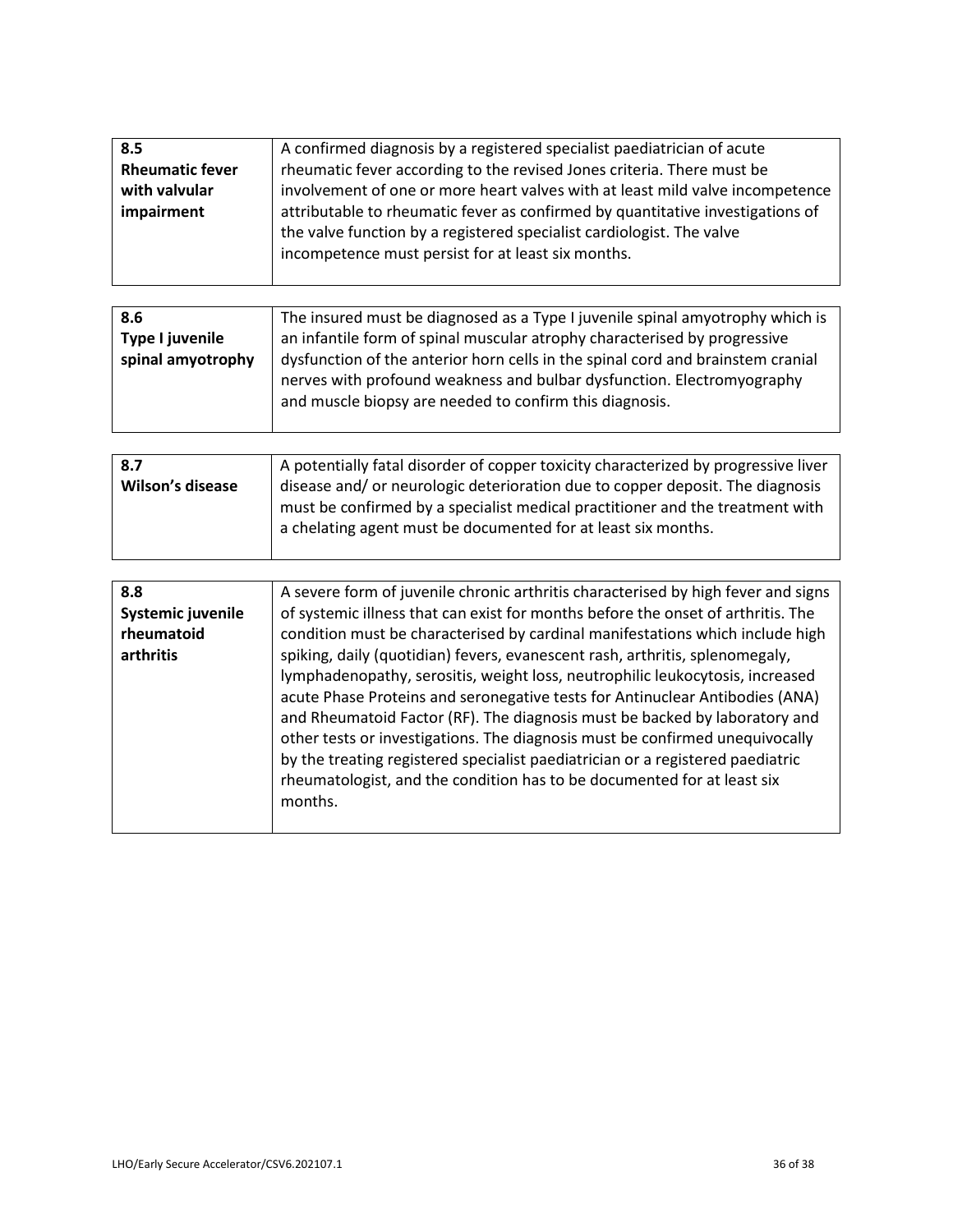| 8.9                | An unequivocal diagnosis by a registered medical practitioner who is a                                                                                                                                                                                                                                               |
|--------------------|----------------------------------------------------------------------------------------------------------------------------------------------------------------------------------------------------------------------------------------------------------------------------------------------------------------------|
| Intellectual       | pediatric psychiatrist of intellectual impairment directly resulting from a                                                                                                                                                                                                                                          |
| impairment due to  | sickness or injury and independently of any other cause(s), where all of the                                                                                                                                                                                                                                         |
| sickness or injury | following conditions are met:                                                                                                                                                                                                                                                                                        |
|                    | (a) The insured suffers from sub-average general intellectual functioning,<br>mental handicap, or learning disorder, as determined by a pediatric<br>neuro-psychological assessment; and the insured's treating pediatric<br>psychiatrist certifies that such condition is caused by the said sickness<br>or injury; |
|                    | (b) An IQ below 70, as established with either of the standardized IQ tests<br>- "Raven's Progressive Matrices" or "Wechsler Intelligence Scale for<br>Children";                                                                                                                                                    |
|                    | (c) The insured is age four or above at the time of diagnosis and the<br>condition has continued without interruption for a period of at least<br>six consecutive months after the diagnosis; and                                                                                                                    |
|                    | (d) There is documented proof of hospitalization of the insured because of<br>intellectual impairment due to sickness or injury.                                                                                                                                                                                     |

| 8.10                      | A confirmed diagnosis of glomerulonephritis with nephrotic syndrome by a                                                                                                                                                |
|---------------------------|-------------------------------------------------------------------------------------------------------------------------------------------------------------------------------------------------------------------------|
| <b>Glomerulonephritis</b> | qualified pediatrician acceptable to us and who should confirm that a                                                                                                                                                   |
| with nephrotic            | treatment regimen which has involved the use steroids or other                                                                                                                                                          |
| syndrome                  | immunosuppressive drugs has been followed throughout the period to which<br>syndrome relates. The syndrome must have continued for a period of at least<br>six months with or without intervening periods of remission. |

| 8.11                | A rare autosomal recessive lysosomal storage disease. It is caused by a     |
|---------------------|-----------------------------------------------------------------------------|
| Sanfillipo syndrome | deficiency in one of the enzymes needed to break down the glycosaminoglycan |
|                     | (GAG) heparan sulfate. This leads to the progressive degeneration of the    |
|                     | central nervous system. The diagnosis must be confirmed by specialist       |
|                     | pediatrician.                                                               |
|                     |                                                                             |

| 8.12                       | Congenital deficiency of enzymes responsible for synthesis of bile acids. This                                                                                                                                    |
|----------------------------|-------------------------------------------------------------------------------------------------------------------------------------------------------------------------------------------------------------------|
| <b>Bile acid synthesis</b> | will result in interruption of bile flow from liver (cholestasis), malabsorption of                                                                                                                               |
| disorder                   | vitamins, neurological and liver disorders. The diagnosis must be confirmed by<br>specialist pediatrician with appropriate tests. Secondary causes for bile acid<br>synthesis disorder are specifically excluded. |

| 8.13               | A genetic mutation causing deficient in pyruvate dehydrogenase enzyme in the |
|--------------------|------------------------------------------------------------------------------|
| Pyruvate           | body which affects cell metabolism and failure of energy generated from      |
| dehydrogenase      | nutrients consumed. The diagnosis must be confirmed by specialist            |
| complex deficiency | pediatrician.                                                                |
| (PDCD)             |                                                                              |